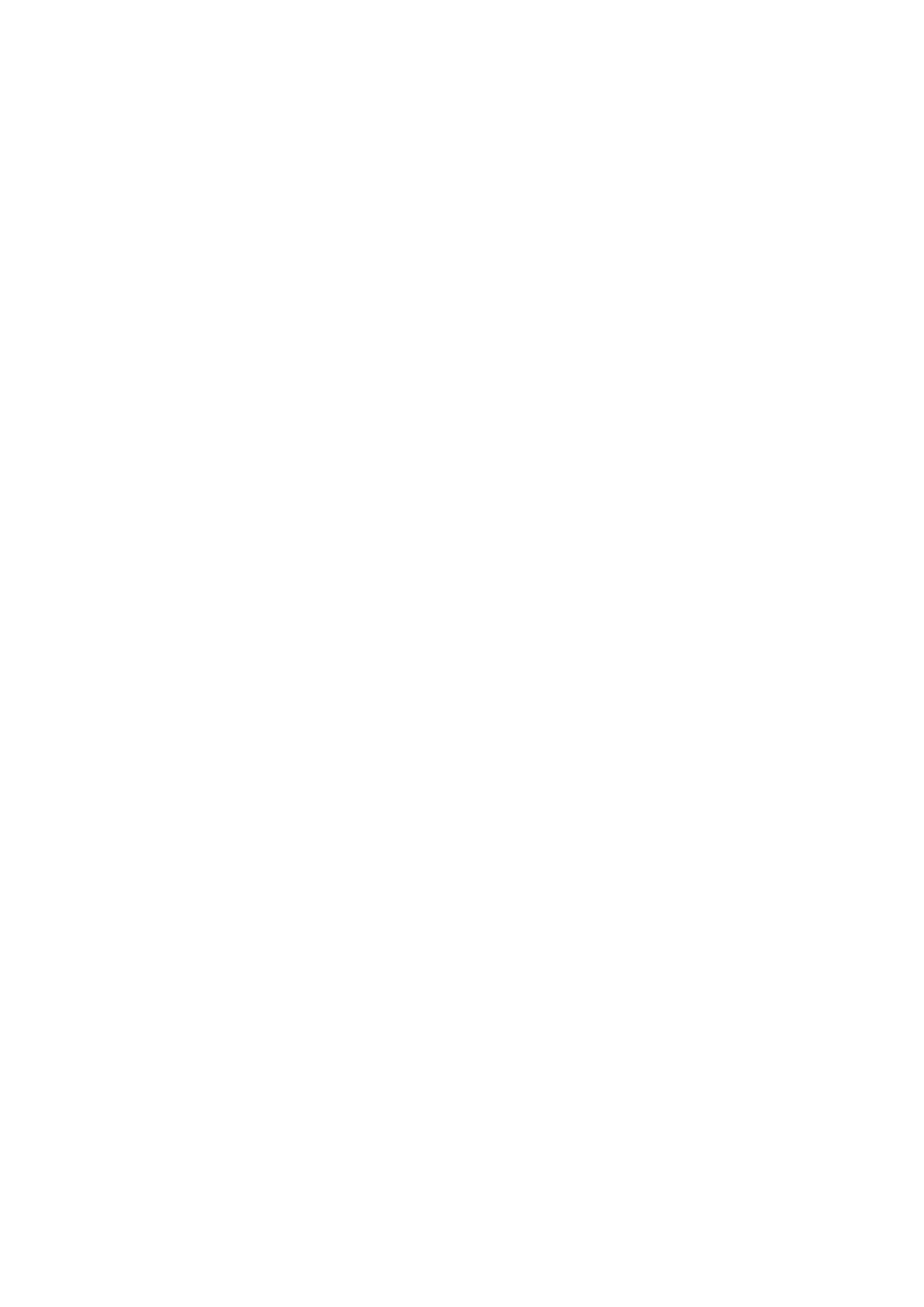# HISTORY OF BANKING REGULATION AS DEVELOPED BY THE BASEL COMMITTEE ON BANKING SUPERVISION IN 1974 – 2014 (BRIEF OVERVIEW)

## **Abstract**

In its anniversary 40 years the Basel Committee on Banking Supervision (BCBS) has published 453 documents that have framed the general bank (and particularly risk) supervision and regulation worldwide. The objective of the paper is to investigate the main stages of BCBS regulation evolution, key facts related to bank and risk regulation development process and to summarize the areas that were touched by the BCBS regulation including credit, market, operational and liquidity risks; risk and capital aggregation; corporate governance, recommendations for central banks and information disclosure by commercial banks. The paper should be viewed as a natural continuation of the Professor Goodhart's 2011 book on BCBS history with two core distinctive features. Whereas Professor Goodhart's book focuses on the early history of 1974-1997 and is based on review of BCBS internal archives, the current paper covers whole history of 1974-2014 and is based on the documents and comments publicly available on the website of the Basel Committee. Concluding remarks present recommendations to improve existing bank and risk regulation to be first adopted by the Basel Committee.

> The Governor [of the meeting at the Basel Committee] pointed out that the danger we confronted now [on May 10, 1974] was not of lax of banking, but of 'over-prudence'.

> > GOODHART [(2011a), p. 35]

### 1 Introduction

The Basel Committee on Banking Supervision (BCBS) was founded in 1974. In 2014 it celebrated its 40-year anniversary. By the moment of paper preparation the committee has published 453 documents<sup>1</sup> with overall volume of 16 230 pages. These documents have in essence become the framework for global supervision and particularly risk regulation best practice, i. e. exactly as professor Goodhart [Goodhart (2011a), p. 542] says that '[BCBS] has become a de facto international regulatory body', though BCBS never had and never opted to have legal power to enact regulation for countries.

Often the BCBS documents originated from best practices, $2$  or in fact from the member countries' experience (e. g. remember arguments for Basel I whether to have it as a riskweighted or risk-unweighted capital ratio); sometimes they originated from industry practice (e. g. to mention first amendment to Basel I on market risk regulation and later Basel II credit risk regulation); and in particular cases requiring new solutions (e. g. regulation and capital provision against credit protection when using CDS).

When one wants to study the recent history of banking regulation and supervision, he or she has to start from detailed analysis of BCBS endowment. By now the only material that one

<sup>1</sup> Starting October 31, 2014 the Basel Committee started denoting its papers by a 'd' symbol in front of paper name. This seems to be a new approach within Bank for International Settlements (BIS) committees, as e. g. Committee on Payments and Market Infrastructures started using similar format, see e. g. its paper 'd123' published on December 23, 2014.

<sup>2</sup> Author is grateful to anonymous reviewer for pointing out the difference in terminology.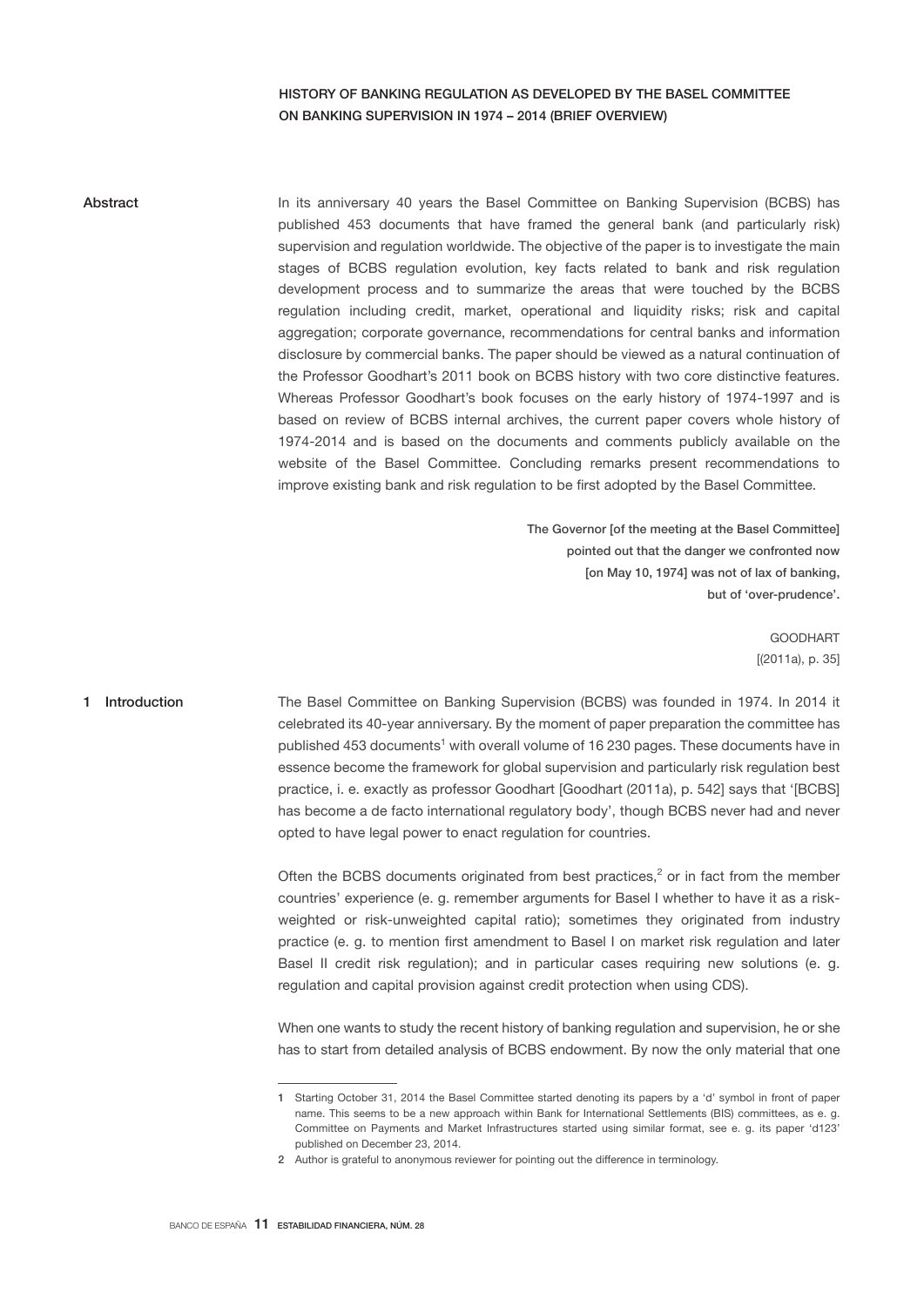may find on BCBS history is the book prepared by Professor Goodhart [Goodhart (2011a)]. Though large in granularity of material reviewed due to the use of internal BCBS archives, it is limited in historical coverage dealing only with the early years of 1974-1997 before Basel II work was started.

When thinking of regulation history overview, one may wish to refer to other books – e. g. one about Federal Reserve in the US and Bank of England in the UK [Wood (2008)] or Banque d'Amsterdam [Gillard (2004)] histories – . Though idea to review those is correct, most steps of central<sup>3</sup> banks in recent history were a reflection of collective decisions approved by all members within the Basel Committee. Thus the objective of the paper is to research the BCBS activity leaving individual central banks out of research scope.

To provide another argument for the necessity for BCBS documents review one has to remember that the regulatory framework created by BCBS documents is grounded on 453 papers, or approximately 16 thousand pages, and more that 2 thousand comments that were sent to BCBS. These numbers seem unrealistic to be reviewed and known by each commercial or central banker. Thus a structured research of these documents is required for both central and commercial bankers to be on the same page and speak the same language knowing already discussed points and arguments.

The paper is organized in the following way. Section 2 elaborates on approach to information collection from the website of the Basel Committee. Section 3 is devoted to the review of five regulatory waves in BCBS activity. Section 4 presents key stylized facts about BCBS publications and comments sent to consultative versions of the BCBS documents. Section 5 gives a summarized review by core areas (workstreams) of banking regulation developed by the Basel Committee. Workstreams include credit, market, operational and liquidity risks; risk and capital aggregation; corporate governance, recommendations for supervisors and information disclosure by commercial banks, and other issues. Section 6 concludes by suggesting next steps for regulation improvement.

2 Approach to Basel Committee Publications Collection and Analysis

The research is grounded on the materials disclosed by the Basel Committee on Banking Supervision on the website of the Bank for International Settlements – BIS – (http://www.bis. org/publ/).<sup>4</sup> The two major sources of BCBS documents relate to the Basel Committee section itself and the one relating to Joint Forum that was created in 1996 to supervise financial conglomerates by initiative of the Basel Committee and the International Organization of Securities Commissions (IOSCO) as mentioned in Goodhart (2011a; p. 505). Respective materials are marked by acronyms 'bcbs' and 'joint', e. g. for results of Basel III monitoring exercise one should refer to http://www.bis.org/publ/bcbs278.htm, whereas for longevity risk discussion in the form of the final document one should go to http://www.bis. org/publ/joint31.htm. In the times when it was not possible to trace the exact day of publication (e. g. only month was mentioned for the document), day 01 of the month was registered for respective publication (e. g. for final Basel I document only month of July is mentioned on the website; see http://www.bis.org/publ/bcbsc111.htm).

<sup>3</sup> An overview of the changing role of central banks is given by professor Goodhart [Goodhart (2011b)].

<sup>4</sup> One of supporting motivations for the current research was the representation of number of filed documents to BCBS archives in its early years presented by professor Goodhart [Goodhart (2011a), p. 96]. Archival files are not publicly available. This is why current research was grounded on open source web-site information. As a general observation during the early years of the Basel Committee the number of internally filed documents per annum almost 10 times exceeded the number of publicly shared documents.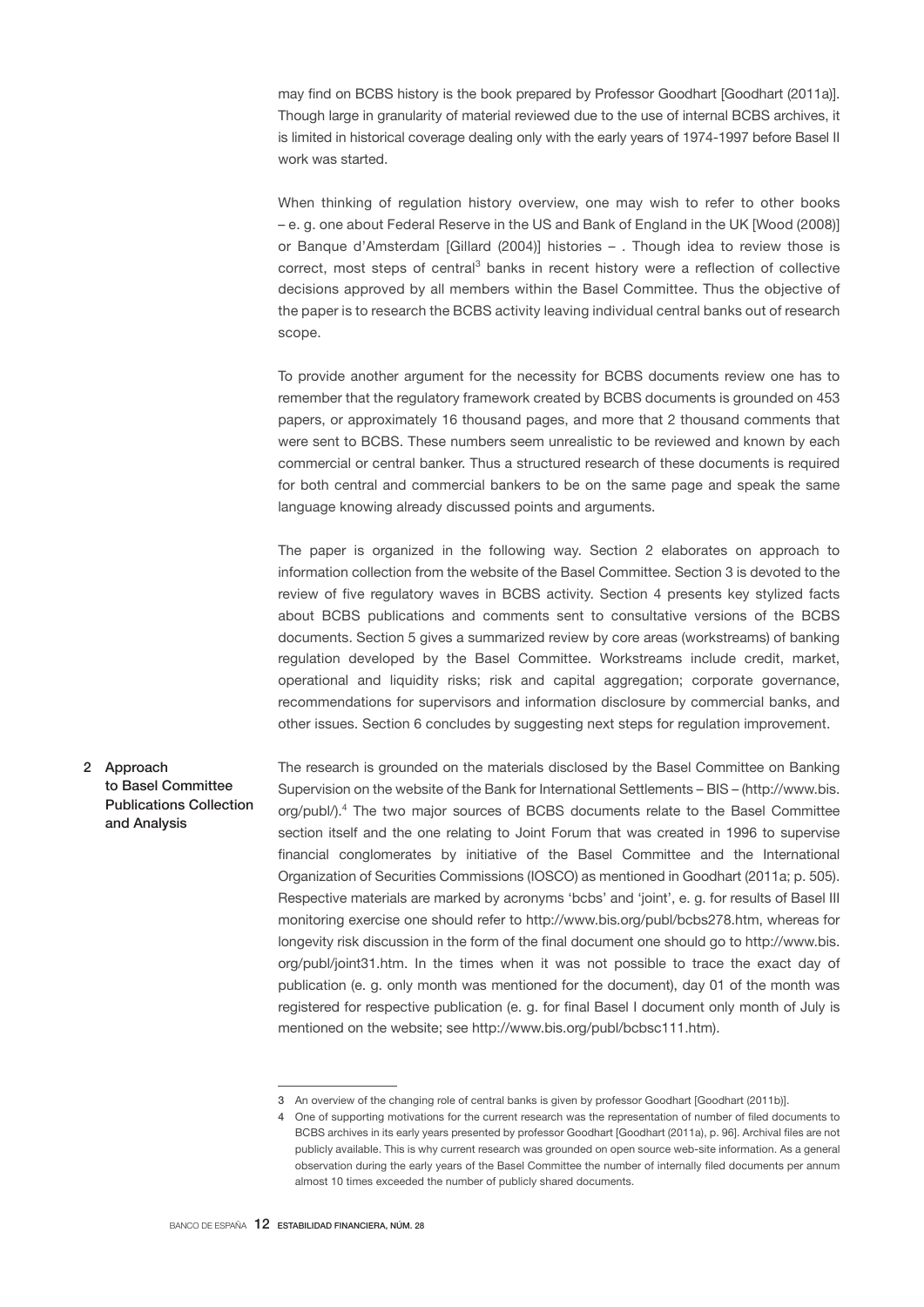It is necessary to introduce Basel Committee core documents classification to be used further. All the documents mentioned above (i. e. marked as 'bcbs' and 'joint') can be broken down into four categories:

- 1 Consultative document (conventionally such document opens public discussion for respective topic);
- 2 Final document (that type of document presents the modified consultative document after review of comments received and their discussion within Basel Committee working groups);
- 3 FAQ frequently asked questions (document of this type is used to add extra interpretation to final document if the latter occurred to be insufficient);
- 4 Report (this is usually a paper indicating the progress of work to implement and run the respective final document).

There are four other important sources of information that are found differently at web-site. Those include the following ones issued all by the Basel Committee:

- 5 Newsletters;
- 6 Working papers;
- 7 Comments received for consultative documents, and
- 8 Quantitative impact studies (QIS).

To trace newsletters one should search for acronyms of the type 'bcbs\_nl', e. g. for the treatment of European Stability Mechanism and European Financial Stability Facility for credit risk measurement purpose one has to visit the following URL: http://www.bis.org/ publ/bcbs\_nl17.htm. As for working papers providing extended rationale for particular regulatory decisions it is required to use the acronym 'bcbs\_wp', e. g. to get acquainted with reasoning for standardized approach when measuring counterparty credit risk exposure the following link http://www.bis.org/publ/bcbs\_wp26.htm is of use.

It is important to limit the scope of the research by excluding the working papers published under the auspices of the Bank for International Settlements, but not directly by the Basel Committee as they predominantly deal with macroeconomic and monetary issues being not that focused on microeconomic (microprudential) regulatory issues.<sup>5</sup> Those (excluded from scope) are marked by acronym 'work', e. g. discussion on the sources of firms growth is available using the following link http://www.bis.org/publ/work469.htm.

Comments to consultative documents shed light on industry and sometimes regulators (from non-Basel committee member countries) position enabling to understand what

<sup>5</sup> Nevertheless, certain papers might be of interest (e. g. that of Professor Goodhart about the role of Central Banks dated November 2010 – http://www.bis.org/publ/work326.htm – and another devoted to Basel III liquidity risk proposed regulation and dated October 2014 – http://www.bis.org/publ/work470.htm), but generally this is not the rule. This is why BIS working papers are excluded from total count of publications and pages for the purposes of this work. As another observation BIS has published close to 500 working papers from its creation, whereas Basel Committee itself has produced 453 documents in 40 years.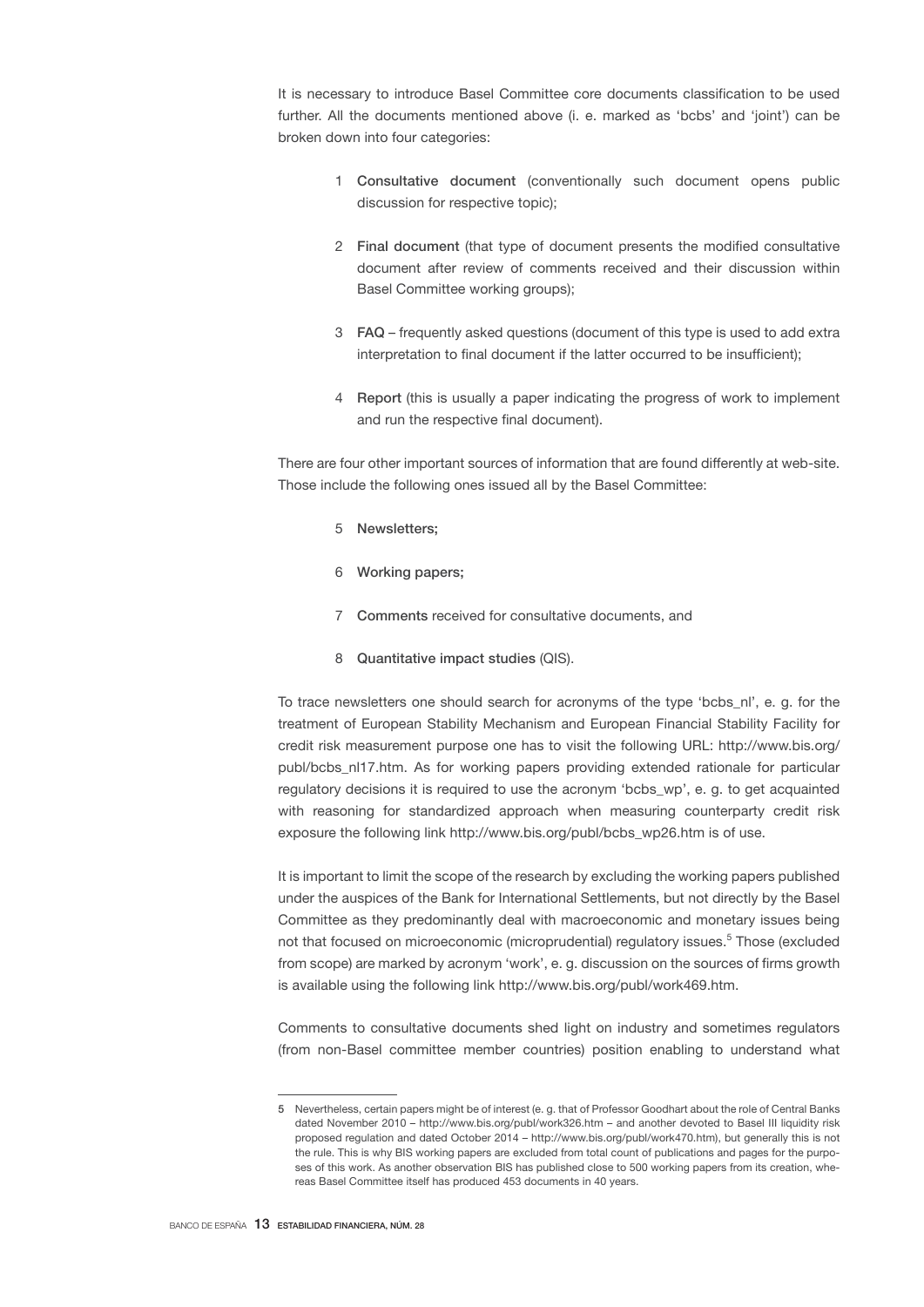needs improvement in the prepared papers. It is important to note that comment origination should be considered to evaluate the degree of its bias. For example, comments from academicians may be more independent,<sup>6</sup> than those coming from banks or banking associations as latter may generally lobby softening or postponing the regulation if the latter brings extra burden or at least extra costs for compliance.

More recent documents have comments representation linked directly to the paper, e. g. to see comments to proposed revision of Pillar III one has to go to page http://www.bis. org/publ/bcbs286/comments.htm where 'bcbs286' refers to consultative document itself (comments publication was not that always easy and straight-forward to trace if you are not on the page of the final or consultative document itself, e. g. comments to the second consultative paper on Basel II are available here: http://www.bis.org/bcbs/cacomments.htm).

Quantitative impact studies (QIS) are run by the Basel Committee to evaluate whether proposed guidelines need further polishing, and what the overall impact on the banking system might occur subject to guidelines proxy implementation. All the QIS forms and results are stored at a separate section of the Basel Committee website, namely inhere: http://www.bis.org/bcbs/qis/.

The present section is important to understand how to search for publications of interest. As the list of Basel Committee publications is extensive, to not overload the references list the reader is recommended to refer to the above mentioned links to documents, working papers, newsletters and comments using the code explicitly stated in the text of this paper. For example, if one is interested to find the discussion on the results of trading book hypothetical portfolio exercise and one knows this is the Basel Committee paper bcbs288 published on September 9, 2014, it is needed to form the URL out of two part: the general part http://www.bis.org/publ/[...].htm and specific one where '[...]' bracket symbol has to be replaced by bcbs288 to arrive at http://www.bis.org/publ/bcbs288.htm.

Thus a total number of 453 Basel Committee publications and 2290 comments to its consultative versions were collected and reviewed (in more details those would be commented in section 4 on stylized facts; for details please, refer to Table A.1 - Table A.6).

One may wish to understand what is the contribution of Joint Forum activity to above mentioned overall number of 453 regulatory documents developed by the Basel Committee. Joint Forum has roughly produced slightly less number of documents during its lifetime since 1996, than BCBS created before 1996 (36 and 44 documents, respectively). In terms of total number of documents Joint Forum has contributed to 8% and in terms of pages to 14% (please, refer to Table A.2 for more details).<sup>7</sup>

Next section would discuss how those collected papers form five regulatory waves of Basel Committee work on banking regulation development.

The Basel Committee on Banking Supervision originated from groupe de contact with French being the original working language as mentioned by Goodhart (2011a; p. 17). If the latter was established in 1972, the former was created in 1974. Thus in 2014 the Basel Committee celebrated its 40-year anniversary. To research the banking regulation evolution 3 Five Regulatory Waves of the Basel Committee Work on Banking Regulation

<sup>6</sup> Author is grateful to anonymous reviewer for pointing out the possibility of bias in comments coming from different sources (from banks lobbying their interests and academics being more independent compared to banks).

<sup>7</sup> Author is grateful to anonymous reviewer for recommendation to decompose documents in those produced by Joint Forum and others.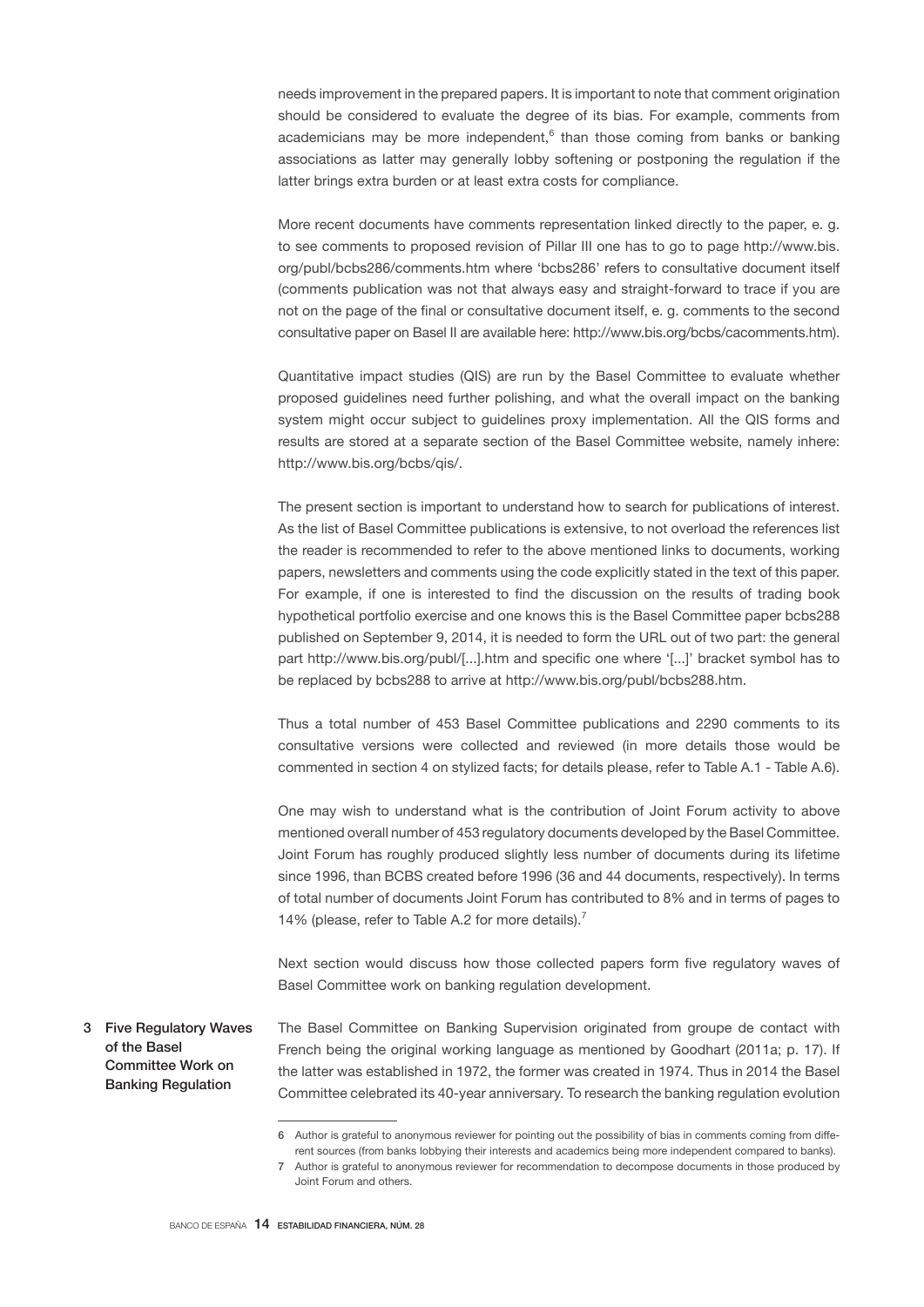produced by the Basel Committee one has to focus on subject areas (e. g. concrete risk regulation domains). Still to understand the driver even for particular risk regulation one should understand what was the regulatory wave for the world banking industry as a whole. Thus before proceeding to describing stylized facts about banking regulation and paying detailed attention to the workstreams (subject areas), it is necessary to identify core regulatory waves that existed in the history of banking regulation produced by the Basel Committee during its 40 years.

The Basel Committee 1974 – 2014 work on developing banking regulation can be broken into the five following regulatory waves (for details, please, consult Table A.2). Name for regulatory waves are proposed to reflect the dominating core document that occupied the mind of central and/or commercial bankers at the time.

- 1 1974 1986 Concordat;
- 2 1987 1998 Basel I;
- 3 1999 2008 Basel II;
- 4 2009 2011 Basel III;
- 5 2012 2014 Post-Basel III.
- The Basel Committee work started to deal with supervisors' interaction when in need to cross-border resolve weak banks. This marked the start of the first regulatory wave driven by publication of the very first document 'Concordat' (bcbs00a; September 01, 1975). After Concordat discussions and document preparation on other issues (including Basel I and liquidity risk regulation) started. 3.1 1974 – 1986 – CONCORDAT (FIRST REGULATORY WAVE)

Though intensive internally [including the intent of the USA and the UK to solely agree on capital regulation rules disregarding the work inside the committee as described by Goodhart (2011a)], publicly the regulatory wave lasted till 1986 having only 11 documents published with a total volume of 77 pages. Economic activity was tense at the start of the period after the 1973 oil price shock and the Iran-Iraq war of 1982; there were notable bank failures including Herstatt in 1974. Nevertheless, at that time the Basel Committee never publicly launched consultative documents.

The second regulatory wave started with the publication of the consultative version for 'Basel I' (bcbs3a; December 1, 1987). Basel I has introduced the basic capital adequacy ratio as the foundation for banking risk regulation. Initially it was a ratio of bank capital to risk-weighted assets for credit risk only. Still the amendment to Basel I started to be worked out mostly after the famous document of 'Basel I' itself was published on July 01, 1988 (bcbsc111). That amendment was to incorporate market risk, as well as to adjust for deficiencies of Basel I framework (e. g. on country list to be assigned zero riskweighting). The work to incorporate latter issues took another 10 years, mostly as long as it took Peter Cooke, at the time of Basel I Chairman of the Basel Committee, to agree on the basic Basel I paradigm. Important to note that though Basel I was a fixed riskweighting approach for credit risk, market risk regulation already allowed for variable risk-weighting (i. e. use of internal models). To remember during the second regulatory wave the very first mention about operational risks occurred on July 01, 1989 (see bcbsc136 paper on "Risks in Computer and Telecommunication Systems"). Though 3.2 1987 – 1998 – BASEL I (SECOND REGULATORY WAVE)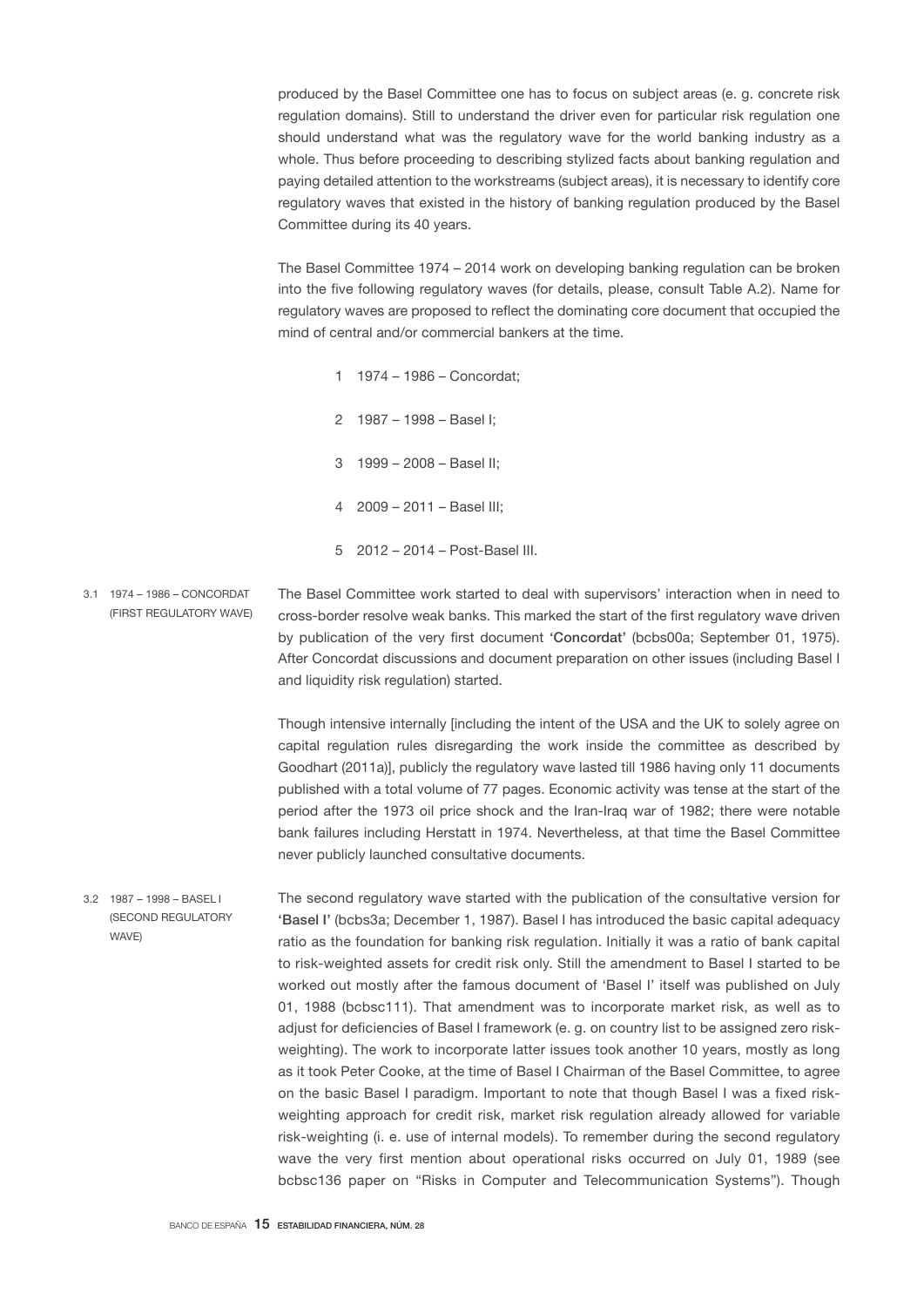operational risk management principles were published on September 01, 1998, it did not receive quantitative treatment as was the case with credit and market risks when amending Basel I.

Active work on polishing Basel I during the second regulatory wave passed within significantly positive economic environment (to say during first regulatory wave S&P 500 grew by 200% from 83 in 1974 to 236 in 1986; whereas during the second regulatory wave it skyrocketed to 1085 in 1998, i. e. by nearly 400%). During the second regulatory wave 8 consultative documents were already published by the Basel Committee, but no feedback received was made publicly available. The stage is characterized by the publication of 57 documents in total with 1467 page-equivalent (i. e. 20 times larger volume) during second regulatory wave.

The third regulatory wave started by the announcement on January 11, 1999 that the work on new capital regulation, i. e. on 'Basel II', began. Basel II had several major differences to amended Basel I document. It tailored to introduce internal models for credit risk (internal ratings-based – IRB – approach); it added quantifiable risk charge for operational risk. Basel II also introduced pillar-framework where Pillar I stood for minimum capital requirements, Pillar II – a supervisory review of Pillar I results (Pillar II charge often exceeds Pillar I because of incorporation of extra risks, but to a lesser extent as when started banks were allowed to account for diversification benefits; 2007-09 crisis was a reason used by regulators to cancel possibility to account for diversification benefits; still Pillar II is a totally needed piece since the power of capital requirements determination shifted from regulators to banks when IRB models were authorized),<sup>8</sup> and Pillar III summarizing approach to information disclosure. Given the consultation process and amendments the regulatory wave lasted till the bottom of the world 2007-2009 crisis. Thus it encapsulated the need to revise market risk models, inter alia by inclusion of stressed component to simple (normal, non crisis state of economy) market risk measure. 3.3 1999 – 2008 – BASEL II (THIRD REGULATORY WAVE)

> The third regulatory wave was the most turbulent in terms of economic environment. During 1999-2008 S&P500 fluctuated in the range of 1000-1500 responding to the negative consequences of 1997 Asian crisis and 1998 Russia sovereign debt default, to 2001 dotcom bubble breach, 2007 CDO mortgage plummet. Still the Basel Committee published 155 documents, or 7168 pages, during its third regulatory wave that is 3 times more than during its second one, though regulatory waves are comparable by time length (both lasted 10 years).

> Worth mentioning that it is exactly during the third regulatory wave that the Basel Committee started to publish comments that it received on consultative documents (the very first comments were published with respect to second consultative paper on Basel II, cp2, January 16, 2001). Nevertheless, publishing comments was not a regular practice. For example, out of 43 papers open for consultation by the Basel Committee during the third regulatory wave comments are available only for 9 of them.

The fourth regulatory wave is devoted to 'Basel III' that was brought as a remedy and a response to 2007-2009 crisis. It started on December 01, 2009 when Basel III first consultative paper was published (bcbs164). Basel III brought several innovations to banking risk regulation. First, it proposed quantification for liquidity risk. Second, capital was redefined; extra capital buffers were introduced. Third, the unweighted capital ratio was introduced to 3.4 2009 – 2011 – BASEL III (FOURTH REGULATORY WAVE)

<sup>8</sup> Author is grateful to anonymous reviewer for underlying and arguing for the importance of Pillar II.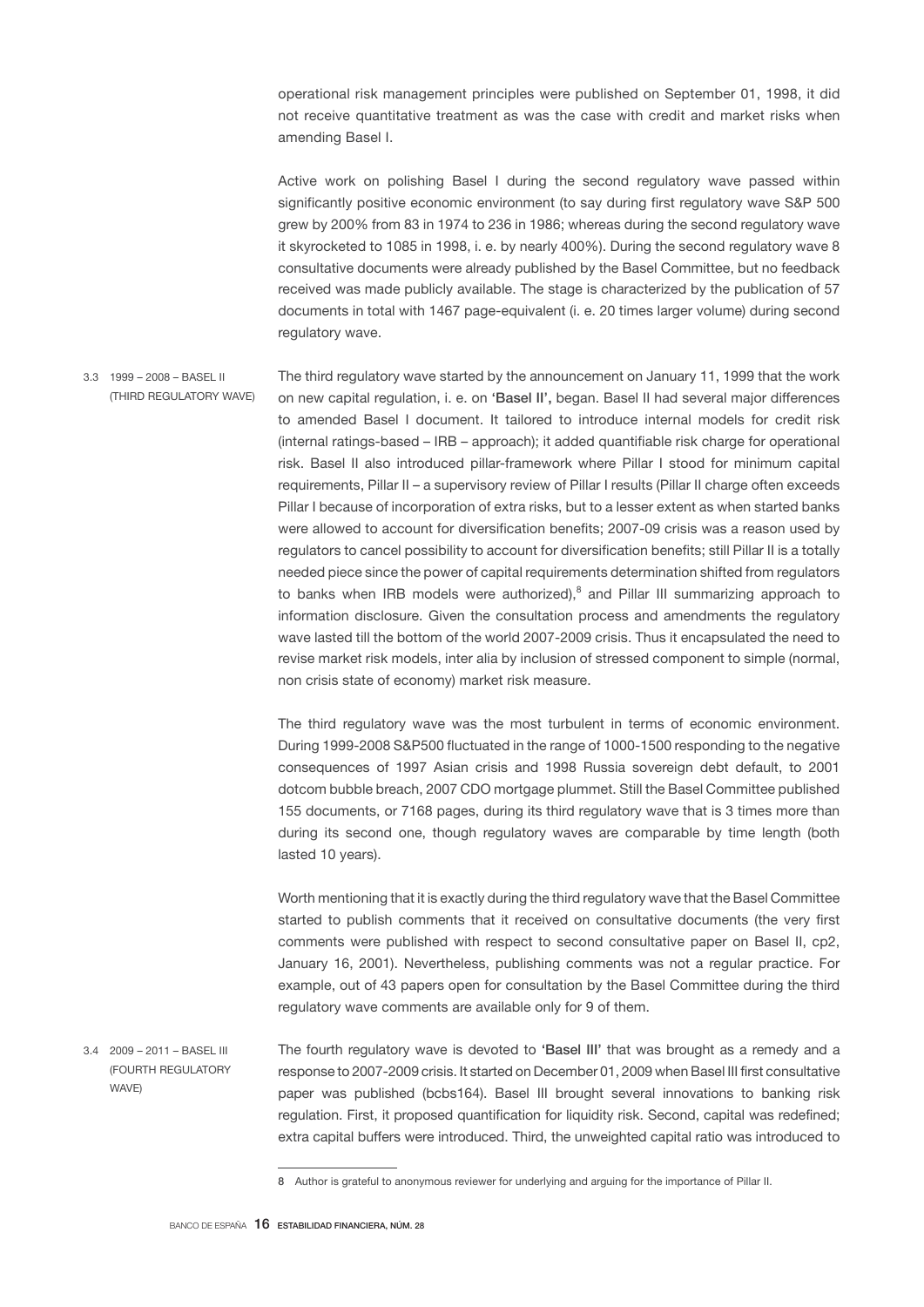be monitored in parallel to risk-weighted one. Fourth, unified rules for remuneration of risktaking staff were proposed.

Being introduced at the times of economic recession the fourth regulatory wave was accompanied by the market upturn and S&P 500 growth by 33% from 948 in 2009 to 1267 in 2011. Though short in timing (3 years) during the fourth regulatory wave 83 documents were published by the Basel Committee totaling to 3414 pages, this is mostly half of document volume produced at the third stage, though it lasted 3 times less (3 years instead of 10).

During fourth regulatory wave publishing comments has become a rule for the Basel Committee. Thus comments for only 2 out of 21 consultative papers were not made public, including sound practices for back-testing counterparty credit risk models (bcbs171; April 1, 2010) and core principles for effective deposit insurance systems (bcbs182; November 1, 2011).

As Basel III is mostly finalized in terms of minimum requirements and implementation deadlines (e. g. for liquidity risk regulation), recent years are marked by certain proposals that are still not associated with Basel III and are significantly novel with respect to a latter one. That is why it is argued that fifth regulatory wave has to be separated. 3.5 2012 – 2014 – POST-BASEL III (FIFTH REGULATORY WAVE)

> Formally fifth regulatory wave started from the publication of the consultative paper on revision of the approaches to trading book definition and respective market risk measurement (bcbs219; May 03, 2012). The regulatory wave is characterized by significant changes in some other areas, including the following ones: introduction of intraday liquidity management (bcbs225; July 2, 2012); revision of capital charge with respect to securitizations (bcbs236; December 18, 2012); adding capital charge for purchased credit protection, i. e. for CDS (bcbs245; March 22, 2013); revision of approaches to managing credit concentration risk (bcbs246; March 26, 2013); revision of information disclosure standards to most extent being the follow-up of Basel III innovations (bcbs286; June 24, 2014); change of approach to operational risk quantification (bcbs291; October 6, 2014).

> The fifth regulatory wave also enjoyed the favourable economic environment with S&P 500 growing by another 50% from 1267 in 2011 to 1906 in 2014. The regulatory wave was comparable to the preceding one in terms of documents volume published. The Basel Committee published during 2012-2014 another 111 documents with 3852 pages of total volume.

> Fifth regulatory wave can be positively differentiated from all the previous four regulatory waves as publishing comments has become a must, i. e. comments for all<sup>9</sup> 27 consultative papers are available on the web.

If one wanted to get an insight in the current state of banking regulation and understand what drove it to the current state, the following stylized facts are of need to obtain the first quantitative representation of subject area. Below the subsections of Section 4 have the names of the observed stylized facts. 4 Stylized Facts about Banking Regulation Published by Basel **Committee** 

<sup>9</sup> As of the paper preparation moment it is impossible to conclude about 7 papers as they were only open for consultation with comments receipt in 2015. Thus though total number of consultative papers during fifth regulatory wave equals to 34 with 7 being deducted from the total count for the purpose of comments calculation (comments for those are not yet available).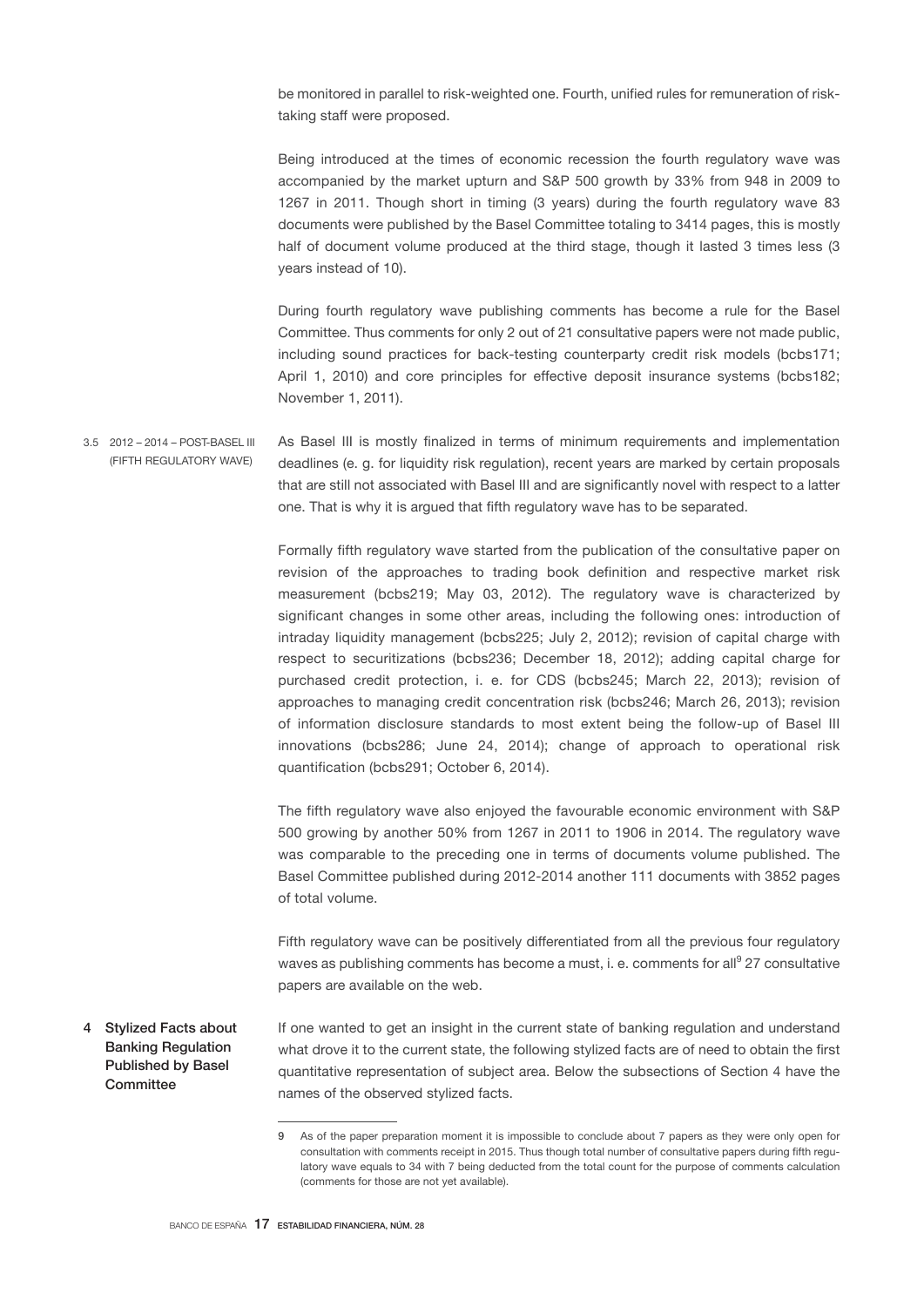4.1 THE BASEL COMMITTEE HAS PUBLISHED 453 DOCUMENTS IN ITS 40 YEARS

During 1974-2014 the Basel Committee has published 453 documents, including 109 consultative papers, 197 final documents, 43 QIS documents, 49 reports, 12 responses to frequently asked questions, 26 working papers, $10\,17$  newsletters. There was only one paper in the history of the Basel Committee called 'Discussion Paper' (bcbs258; July 08, 2013) devoted to "The regulatory framework: balancing risk sensitivity, simplicity and comparability". Nevertheless, as there was a consultation period launched for that paper, it was assigned to consultation paper category (for more details, please, refer to Table A.1). As one may notice, only every second paper is made available for consultation on average (number of final and consultative papers are 197 and 109, respectively).

Overall number of pages published by the Basel Committee in its 40 years exceeded 16 k. This is smaller than the number of pages per CDO-squared investor as estimated by Andrew Haldane [Haldane (2009), p. 21] where it equaled to 1.1 bn pages per CDO-squared investor. Nevertheless, even 16 k pages are mostly impossible to be read by an average target user (commercial banker or regulator). This implies regulation misinterpretation, its complexity, inconsistency and gaps that would be pointed out in more detail below.

When reviewing the above mentioned regulatory waves of the banking regulation produced by the Basel Committee, one would observe that the publication volume in pages follows the trend of economic activity from the very general perspective. One may look at Chart 1 to observe the mentioned codependence of number of pages published by the Basel Committee and S&P 500 value.

If one takes a look at the scatterplot at Chart 2 comparing the number of pages published by the Basel Committee per annum and the annual change in S&P 500 one year later, one may even argue for the positive dependence, though not statistically significant given low number of annual observations (R-squared presented on a chart is a correlation coefficient for two variables; R-squared for yearly data equals 9%). If one takes a look at quarterly data, the situation is mostly unchanged with R-squared decreasing to 3%, being statistically insignificant.

The observed from Chart 1 and Chart 2 (spurious) co-dependence might lead to a mistaken take-away that Basel Committee regulation may cause economic crisis. The logic would be the following. After the important document is published (e. g. Basel I, Basel II, Basel III), there

<sup>10</sup> Formally the Basel Committee by end 2014 has published 27 working papers. Nevertheless, working paper No. 11 on the Treatment of Asset Securitisations was classified as a consultative (not working) paper as the deadline for comments was set as Dec. 20, 2002 and 22 comments were obtained.



### BASEL COMMITTE PUBLICATIONS VS. THE INDICATOR OF ECONOMIC ACTIVITY (S&P 500) CHART 1

SOURCES: Yahoo finance BIS and author's elaboration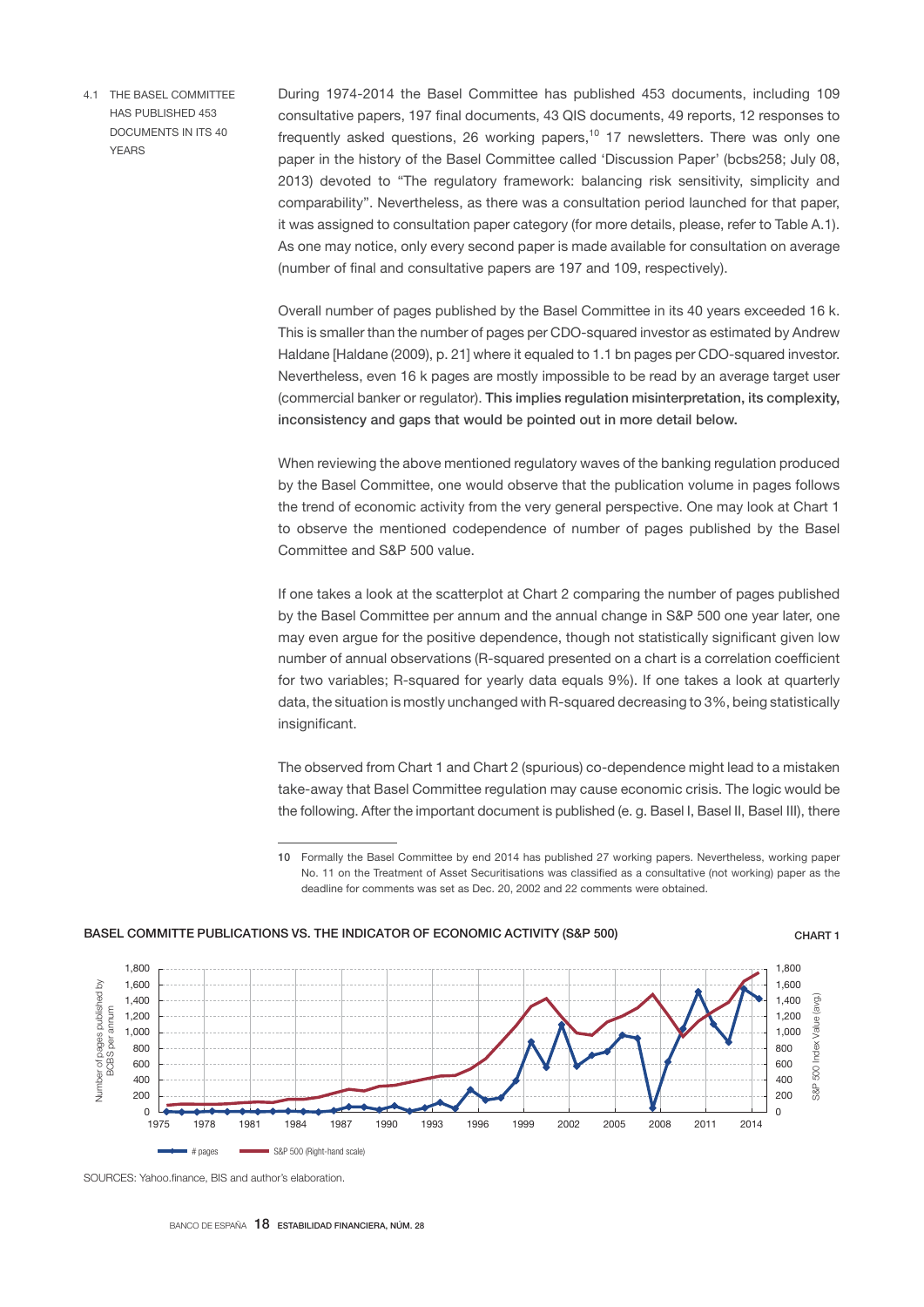#### SCATTERPLOT OF BASEL COMMITTEE PUBLICATIONS IN PAGES P. A. VERSUS THE CHANGE IN ECONOMIC ACTIVITY



SOURCES: Yahoo finance. BIS and author's elaboration.

is a slowdown in regulation activity and economic agents might take extra risks that accompanied with low volume of new regulation published would end in losses and in low S&P 500 value. Alternative rationale can be found at Goodhart (2011a) when he explained that opponents to Basel I tried to justify that 1992 crisis in the US was driven by Basel I as it was exactly the implementation time frame of several years post-1988 that overconstrained the lending through a new risk-weighted capital ratio. Similar artificial logic may be applicable to Basel II as 2007 crisis started after final (comprehensive) version of Basel II was published on June 30, 2006 (bcbs128).

Nevertheless, one has to consider three arguments supporting the evidence that Basel Committee banking regulation cannot imply crisis.

First, as it was mentioned above, the dependence measure is not statistically significant. If one wants to run a more robust statistical procedure (e. g. Granger causality test), the finding would be that banking regulation follows the economic activity. This is a natural conclusion as regulation innovations are conventionally agreed and adopted after particular crisis or bank default had shed light on certain deficiencies.

Second, as for Basel I Professor Goodhart [Goodhart (2011a), p. 192] argues that it was difficult when observing the decrease in lending to separate supply-side effects (driven by new risk and capital regulation) from demand-side ones.<sup>11</sup> Thus direct causality of Basel I and forthcoming crisis is not justified.

Third, as for Basel II it is incorrect to blame it for leading to 2007-2009 crisis as US banks (to be associated with the source of crisis) did not adopt Basel II, though recommended, but not insisted by the Federal Reserve; and the Basel II itself had transitional arrangements for next three years establishing capital floors of 80-90% of Basel I level

<sup>11</sup> *"… was Basel I responsible for the credit crunch of 1991/92?*

There was no explicit discussion in the BCBS about the question whether there might be macro-economic consequential of the introduction of the Accord; at least none that I have found, beyond the (implicit) assumption that bank holding of more capital (and especially so against riskier assets) would provide greater protection against both individual and systemic failure, and thereby stabilize and improve macro-economic fundamentals. A reconsideration of this comfortable view was called for by the course of the recession of 1991/92, especially the recession in the United States… This occurred just at the end of the transition period, when all banks had to ensure that their capital rose to, and above, the Accord [Basel I Capital Accord of 1988] requirements… If they [US banks] could not increase the capital (numerator), the only way to enhance their capital ratios would be to cut back on lending (the denominator). Thus some believed, and presented evidence, that there had been a Basel-induced 'credit crunch' in the USA in 1991/92, thereby deepening the recession. The problem was that the recession itself lowered the demand for borrowing, and it was extremely difficult to identify, and separate, demand effects from additional supply effects (if any)." [Goodhart (2011a), pp. 191-192].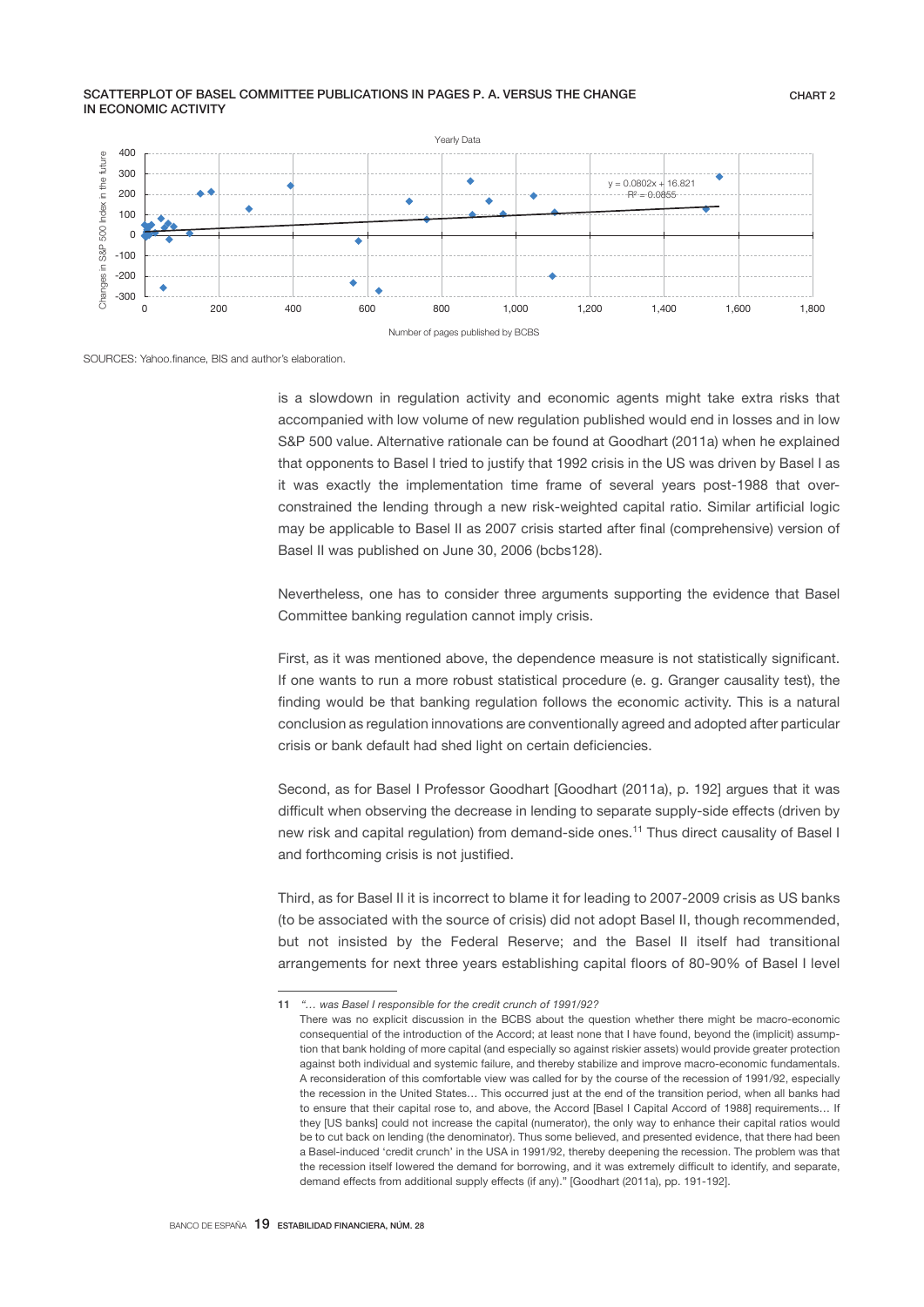#### DEPENDENCE BASEL COMMITTEE CONSULTATIVE DOCUMENTS AND RESPECTIVE CONSULTATION PERIOD



SOURCES: BIS and author's elaboration.

that did not permit European banks to quickly take on much more risks after Basel II publication in 2006.

As mentioned above, the Basel Committee has offered 109 papers for public consultation during 1974-2014. When publishing a paper a consultation period is set by the Basel Committee. It is set regularly from the third regulatory wave of Basel II. Before there is only one paper for which it was possible to trace the length of consultation period. This was a paper about supervision of financial conglomerates (bcbs34; February 1, 1998) of 131 pages large with consultation ending on July 31, 1998. 4.2 AVERAGE CONSULTATION PERIOD OFFERED BY THE BASEL COMMITTEE EQUALS TO 3 MONTHS

> As for the rest regular consultation processes one may try to review whether there is any dependence of paper size in pages and the length of consultation period. For this reason one should look at Chart 3. It shows that there is no statistically significant dependence between the volume in pages of consultative document offered by the Basel Committee and the consultation period.

> On average the consultation period is 3 months, or 90.3 days, with minimum being 24 days [paper devoted to capitalization of bank exposures to central counterparties (bcbs206; November 1, 2011) with still 28 comments being obtained] and maximum 183 days [paper named "Credit Risk Modelling: Current Practices and Applications" (bcbs49; April 1, 1999) when the comments were not disclosed].

During its 40 years the Basel Committee has received and made publicly available 2290 comments on its 109 consultative papers. Though in fact those comments came only in recent 13 years as the very first comments were published with respect to second consultative version of Basel II (cp2; January 16, 2001). 4.3 THE TOTAL NUMBER OF COMMENTS RECEIVED AND PUBLISHED BY THE BASEL COMMITTEE EQUALS 2290

> Comments by itself range widely from a sentence sent from iPhone (e. g. see Prasad Saurav comment to paper on internal audit, bcbs210; December 2, 2011) to a 150 pages report (e. g. see Association of German Savings Banks consolidated comments to second consultative paper on Basel II, cp2; January 16, 2001).

> On average 22 comments are sent per consultative document with minimum of 4 comments being sent to the document on revised good practices for supervisory colleges (bcbs276; January 23, 2014) and maximum of 272 comments on Basel III papers on strengthening resilience of banking sector and on international framework for liquidity risk measurement, standards and monitoring (bcbs164, bcbs165; December 1, 2009).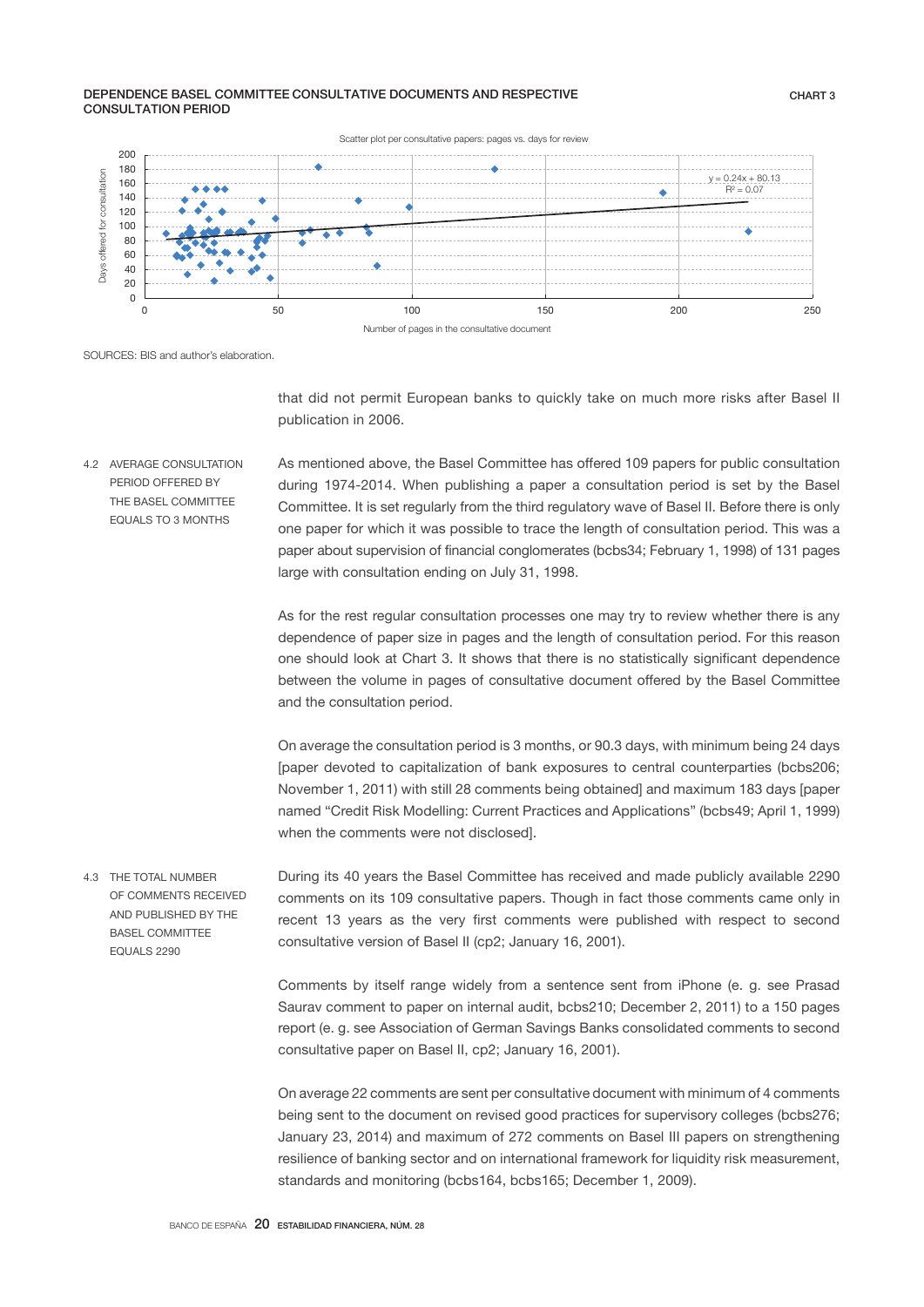Not all the comments are available in the original form. For four papers the Basel Committee decided to present the consolidated overview of comments, just mentioning how many comments were received. This is the case for the following papers:

- Supervisory guidance on the use of the fair value option by banks under International Financial Reporting Standards (bcbs114; July 13, 2005), 20 comments;
- Home-host information sharing for effective Basel II implementation (bcbs120; November 22, 2005), 11 comments;
- Sound credit risk assessment and valuation for loans (bcbs121; November 28, 2005), 15 comments;
- Core Principles for Effective Banking Supervision (bcbs123; April 6, 2006), 31 comments;

Not every comment sent and published is personalized. For example, there are three papers that received four anonymous comments:

- Mortgage insurance: market structure, underwriting cycle and policy implications – consultative document (joint30; February 11, 2013), 1 anonymous comment;
- Strengthening the resilience of the banking sector, Basel III (bcbs165; December 1, 2009), 2 anonymous comments;
- The internal audit function in banks (bcbs210; December 2, 2011), 1 anonymous comment;

The total number of unique identifiable commenters who have sent 2209 comments to the Basel Committee equals to 853. On average one person (institution) has sent historically comments to three consultative papers. If one takes a look at TOP-50 commenters, than one may conclude that TOP-50 commenters form only 6% of total number of commenters, but they have sent 849 comments, i. e. 37% of total number of comments (for details of TOP-50 commenters, please, refer to Table A.3).

The most active are the four commenters who have sent more<sup>12</sup> than 30 comments, i. e. they commented ca. every third paper. Those are banking associations from France (41 comments), Canada (41 comments), Japan (40 comments), and Hong Kong (33 comments).

- All the commenters can be assigned a type depending on their professional occupation or affiliation. There are commercial banks, banking associations, other associations and federations, professional advisors (audit, consulting, rating companies), some narrow focused entities (payment systems, securitization, insurance), authorities and manufacturing. 4.5 THE OVERALL PROPORTION OF PRIVATE SECTORS COMMENTERS EQUALS TO 12% OF TOTAL HAVING SENT 7% OF ALL
	- 12 The threshold was chosen subjectively where the difference between the number of comments sent is the largest, i. e. in between 4th and 5th commenters the difference is 5 comments, whereas between 5th and 6th only one comment.
	- 13 Author is grateful to the anonymous reviewer for proposing this interesting decomposition to compare lobbying interests.

4.4 THE TOTAL NUMBER OF UNIQUE PEOPLE (INSTITUTIONS) WHO HAVE SENT THEIR COMMENTS TO THE BASEL COMMITTEE IS 853

COMMENTS<sup>13</sup>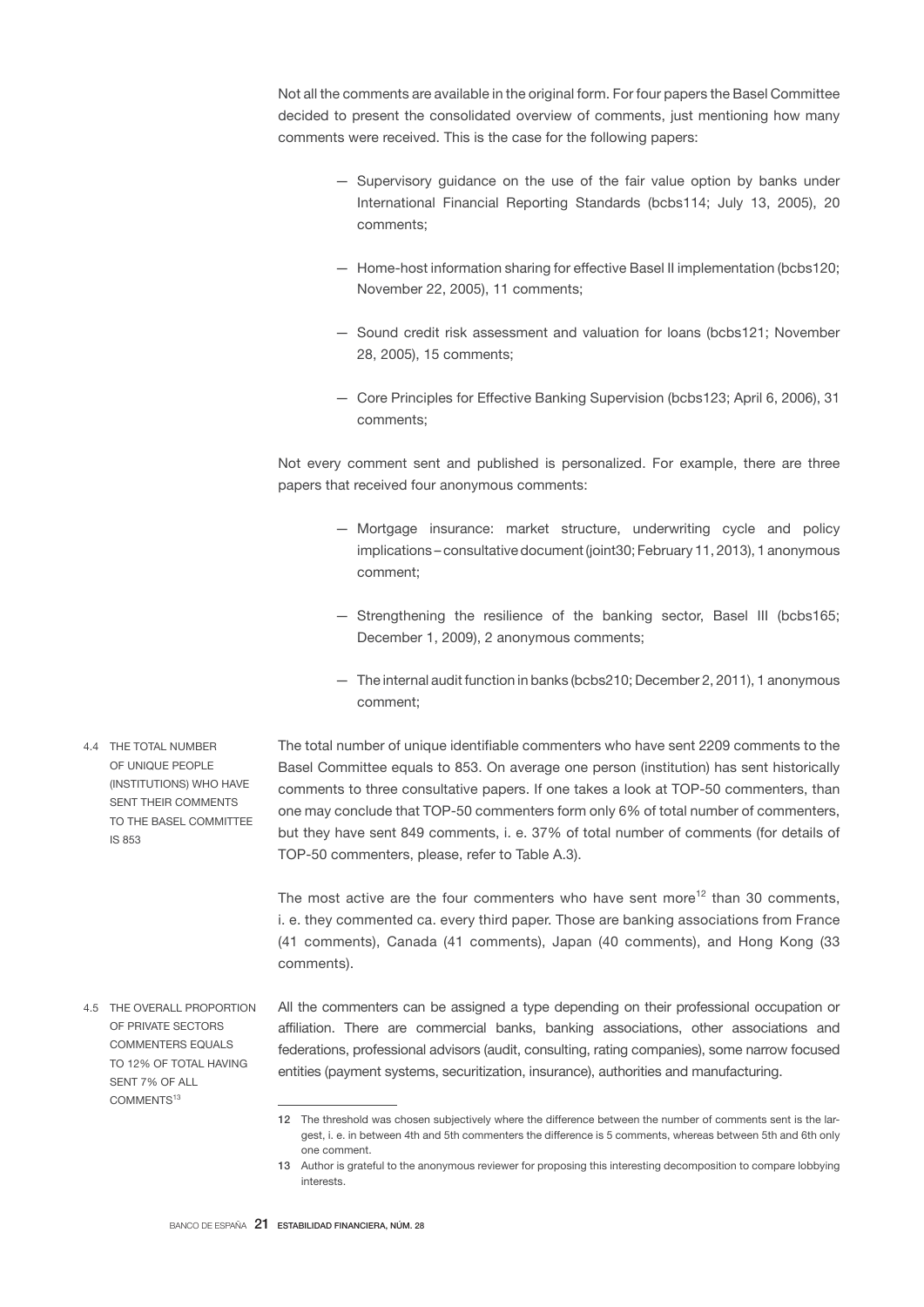Would like to particularly explain the existence two cohorts: authorities and manufacturing. Authorities include central banks, ministries, other state bodies and World Bank and International Monetary Fund as the latter two are financed by state governments.

Manufacturing includes companies that are either directly or closely involved in production of cars (e. g. Daimler), planes (e. g. Lufthansa, Aviation working group), ships (e. g. Danish Ship Finance), oil (e. g. Shell), other equipment (e. g. Siemens). To summarize the arguments of manufacturing cohort were principally of two sorts: companies of interest either wanted certain items to be recognized as collateral (e. g. planes), or opted for facilitation (i. e. lower capital charge) for leasing activities (e. g. for cars, long-term projects). Those comments were considered when specialized lending category was developed as a very differentiated type of lending that inter alia included project finance (for long-term investments like oil plant etc.) and object finance (for leasing of cars, ships, planes).

Table A.5 shows that commenters and comments mostly had banking background coming either from banks or banking associations. Thus those resulted in 46% of total comments, same time being only 25.6% of total number of commenters. Comments from academics (that are expected to be more unbiased) and other individuals (sometimes people did not explicitly put their affiliation when commenting) contributed only to 7% of total comments being 12.2% of total number of commenters.

For the purpose of research each commenter was assigned a country of residence either based on the location of headquarters<sup>14</sup> or the country code of the contact phone number. As a result 2209 comments came from 853 unique commenters originating from 83 countries of the world (please, refer to Map 1). 4.6 REPRESENTATIVES OF 83 COUNTRIES HAVE SENT THEIR COMMENTS TO THE BASEL COMMITTEE

> Those 83 countries represent 32% of total number of countries in the world, but constitute 94% of the world GDP. Though one may wish to conclude that most of economically active world is aware of the changes in banking regulation and actively participates in shaping it through sending its comments. However, this is not the fact as the top-countries (whose people or institutions have sent more than 100 comments) are the United States (516 comments), the United Kingdom (317 comments), Germany (182 comments), Belgium (152 comments), Japan (104 comments), and France (102 comments). Those six countries contribute to only 42% of the world GDP having sent 63% of total comments. As one may notice those were the countries originally being members of the Basel Committee since its establishment in 1974.

> If one wishes to test hypothesis whether it is the scale of economic activity or the level of economic development that drives the frequency<sup>15</sup> of comments sent, then Chart 4 and

<sup>14</sup> For complicated cases the residence of the most easily identifiable commenter (if several) was used, e. g. there were comments to second (cp2; January 16, 2001) and third (cp3; April 29, 2003) consultative papers on Basel II from the Aviation working group. Aviation working group comment was signed by heads of Airbus and Boeing. As Airbus production is located in several European countries, the residence of the joint comment was assigned to the United States because of uniqueness of Boeing residence. As one may see the numbers in Table A.4 in Annex, several complicated cases cannot change significantly the overall comments' breakdown by countries.

<sup>15</sup> One may justly argue that the number of comments as well as the number of pages in the comment and/or in the document are peripheral to the quality of those comments and documents. Though the argument is correct, there is no proxy to measure the correctness and/or the quality of the comments and the documents. The fact that particular comment was not incorporated in the document does not mean it is useless. The comment might be wrongly or unclear presented, it was not the time to understand and share the comment. Opposite is also true. If the comment was incorporated, it does not mean it was definitely correct. It means that regulators and commenter had the same vision and were able to understand each other, and moreover agree at a distance with each other. That is why the number of comments and pages is a second best proxy to measure at high-level the domain of banking regulation. Analysis of documents content (given limitations of the paper) would be given in Section 5.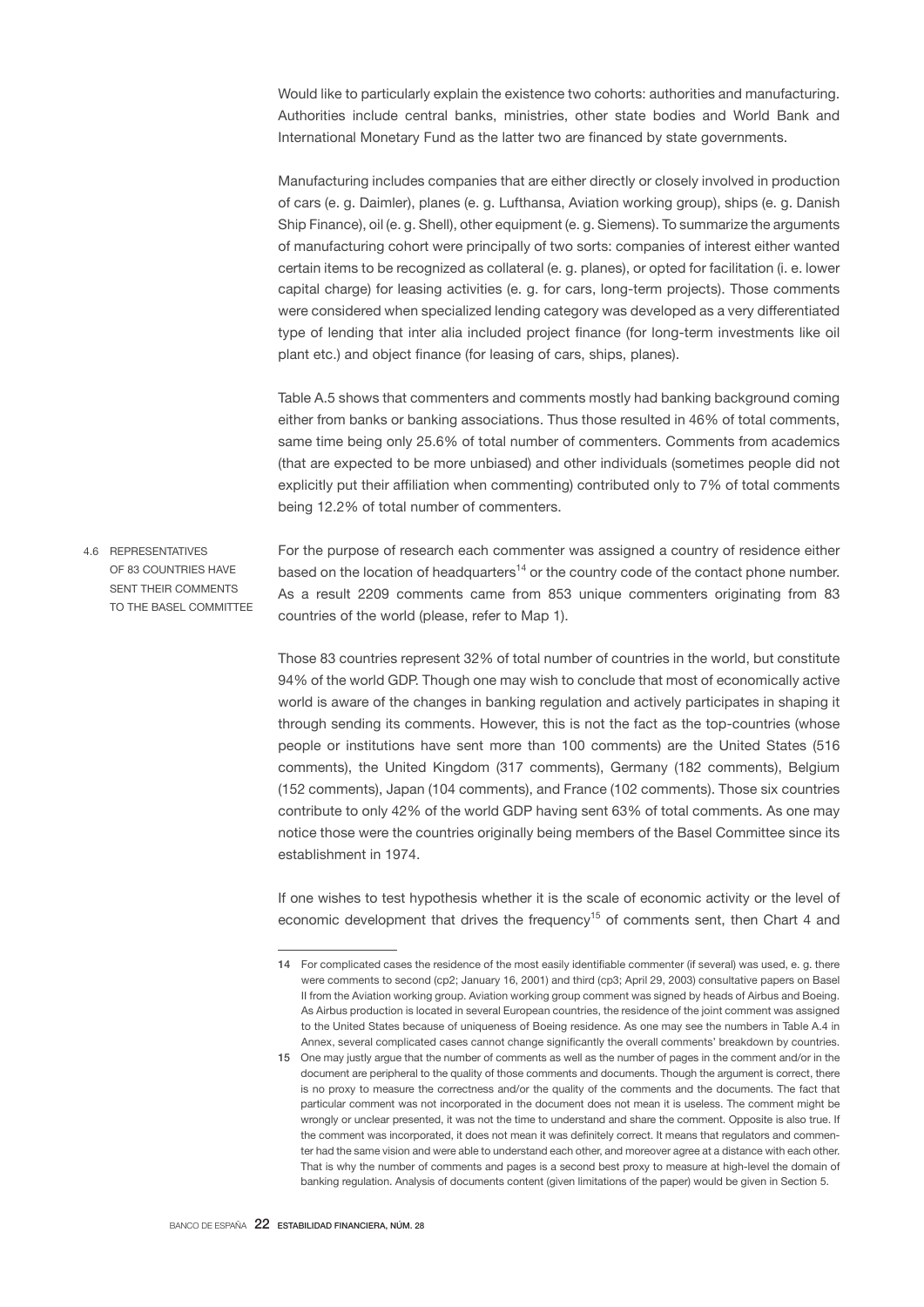

### SOURCES: BIS and author's elaboration.

NOTE: The map is the representation of data available in Table A.6. The darker the green colour is, the more comments were sent from that country. Grey colour corresponds to the absence of comments originating from the region.

## DEPENDENCE OF COMMENTS SENT BY COUNTRIES VERSUS THE COUNTRY GDP AS A BENCHMARK FOR SCALE OF THE ECONOMY

CHART 4



SOURCES: World Bank, BIS and author's elaboration.

\* One may point out that there is a methodological inconsistency as the comments were received by the Basel Committee (and published) since 2001 and the GDP (and GDP per capita) data is taken as of end-2013. From one side, the argument is theoretically correct. From another side, there are several counterarguments to defend the methodology used. First, GDP values per country do strongly correlate from year to year. Thus using end values from time series is justified. Second, it might be a research extension to observe the commenting activity with respect to change in country GDP year on year, but this falls out of the scope of the current research.

> Chart 5 should be analyzed. Mentioned charts map number of comments against GDP and GDP per capita as latter are conventional proxies for the level of economic development. Limitation<sup>16</sup> of such approach is that Basel Committee tailors its regulation for internationally active banks and not for national economies as a whole. As a research extension one may wish to correlate comments to number of internationally active banks in a region. In addition to the absence of a formalized list of internationally active banks per country, one should be

<sup>16</sup> Author thanks anonymous reviewer for drawing attention to the limitations of bank research when using GDP.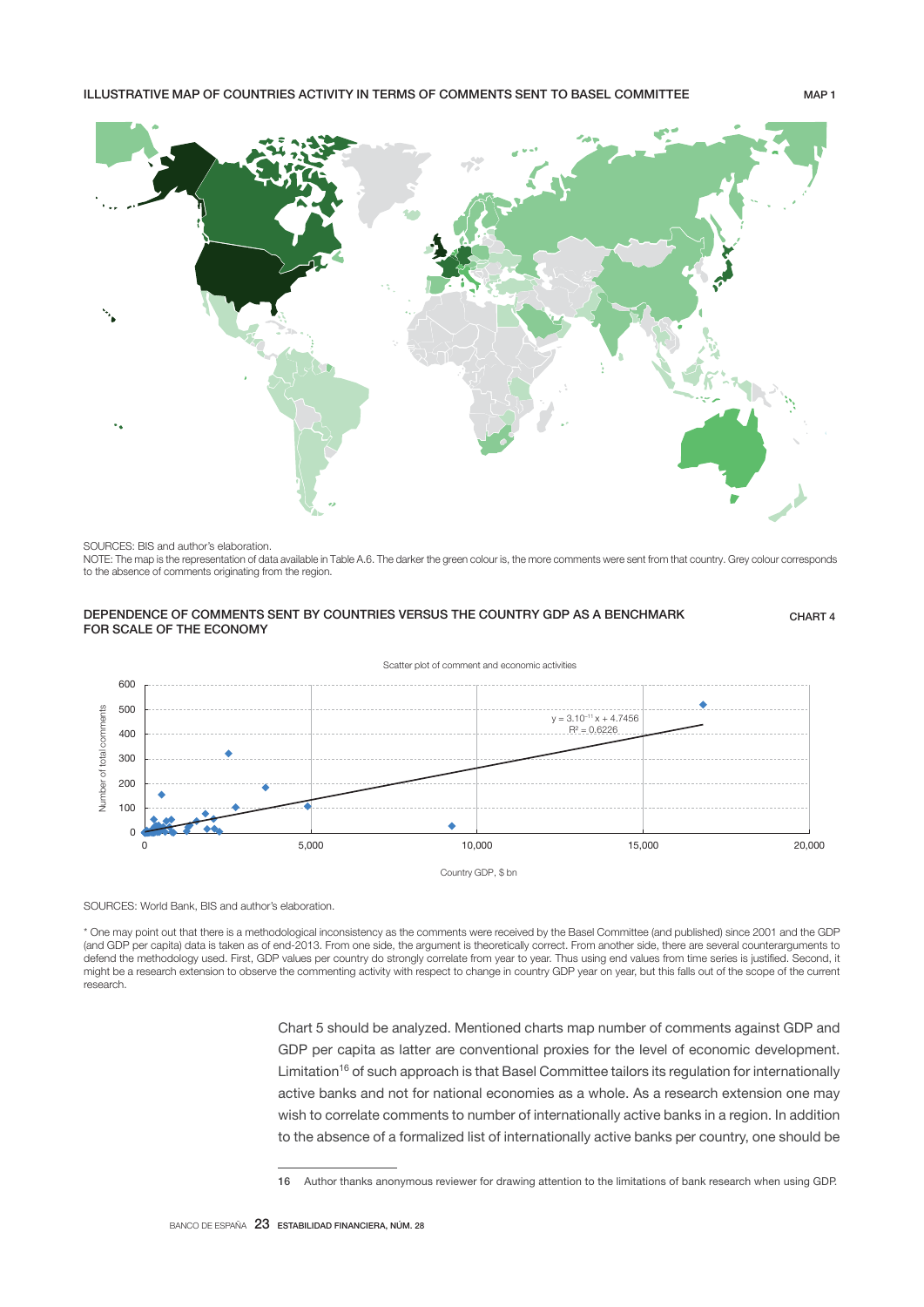## DEPENDENCE OF COMMENTS SENT BY COUNTRIES VERSUS THE COUNTRY GDP PER CAPITAL AS A PROXY FOR LEVEL OF ECONOMIC DEVELOPMENT



SOURCES: World Bank, BIS and author's elaboration.

careful in defining such institutions (e. g. one has to answer whether a bank operating in a neighboring country should be considered as an internationally active one or not). Linkage to the number of internationally active banks falls out of scope of current research.

As one can see from Chart 4, there are two outliers: the United States producing the world largest GDP of USD 17 trln and being the origin of the world largest number of comments (516) sent and published by the Basel Committee; and China with GDP equaling USD 9 trln and being the origin for much lesser number of comments (28). Though limited in observations (83 countries are considered), one may assume to have positive dependence of the country scale of economic activity (the amount of total GDP) and the number of comments sent to the Basel Committee (one may see a measure of correlation – R-squared – equals to 62% on Chart 4).

Chart 5 allows one to map GDP per capital as the measure of the level of economic activity and the number of comments sent and published by the Basel Committee. As one may see from Chart 5, there is no statistically significant dependence between the level of economic activity and the number of comments that were sent from particular country (R-squared is only 5%). Worth explaining are the outliers observed. If largest in terms of total number of comments are the United States and the United Kingdom, the country with the largest GDP per capita (one out of those having sent comments) is Monaco with GDP per capital equaling to USD 163 k per capita and only one comment sent historically [it was a comment from Experian-Scorex on the third consultative paper of Basel II (cp3; April 29, 2003)].

Having provided the description of five regulatory waves of the Basel Committee activity on the banking regulation development process during 1974 – 2014 and having given its brief quantitative overview, current section focuses on banking regulation evolution per workstreams. 5 Overview of Banking Regulation by Workstreams

> When researching the publications of the Basel Committee published during 1974 – 2014, the following workstreams are proposed to be identified.<sup>17</sup>

- 1 Credit Risk Regulation;
- 2 Market Risk Regulation;

<sup>17</sup> Most of them coincide with the working groups and task forces existing in the Basel Committee, but as the latter are not publicly available classification proposed by the author is used.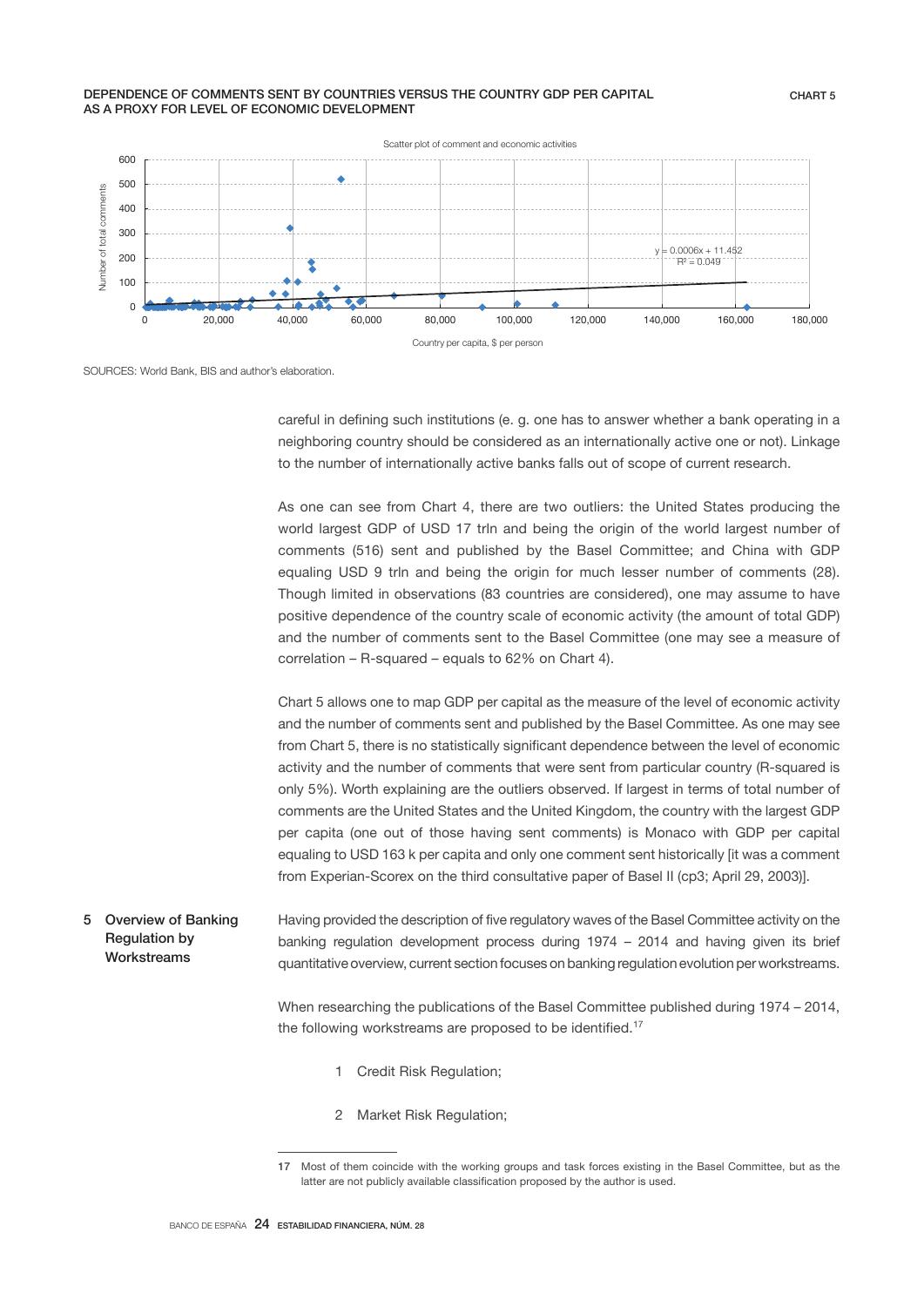- 3 Operational Risk Regulation;
- 4 Liquidity Risk Regulation;
- 5 Risk Aggregation and Capital Definition;
- 6 Corporate Governance Issues;
- 7 Recommendations for Supervisors;
- 8 Information Disclosure Issues;
- 9 Other Issues.

The subsections below are organized as follows. First, key facts about publications of the respective workstream are presented (for details, please, see Table A.1). Second, the workstream composition by topics is given. Third, key evolutionary stages that are remarkable for the workstream from the perspective of the five regulatory waves mentioned are discussed (for linkage of publications by workstreams and regulatory waves, please, refer to Table A.2).

Credit risk regulation incorporates the largest number of publications (94) totaling to 2855 pages. Credit risk was more actively developed during third and fifth regulatory waves of Basel II and post-Basel III. The workstream has the largest number of relevant newsletters published (9 out of 17). The total number of publications includes 23 consultative, 41 final, 11 working papers and others. To underline the importance<sup>18</sup> of the domain would mention that it constitutes 21% of total number of documents and 18% of total pages published by the Basel Committee. 5.1 CREDIT RISK REGULATION

> The credit risk regulation workstream refers to banking book assets and covers such issues as concentration risk regulation, securitization treatment, credit risk transfer, accounting issues, measurement of counterparty credit risk, risk measurement for centrally and non-centrally cleared derivatives, internal ratings based (IRB) models validation, capital charge for equity exposures in the banking book, recommendation for IRB risk components measurement (exposure at default, EAD; loss given default, LGD), treatment of credit risk mitigation (CRM) techniques, alignment of expected loss measures and provisions, particular cases of risk-weighting.

> Basic credit risk regulation was first introduced when developing Basel I. Four classes of assets were suggested with predefined risk-weights: sovereigns (0%), interbank lending (20%), mortgage (50%), and others (100%). First shift to internal models was done after Basel I was already in place, when the paper on credit risk modeling (bcbs49) was published in April 1999. After that the idea of internal ratings-based (IRB) approach was dominating the regulatory environment. The IRB approach include five risk components: probability of default (PD), loss given default (LGD), exposure of default (EAD), maturity (M), sales volume to distinguish small and medium-sized enterprises (SMEs) (S). The risk components use is described in the explanatory note (irbriskweight; July 01, 2005). It is important to recall that the IRB approach is based on the theoretical model of a mixture of normal distributions

<sup>18</sup> The author acknowledges recommendation of the anonymous reviewer to explicitly evidence the importance of the area by presenting share of contribution to total number of documents and pages.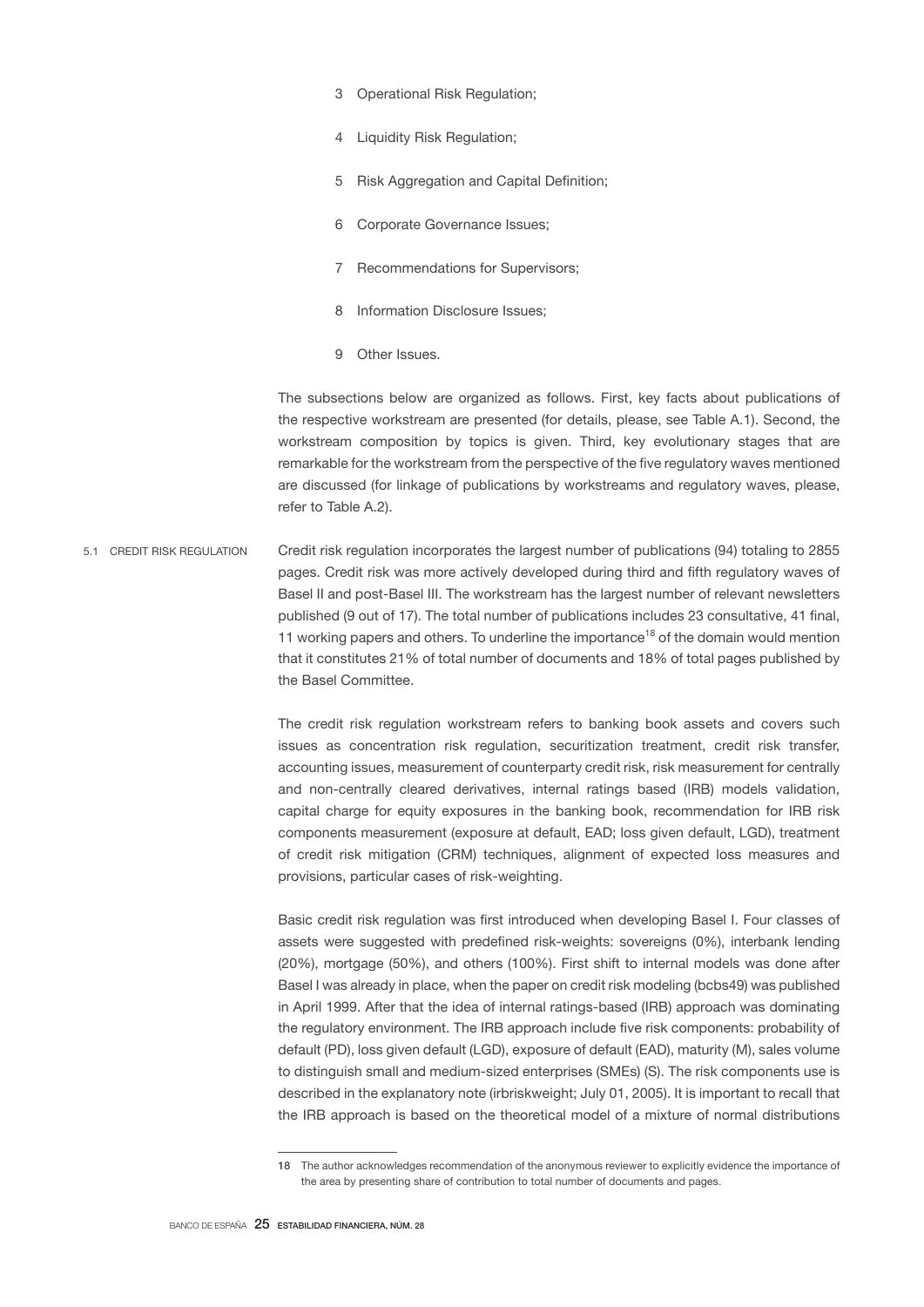first introduced in Vasicek (1987), i. e. 12 years later after theoretical finding. The confidence level for IRB models used is 99.9%.

The IRB approach is based on a single risk-factor model assuming that (a) there is one systemic risk factor; (b) risk components (e. g. PD and LGD) are independent; (c) loan portfolio is infinitely granular. As was shown later none of the assumptions does hold, e. g. Gordy and Lütkebohmert<sup>19</sup> [Gordy, Lütkebohmert (2013)] show portfolio finite granularity needs adjustment to capital charge; Folpmers (2012) has the evidence of positive PD-LGD correlation; adjustment to multi-risk factor is shown in Pukhtin (2004).

Nevertheless, it is proposed to use the regulatory IRB formula with above limitations kept in mind. The formula itself may be decomposed in input parameters (PD, LGD, EAD, M, S) and correlation (R) functions. Parameter S enables to adjust correlation function and to decrease capital charge when lending to SMEs.

Basel III (bcbs164; December 01, 2009) prescribes introducing adjustment for systemically important financial institutions (SIFIs) by using 1.25 multiplier in front of correlation function implying capital overcharge when lending to SIFIs. It is important to explain the meaning of the multiplier. It has to be used by banks that lend to SIFIs, not necessarily being SIFIs themselves. SIFIs are separately required to have higher capital (for details see section 5.7). The essence of the rule (multiplier of 1.25) is that those who lend to SIFIs should have higher capital all else being equal, whereas the idea of the extra capital buffer for SIFIs is that SIFIs themselves should have higher capital. From a balanced (closed) economic system perspective one might doubt on the necessity of both requirements same time as either the lender increases its capital assuming (taking) higher risks of SIFIs, or SIFIs hold higher capital and have lower own default probability implying no need for its creditors to overprovision capital, when lending to SIFIs.

IRB parameters are advised to be estimated along the whole economic cycle according to Basel II. Nevertheless, the cycle definition is never introduced. There is a floor requiring having the data window no less than 5 years for PDs, and 7 years for LGDs. However, when reviewing Basel III pack (bcbs164; December 01, 2009), one may find a proposal to introduce countercyclical capital buffer based on credit-to-GDP ratio.<sup>20</sup> Thus for consistency it is proposed to use the same proxy for economic cycle as in Basel III for the purpose of Basel II IRB model development.

There is an important paper relating to IRB parameters, namely on the use of the parameters, i. e. on Use Test (bcbs\_nl9; January 9, 2006). It states that the risk components should be the foundation of all decisions of the credit institutions, particularly, IRB components must be used in pricing, provisioning, strategic planning and budgeting.

There are three papers that deal with validation of IRB parameters: studies on validation (bcbs\_wp14; May 01, 2004); update on validation (bcbs\_nl4; January 01, 2005); validation of low-default portfolios (LDP)<sup>21</sup> (bcbs  $n\text{B}$ ; January 9, 2005). It is recommended that quantitative and qualitative criteria should be used to assess the risk component model performance.

<sup>19</sup> For information Lütkebohmert provided comments to Basel III paper (bcbs165; December 1, 2009) together with Ebert.

<sup>20</sup> The proposed ratio is suboptimal as argued by Repullo and Saurina (2012). Repullo and Saurina justify GDP growth rate to serve a more reliable proxy for economic cycle measurement.

<sup>21</sup> For information how to estimate default probabilities (PD) for low default portfolios, please, see papers by Tasche [Pluto, Tasche (2005)], [Tasche (2013)]. Worth mentioning that in 2001 Tasche provided his comments together with C. Acerbi on behalf of Abaxbank to the second consultative paper on Basel II (cp2; January 16, 2001).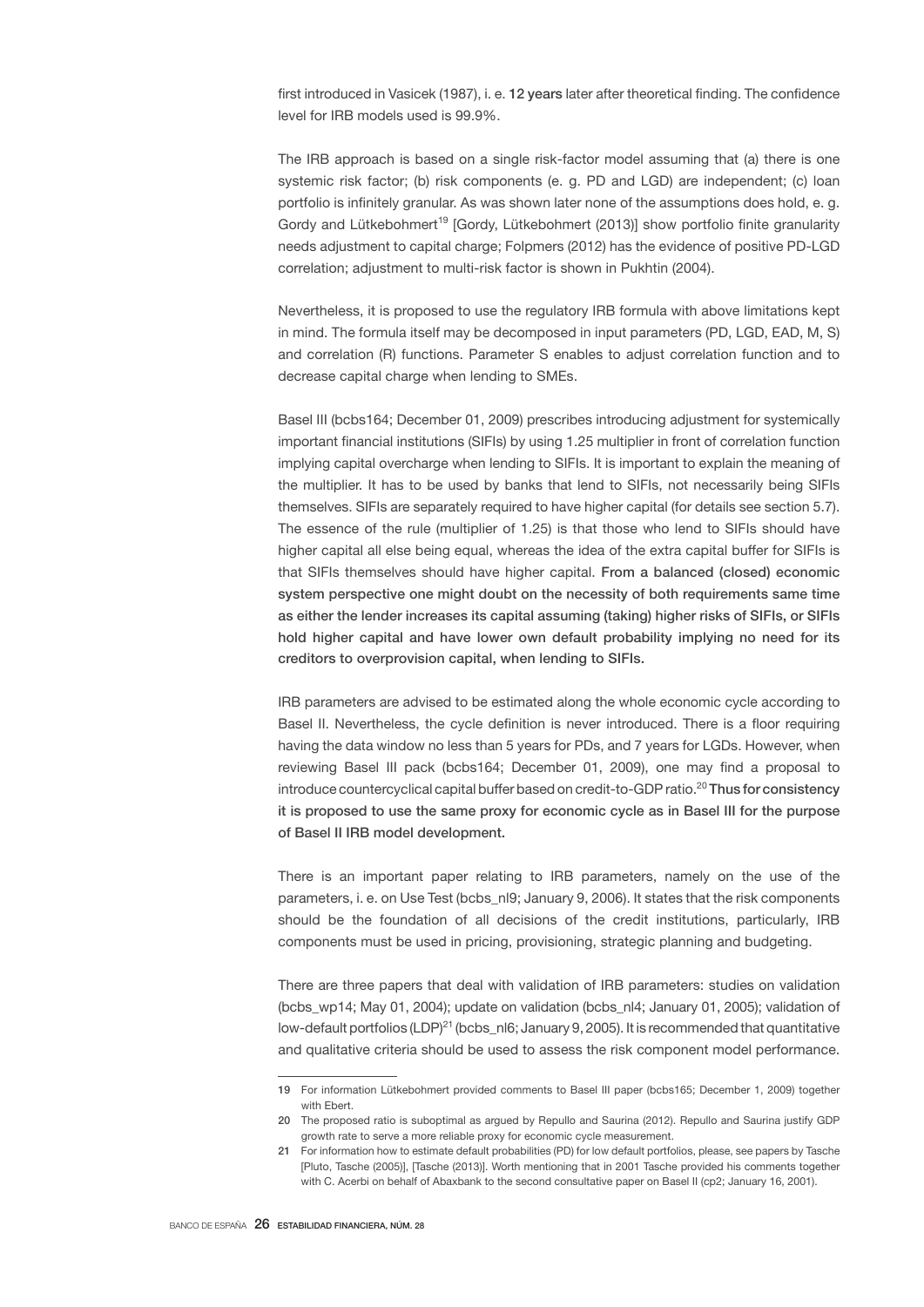It is also advised by the Basel Committee that bank runs validation regularly, at least annually per model. The objective of the exercise is to keep model updated and arrive at accurate risk component estimates.

One might observe that when risk component model is regularly validated, correlation function resulting from Vasicek model stay unchanged. To be consistent and accurate in capital charge estimation (not only is risk components – i. e. inputs – calculation), regulator should validate and respectively update or revise the correlation functions, if underlying parameters are shown to fluctuate substantially from year to year.

Risk concentration has a particular place in risk-management regulation and credit risk management, particularly. The very first relevant paper was published in January 1991 devoted to measuring and controlling large exposures (c121; January 1, 1991). Risk concentration principles (bcbs63; December 01, 1999) were developed only eight years later. Nevertheless, final (comprehensive version of) Basel II paper (bcbs128; June 20, 2006) did not yet have explicit charge for concentration risk.

When managing concentration risk, there are two broad approaches: either the maximum exposure is limited, or bank is penalized for extra concentration. As mentioned by professor Goodhart [Goodhart (2011a), p. 391], former approach was historically chosen (in my opinion, it was easier to monitor rather than the second one) as "an appropriate limit for a single exposure would fall within the range 10-40% of total capital, with 25% being a preferred central point [in 1990]".

European Union regulation puts a cap for maximum exposure. If the exposure is exceeded, the excess capital involved is deducted from current capital. Thus the excess is allowed, but it needs to be funded with capital completely.<sup>22</sup> In Post-Basel III regulatory wave the former (limiting) approach to risk concentration was suggested for implementation (bcbs283; April 15, 2014) where exposure is limited to 25% of capital (CET1; please, see section 5.5 for details), except when lending to SIFIs (it is limited to 15% of CET1).

A number of newsletters that refer to credit risk regulation prescribe certain exception from the general rule. Thus those referred to zero risk-weighting to be assigned for particular assets as follow:

- International Finance Facility for Immunization (bcbs\_nl10; January 10, 2006);
- Multilateral Investment Guarantee Agency (bcbs\_nl15; January 5, 2010);
- European Stability Mechanism (bcbs\_nl17; January 3, 2014);
- European Financial Stability Facility (bcbs\_nl17; January 3, 2014);

In case the asset did not fall into trading book (e. g. proprietary position in equities), and it went to banking book special treatment was applicable unless special IRB-models were developed by financial institution for that asset class. General principle of Basel II (bcbs128; June 30, 2006) when defining capital charge for equities in the banking book is to use 300% risk-weighting to listed equities and 400% – for non-listed ones. Post-Basel III

<sup>22</sup> Author is grateful to anonymous reviewer for clarification on EU regulation.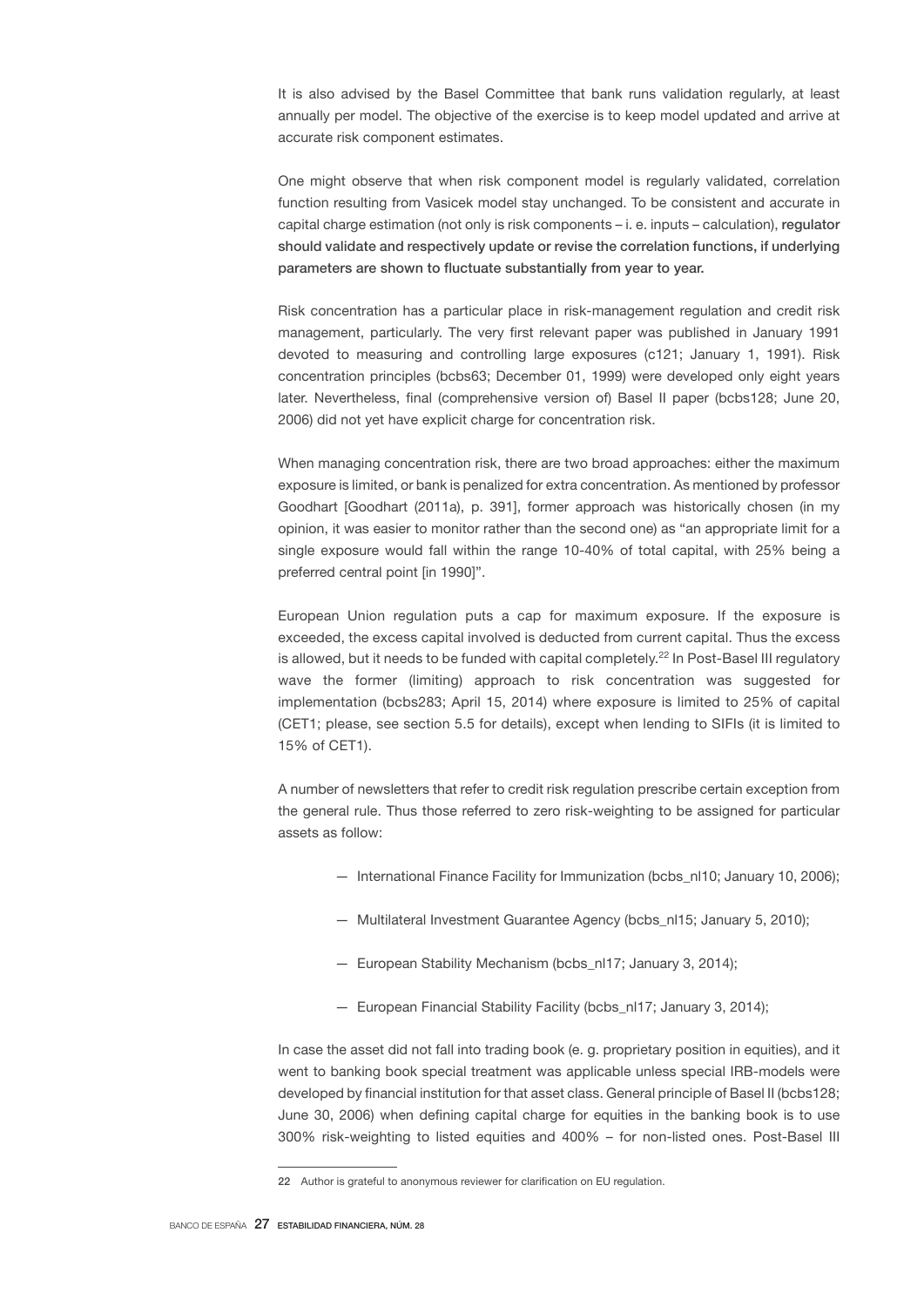regulatory wave has registered a new document to revise approach for equity exposures (bcbs266; December 13, 2013).

Particular attention was devoted by Basel Committee to credit risk transfer realized through loan guarantees and securitization. Very first mention was in the early 1992 (bcbs10a; September 01, 1992), then there was a ten year pause till 2001 and 2002 (wp10 and wp11; October 01, 2001 and October 01, 2002, respectively) with a proposed revision in 2004 (bcbs105; January 01, 2004). After that the discussion continued in 2004-2008 under the heading of credit risk transfer within Joint Forum (joint21; July 31, 2008). Because of collateralized debt obligations- (CDO-) and asset-backed-commercial-paper- (ABCP-) induced 2007-2009 crisis the importance of securitization treatment was revived within the Basel Committee in 2012 with last consultative document published in 2014 (bcbs269; December 19, 2013). 29 comments were submitted to the latter document.

Market risk regulation has 43 publications with total volume of 1 362 pages. Most number of papers is broken down in-between consultative papers (16) and final (22). The area can be assessed as being three times less than the credit risk one as the former contributes only to 9% of total number of documents and 8% of total number of pages published by the Basel Committee. 5.2 MARKET RISK REGULATION

> The workstream refers to trading book (i. e. all except banking book) and includes such topics like treatment of netting, foreign exchange and interest rate risk measurement, amendments to Basel accords (I, II, III).

> From the very start of market risk measurement and regulation the banking industry was able to justify the necessity to use internal models for regulatory purposes according to Goodhart (2011a; p. 564). Internal model for market risk (exponential moving average) was first introduced<sup>23</sup> in 1989 by JPMorgan and was called RiskMetrics [RiskMetrics (1996)]. Thus internal models for market risk for regulatory purposes were adopted only 7 years after its theoretical finding when amendment to Basel I to incorporate market risks was published (bcbs24; January 1, 1996). As one remembers it took 12 years for Vasicek model to be adopted as the internal model for credit risk for prudential purposes.

> The Basel II prudential approach for market risk was as follows. Nowadays, the internal model is the Value-at-Risk (VaR).<sup>24</sup> VaR was multiplied by 3 (or 4 if back-testing produced poor results) [bcbs119; November 01, 2005; par. (j) part B.4, p. 41]. The output value was a capital charge for market risk. The shortcoming of the approach as viewed by BCBS experts was that it did not capture tail risk or losses to take place in case of crisis.

> This is why Basel 2.5 (bcbs134; October 01, 2007), (bcbs140 and 141; July 22, 2008) (bcbs148 and 158; January 16 and July 01, 2009) targeted to account for the above shortcoming. Stressed VaR was required to be added to the previously estimated market risk charge [bcbs148; January 16, 2009; par. (j) part 4, p. 12]. Confidence level for internal models was kept at 99%.

> In the Post-Basel III regulatory wave when fundamental review of the trading book was launched (bcbs219; May 3, 2012), it was proposed to change the risk measure from VaR

<sup>23</sup> RiskMetrics definition and brief history of its introduction is available at Wikipedia. URL: http://en.wikipedia.org/ wiki/RiskMetrics (accessed November 5, 2014).

<sup>24</sup> VaR is the quantile of the portfolio return distribution given predefined confidence level and with no changes to liquidity of the asset.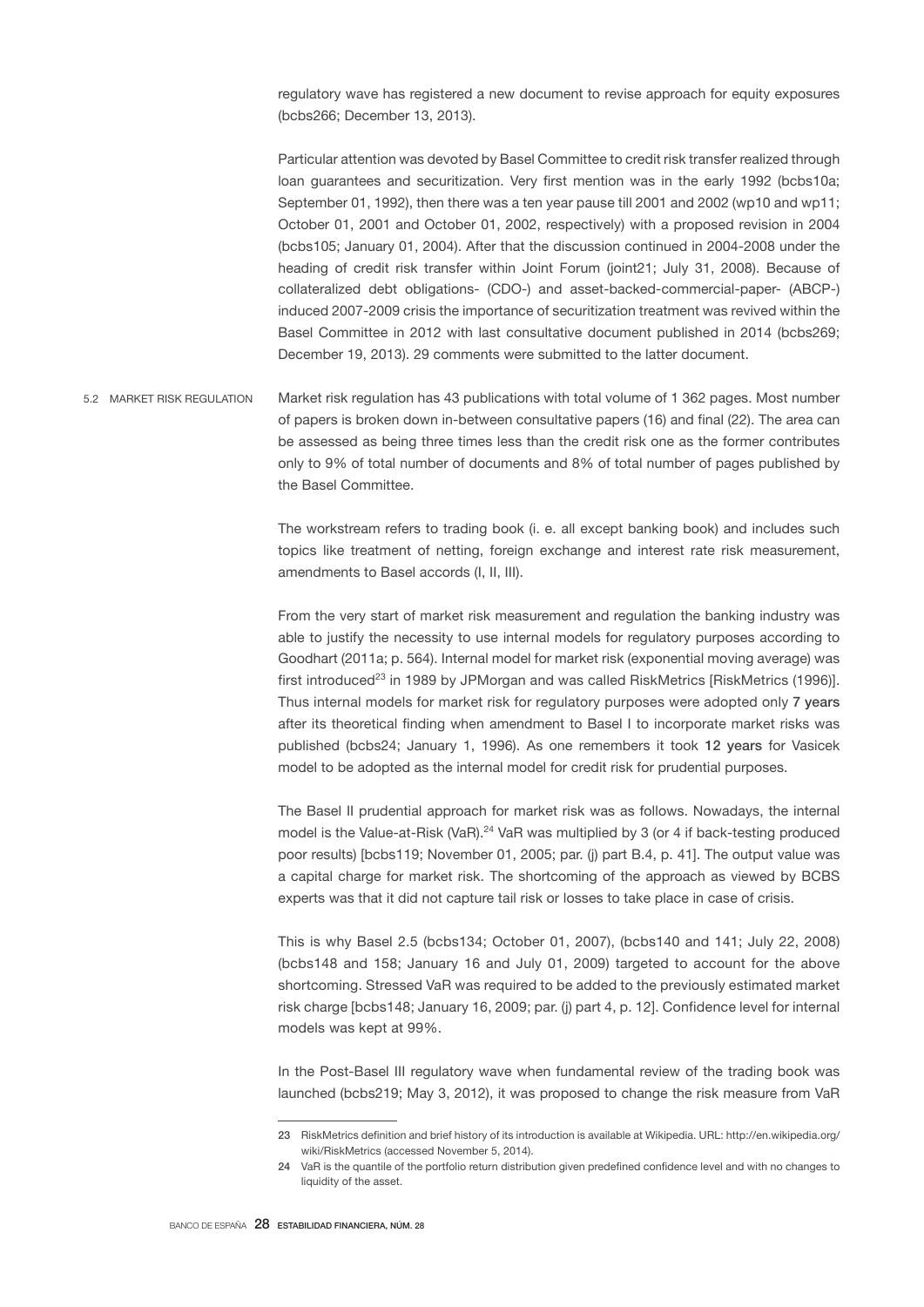to Expected Shortfall  $(ES).^{25}$  In the second consultative paper the confidence level was proposed to be downgraded from 99% to 97.5% (bcbs265; October 31, 2013). As one may trace from Adam et al. (2007) expected shortfall was known since 1999 when it was introduced as a coherent risk measure in Artzner et al. (1999). As follows from Adam et al.  $(2007)$  other risk-measures with nicer statistical properties are already known: distortion<sup>26</sup> risk-measure (from 1997) and spectral<sup>27</sup> risk measure (from 2002). Thus one may see that the ES measure was taken on-board mostly 13 years later (similar to Vasicek model for credit risk).

Fundamental review of the trading book (bcbs219; May 3, 2012) was to large extent triggered by the Basel Committee's concern that large international banks were easily shifting assets from trading to banking books and vice versa to arbitrage and have capital benefit. For the reason of equalizing capital charge for different risks and for comparable transactions a revision of banking and trading books was launched to make banks indifferent to choice of a book (trading or banking). Several criteria were offered to put a watermark between the books [before book definition was predominantly based on valuation principle: held-for-trading (HFT) assets were considered to be part of the trading book; held-to-maturity (HTM) and available-for-sale (AFS) assets were assigned to banking book]: either using the asset maturity (longer maturity asset must be banking book; shorter – trading one), or valuation approach (mark-to-market has to be trading book; mark-to-model – banking book).

Operational risk regulation is based on 25 publications (845 pages in total) of which 6 are consultative papers and 11 are final. One can delineate specifically areas related to operational risk management principles and operational loss data collection exercise. The area is comparable in size (contribution) to marker risk one as it equals to 6% of total number of documents and 5% of total pages published by the Basel Committee. 5.3 OPERATIONAL RISK REGULATION

> Though first mention about operational risks occurred during second regulatory wave of the Basel Committee (bcbsc136; July 01, 1989), the operational risk management principles were formulated only 10 years later (bcbs42; September 1, 1998). By that time one of the largest modern notoriously famous operational risk events happened (Barings bank fraud in 1994). Nevertheless, operational risk quantification was introduced only in Basel II (bcbs118; November 1, 2005).

> The Basel II (bcbs128; June 30, 2006) approach to operational risk quantification offers four options for banks: basic indicator approach (BIA), simplified standardized approach (SSA), standardized approaches (SA), advanced measurement approaches (AMA). SSA is allowed for certain banks to estimate operational charge based on credit portfolio, not using gross income value. The idea of two former approaches (BIA, SA) is to use gross income as the benchmark for capital charge against operational risk. AMA enables a bank to use statistical model to support capital charge estimation. Confidence level for AMA models is 99.9%, similar to credit risk one (99.9%), but different to market risk one (99%).

<sup>25</sup> ES, also referred to as tail conditional expectation, is the mean value of observations falling below VaR threshold, i. e. by construction it is larger than VaR. ES requires sufficient number of observations to produce robust risk estimate.

<sup>26</sup> Distortion risk measure assigns unequal weights to positive and negative values of return distribution (traditionally negative outcomes receive higher weights, than positive to reflect that negative ones are less preferred).

<sup>27</sup> Spectral risk measure is integrated vertically (whereas VaR, ES, and distortion measures are integrated horizontally). Thus spectral one enables to obtain reliable and robust risk estimates from theoretical perspective when VaR, ES, distortion measures fail to accomplish it.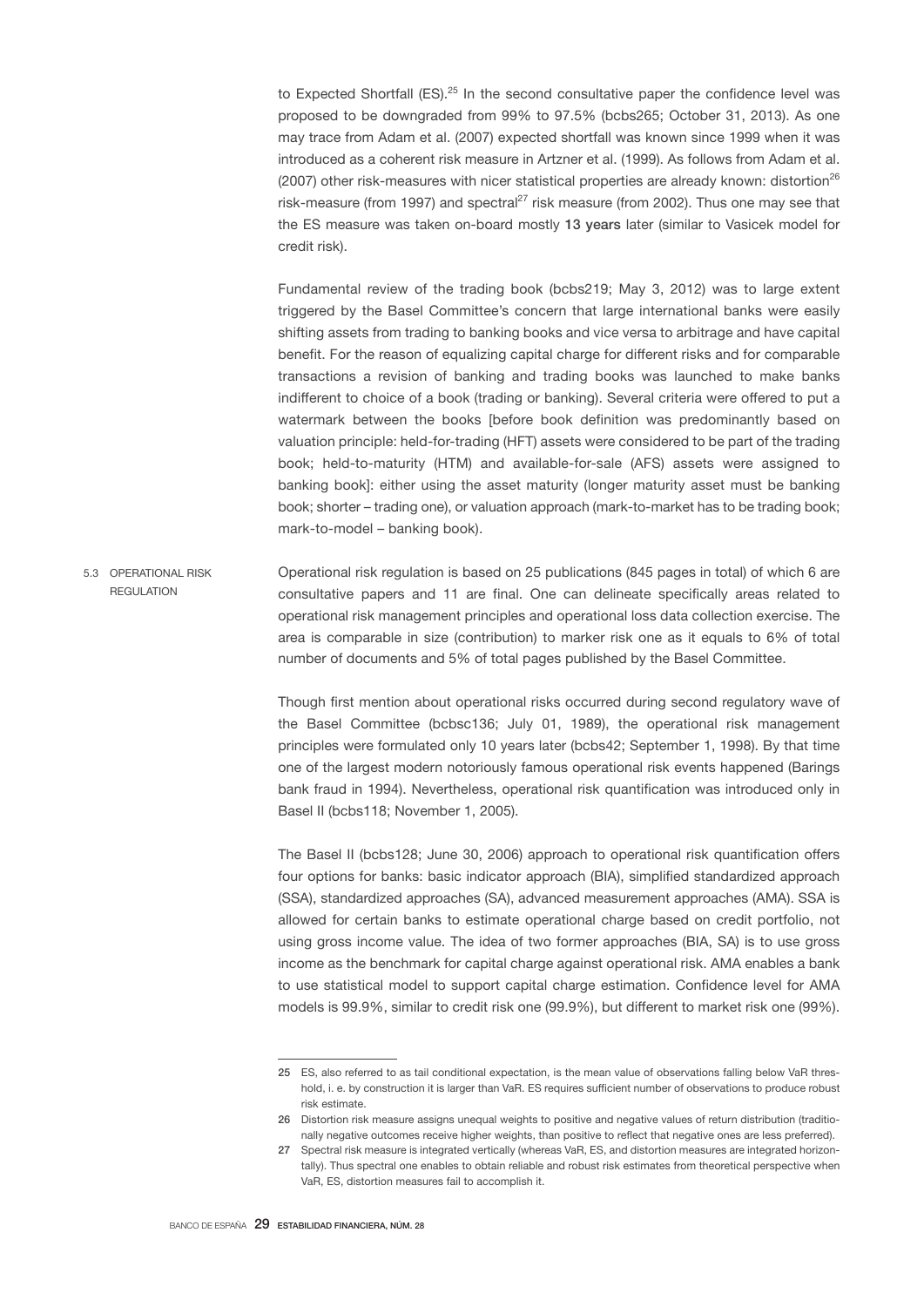Post-Basel III regulatory wave was signaled by the need to revise operational risk regulation, disregarding extensive data survey that was launched in 2008 worldwide against the mentioned approaches (nl13; January 7, 2008), (bcbs160; July 1, 2009). Thus a special paper was issued (bcbs292; October 06, 2014). New approach suggests exchanging basic indicator by business indicator (BI) being a more complicated derivative of bank financials than the former was. Additionally the capital charge is proposed to be explicitly linked to bank size. Basel II operational risk-weighting was derived as the ratio of world industry total operational risk losses divided by industry-wide gross income. Post-Basel III-related shift to business indicator is not clear as no special data collection was neither announced, nor disclosed a posteriori. Thus similar shortcomings are applicable to new operational risk benchmark as they were to basic indicator (conceptually, it was rough risk-measure), but extra negative effect is produced from new regulation as previously collected operational loss statistics becomes incomparable and mostly useless.

Liquidity risk regulation is the smallest workstream in terms of publications. It has overall 20 publications (563 pages) of which 6 are consultative, 10 final papers and 3 are responses to frequently asked questions, 1 report. Liquidity risk domain is smaller in contribution that operational risk one and contributes to only 4% and 3% of total number of documents and pages published by the Basel Committee, respectively. 5.4 LIQUIDITY RISK **REGULATION** 

> The workstream consists of liquidity management principles, including managing intraday liquidity and Basel III induced liquidity ratios of liquidity coverage ratio (LCR) and net stable funding ratio (NSFR).

> Though as mentioned the workstream is the smallest in terms of publications, it is the oldest one as liquidity risk was discussed at the very on-set of BCBS in 1972-1974 as decribed by Goodhart (2011a; p. 81, Table 3.5, point 9). At that time finding common playing field for liquidity risk regulation was very difficult. To support the argument presented would like to refer to professor Goodhart [Goodhart (2011a), p. 321] who cites 1985 discussions when an opinion was shared that "no single formula is likely to capture all the elements and no single quantitative guideline will ensure adequate liquidity for a range of different banks".

> To present my personal opinion, though unsuccessful worldwide-wise, central bankers participating in liquidity risk regulation discussions benefited from those. That is why it became easier for them to adopt new Basel III ratios that were introduced as a response to notoriously known collapse of Lehman Brothers on September 16, 2008 (reference<sup>28</sup> to Lehman is not an officially stated one by BCBS, but an implicitly understood one).

> Thus the novelty of Basel III (bcbs165; December 01, 2009) is to introduce two indicators that evaluate liquidity profile of a bank at a monthly and yearly horizons. The former is called liquidity coverage ratio (LCR) and the latter one is net stable funding ratio (NSFR).

> LCR is the ratio of the amount of highly liquid assets and outflows expected within next month. The LCR regulatory minimum was originally set at 100%, but after the first impact study the transitory (temporary) threshold was downward adjusted to 60%. BCBS proposed to calculate LCR in each currency, i. e. to meet the threshold when comparing assets and outflows in the same currency.

<sup>28</sup> Author acknowledges anonymous reviewer for underlying the need to check whether BCBS officially wrote in its documents about Lehman case.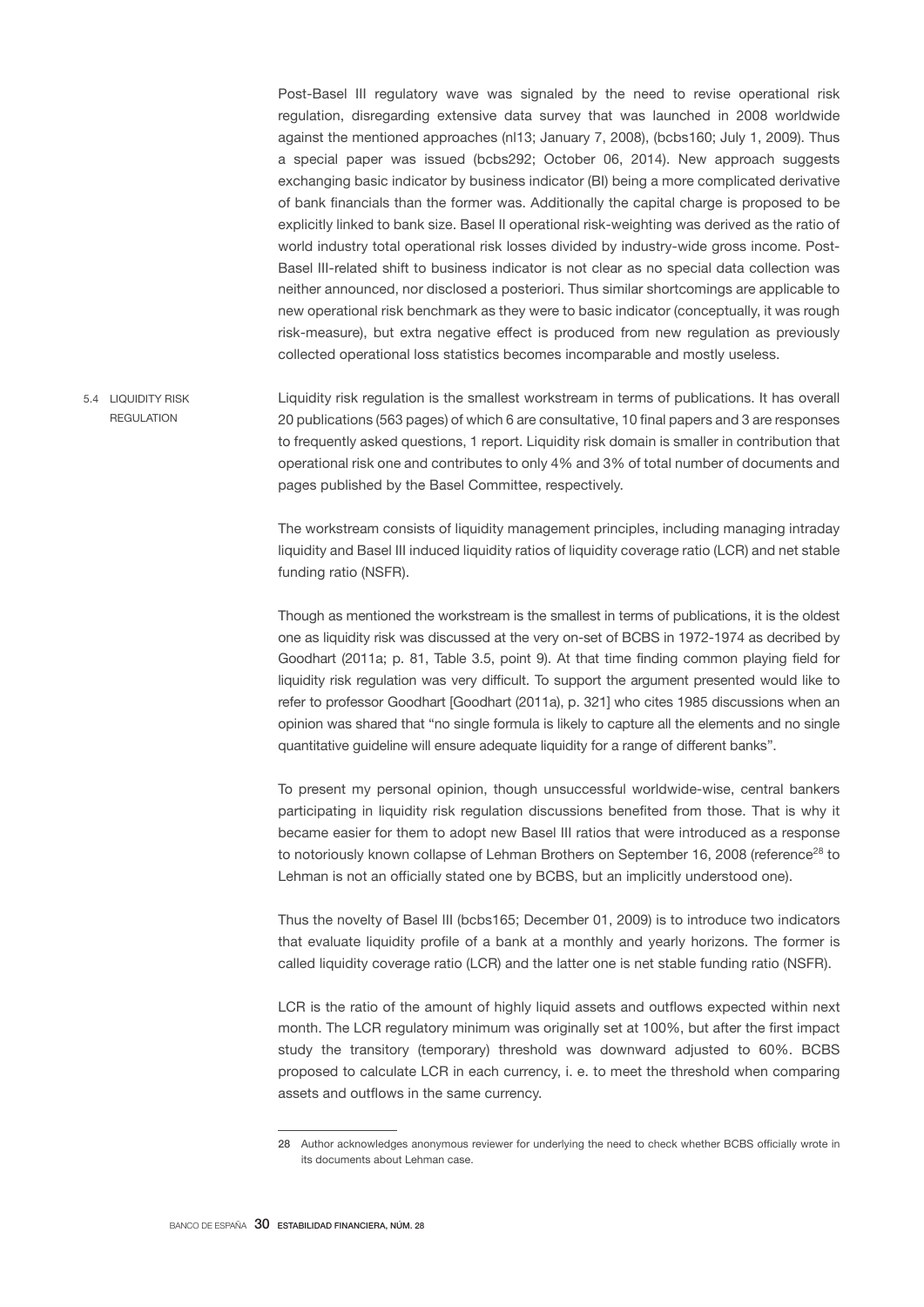NSFR is the ratio of liquid assets maturing in a year and expected outflow past one year. The mandatory threshold was also set to 100%, i. e. a bank has to be able to offset its long-term outflows. When developing NSFR a link between credit and liquidity risks was introduced. There was a requirement that special discounting coefficients are assigned to assets having high creditworthiness ratings from Internal rating models (IRB) of Basel II. Perhaps, because of overcomplicated approach to NSFR calculation or unfavourable impact study results, as of now NSFR was decided to be delayed in implementation (future date of introduction is still to be announced).

Post-Basel III regulatory wave had a document in its set devoted to intraday liquidity management (bcbs225; July 02, 2012). The idea is to have a set of indicators measuring average payment settlement time, number of payments per hours etc. Though ideally necessary tool, it occurred to be difficult to be implemented in software systems. That is why in the final paper (bcbs248; April 11, 2013) requirements were relaxed and formulated more as recommendations.

Stress-testing is an important risk-management tool, but it is separately mentioned in the subsection 5.5. Therefore, recommendation on liquidity stress-testing are mentioned there as part of Basel I Pillar II requirements.

Though not being the Basel Committee publication a paper [Grant (2011)] on liquidity transfer pricing published by Financial Stability Institute of the BIS is recommended when in need to get full picture of liquidity risk management and respective use test.

Risk aggregation and capital definition workstream has the objective of aggregation of all the risks and estimating economic capital. As by concept of Basel accords, they were tailored to capture all (known and quantifiable) risks of the credit institution – i. e. to capture aggregate (gross) risk – the accord documents are included in the workstream. 5.5 RISK AGGREGATION AND CAPITAL DEFINITION

> The workstream has 97 publications totaling to 4 249 pages. It includes 13 consultative papers, 22 final documents, 14 reports (majority is on the progress of Basel III implementation), 5 working papers, 4 newsletters, 3 responses to frequently asked questions and 36 QIS documents. In terms of contribution to total number of documents the area is similar to credit risk one and equals to 21%, but in terms on number of pages it exceeds the latter and equals to 26% of total published by the Basel Committee.

> The workstream has the following clearly defined topics: approaches to risk aggregation, stress-testing, capital definition (and redefinition according to Basel III), monitoring progress of Basel III and regulatory framework implementation; Basel I, II, III documents.

> The very first paper on risk aggregation dealt with balance sheets consolidation (bcbs00b; October 01, 1978). Though important, risk aggregation issue was raised again only 23 and 25 years later when two documents were published. Those were, respectively, papers on risk management practices and regulatory capital (joint4; November 1, 2001) and trends in risk integration and aggregation (joint7; August 1, 2003). Both documents relate to Joint Forum and have a broader scope of application by definition, i. e. financial conglomerates, not limited to credit institutions. Those were mostly principles-style papers. Attention should be drawn to the updated paper (joint25; October 21, 2010) that discuss five approaches to risk aggregation mentioned in the order of increasing accuracy, complexity and preference from both banks' and regulators' perspective: summation;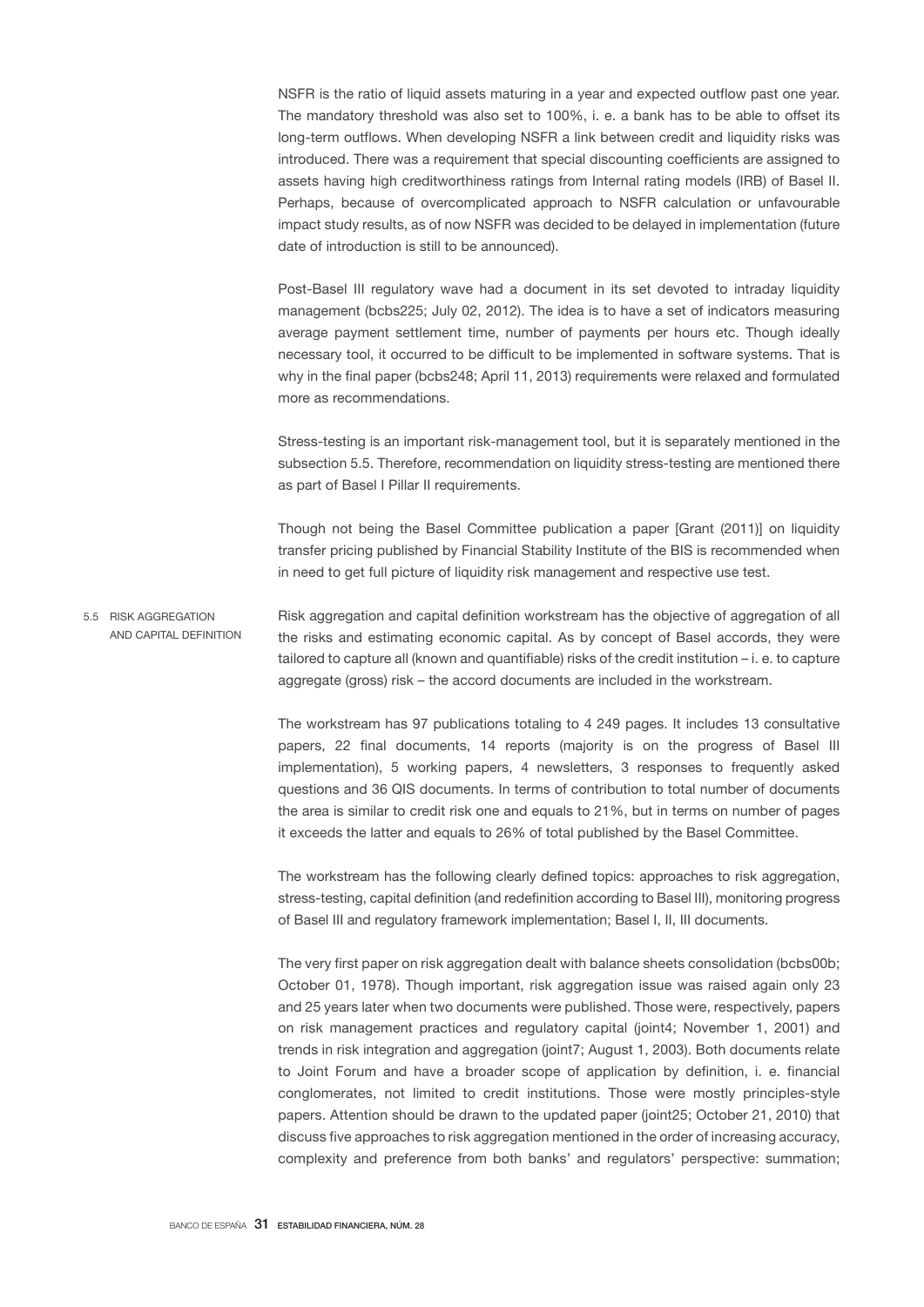simple diversification; variance-covariance approach; copula<sup>29</sup> models; full simulation (Monte-Carlo based) models.

Another side of risk aggregation (or economic capital) as formulated in Basel II Pillar II is the stress-testing procedure. Whereas stress-testing is also required to be done under Pillar I for all marginal risks (i. e. separately for credit, market, and operational risks), under Pillar II stress-testing should encompass all risks. If for Pillar I purpose stress-testing is more a sensitivity analysis, for Pillar II purpose it is a scenario analysis or a probabilistic model evaluation. Though introduced in Basel II (bcbs118; November 1, 2005), stress-testing principles and sound practices were combined and presented jointly in a special paper (bcbs147; January 9, 2009). In addition to Basel II the mentioned document recommends running reverse stress-testing, i.e. based on statistical model a financial institution has to identify the thresholds for macroeconomic indicators which being breached imply failure, default or insolvency of the institution itself. Special recommendations were given with respect to liquidity stress-testing (bcbs\_wp24 and bcbs\_wp25; January 10, 2013) as those should also be incorporated in Basel III liquidity ratios of LCR and NSFR.

Capital is also viewed as a part of this workstream. Basel I (bcbs4a; July 01, 1988) introduced two tier capital structure. Tier 1 included paid-in capital, retained earnings, and hybrid instruments, tier 2 consisted of long-term subordinated debt to be amortized equally during last 5 years. Basel I introduced the basic capital adequacy ratio, CAR (sometimes referred to Cooke ratio by the name at that time Chairman of the Basel Committee). CAR was the ratio of capital to risk-weighted assets (RWA) for credit risk only initially. It was 4% for tier 1 capital and 8% for total capital (tier 1 and 2). Professor Goodhart found important agenda originally formulated by Peter Cooke who challenged whether prudential (particularly capital) ratios should be minimum, target or standard. Though simple in supervision, minimum should have been the least preferred option, in Peter Cooke's opinion, as inter alia in crisis minimum "does not provide an appropriate buffering function for banks themselves" [Goodhart (2011a), p. 556].

Basel II (bcbs128; June 30, 2006) added Tier 3 capital for short-term subordinated debt – though as discussed at Goodhart (2011a; p. 489) for a long time during Basel I discussion and implementation regulatory community was not ready to accept it as part of capital from conservative viewpoint –. Basel II introduced the modified CAR ratio (sometimes referred to McDonough ratio as William McDonough was the Basel Committee Chairman at that time) where the denominator included RWA for credit, market, and operational risks.

Basel III responding to 2007-2009 crisis (bcbs165; December 1, 2009) proposed following adjustment to capital definition. First, core equity tier 1 (CET1) capital was introduced consisting of paid-in capital, retained earnings, but no hybrid instruments included. The CAR minimum for CET1 capital was set 4.5% and for tier 1 – 6.0%. Second, subordinated debt from then must be more loss-absorbing, i. e. incorporate the requirement to writedown debt or exchange it to equity in case of certain triggers are breached; existing subordinated debt instruments should be amortized in 10 years. Third, tier 3 capital was deleted from capital adequacy calculation. Fourth, three capital buffers were introduced to capture the systemically important nature of banking business, 1-3.5%; the stage of economic cycle, 0-2.5% (to dampen the procyclicality effect of Basel II); the need for

<sup>29</sup> Discussion on the use of copulas may be found in the sequence of papers by professor Paul Embrechts: Embrechts, McNeil, Straumann (1999), Breymann, Dias, Embrechts (2003), McNeil, Frey, Embrechts (2005). To mention P. Embrechts together with Furrer and Kaufmann provided their comments to third consultative paper on Basel II (cp3; April 29, 2003).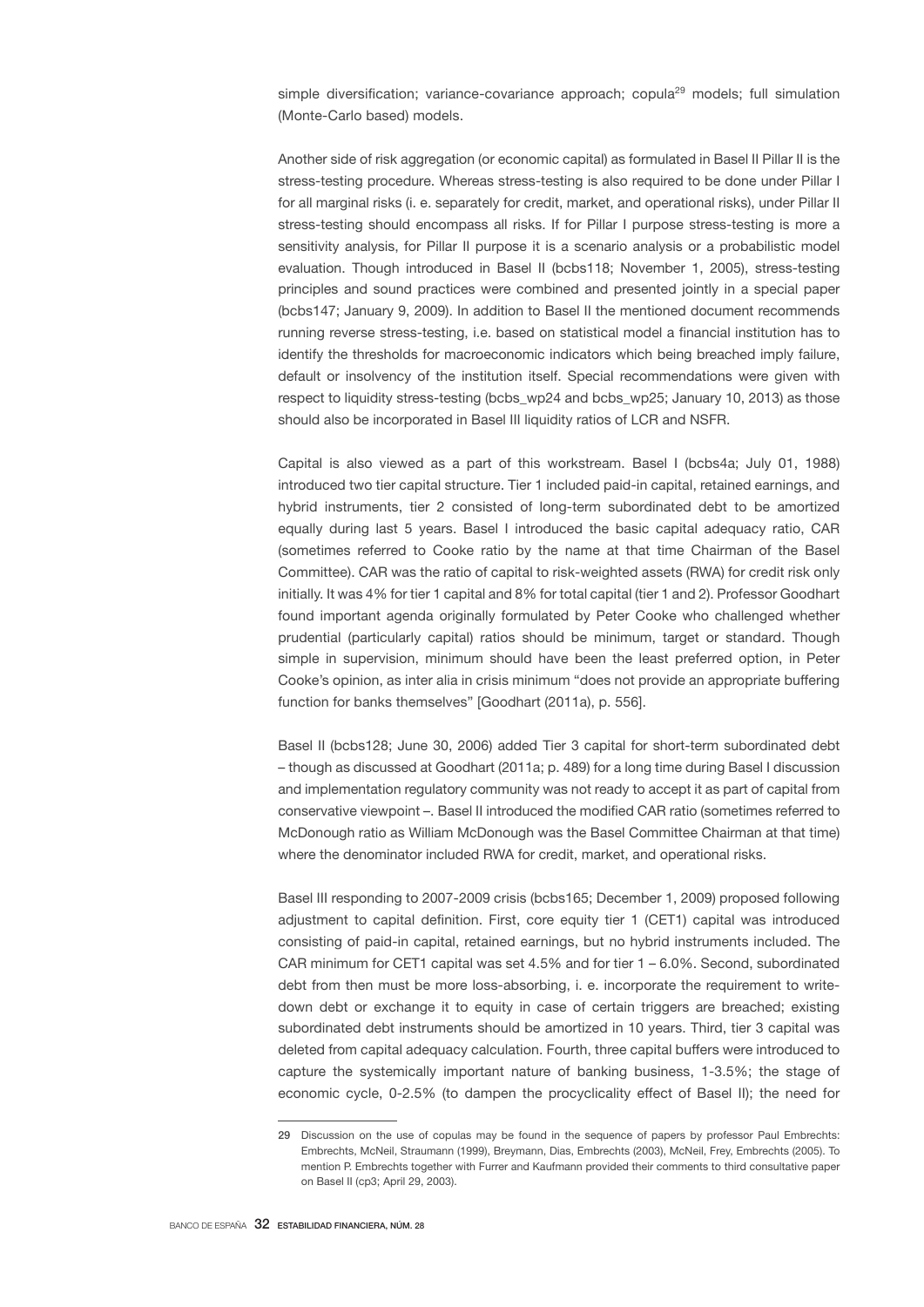capital conservation, 2.5% (instead of dividend pay-off in any case). All capital buffers are expressed in percent of CET1 capital.

When speaking about capital used for capital adequacy ratio, one has to keep in mind the deductions undertaken. According to Basel II (bcbs128; June 30, 2006) investments in associated companies are deducted if they exceed 15% of the invested entity capital or the sum of such investments exceed 60% of the invested entity capital (deduction is done for the part that exceeds the threshold). Basel III (bcbs164; December 01, 2009) has added another criterion for deduction. Material investment definition was introduced relating to ownership of more than 10% of the investee entity. In case the investment is considered material it is required to be fully deducted from the capital of the invested entity. The nondeducted part is subject to banking book (equity exposure in banking book) or trading book treatment.

Corporate governance workstream has 31 documents (979 pages) of which there are only consultative (10) and final (21) ones. The domain's contribution is somewhat in-between that of market and operational risks as it is 7% and 6% of total number of documents and pages published by the Basel Committee, respectively. 5.6 CORPORATE GOVERNANCE ISSUES

> The workstream includes corporate governance principles, remuneration regulation, recommendations for internal audit and interaction with external auditors, internal control and compliance, business continuity principles.

> Corporate governance principles were officially introduced in 1999 (bcbs56; September 01, 1999). Then the revision took place every four years in 2005-2006 (bcbs117, 122), in 2010 (bcbs168, 176) and in 2014 (bcbs294; October 10, 2014).

> The major innovation in the area of corporate governance brought by Basel III in its 2010 document (bcbs176; October 01, 2010) is explicit delineation of "three lines of defense" within the financial institution. Each line should assess risks and monitor them, as well as control and supervise the risks taken by preceding line of defense. As postulated by the document, first line of defense should consist of front-office managers dealing with clients. Second line of defense should include those who develop and control limits including riskmanagement and middle-office. Third line of defense is responsible for checking the efficiency of controls and processes established by first two lines. Internal audit should be third line of defense (bcbs223; June 28, 2012).

> In fact there are two other lines of defense that exist, not mentioned in the Basel Committee documents. Fourth line of defense is the shareholders (and creditors of loss-absorbing subordinated debt) of the bank. Fifth line of defense is the central bank and deposit insurance agency. The underlying logic is that shareholders would have to take on losses if happen (central bankers want to avoid 'too big to fail' cases having consumed significant taxpayers funds in 2007-2009). When shareholders fail to rule out the situation, and all recovery measures are inefficient, the deposit insurance agency in agreement with the central bank has to start resolution process. Thus the system might be naturally called as "five lines of defense".

> Special focus in the post-2007-2009-crisis time was devoted to remuneration regulation, namely, large amounts paid to bank executives. Particular concern was attached to cases when bonus payments were not related to high performance of a bank. Royal Bank of Scotland (RBS) is one of the example that triggered discussion in mass media. In 2008 and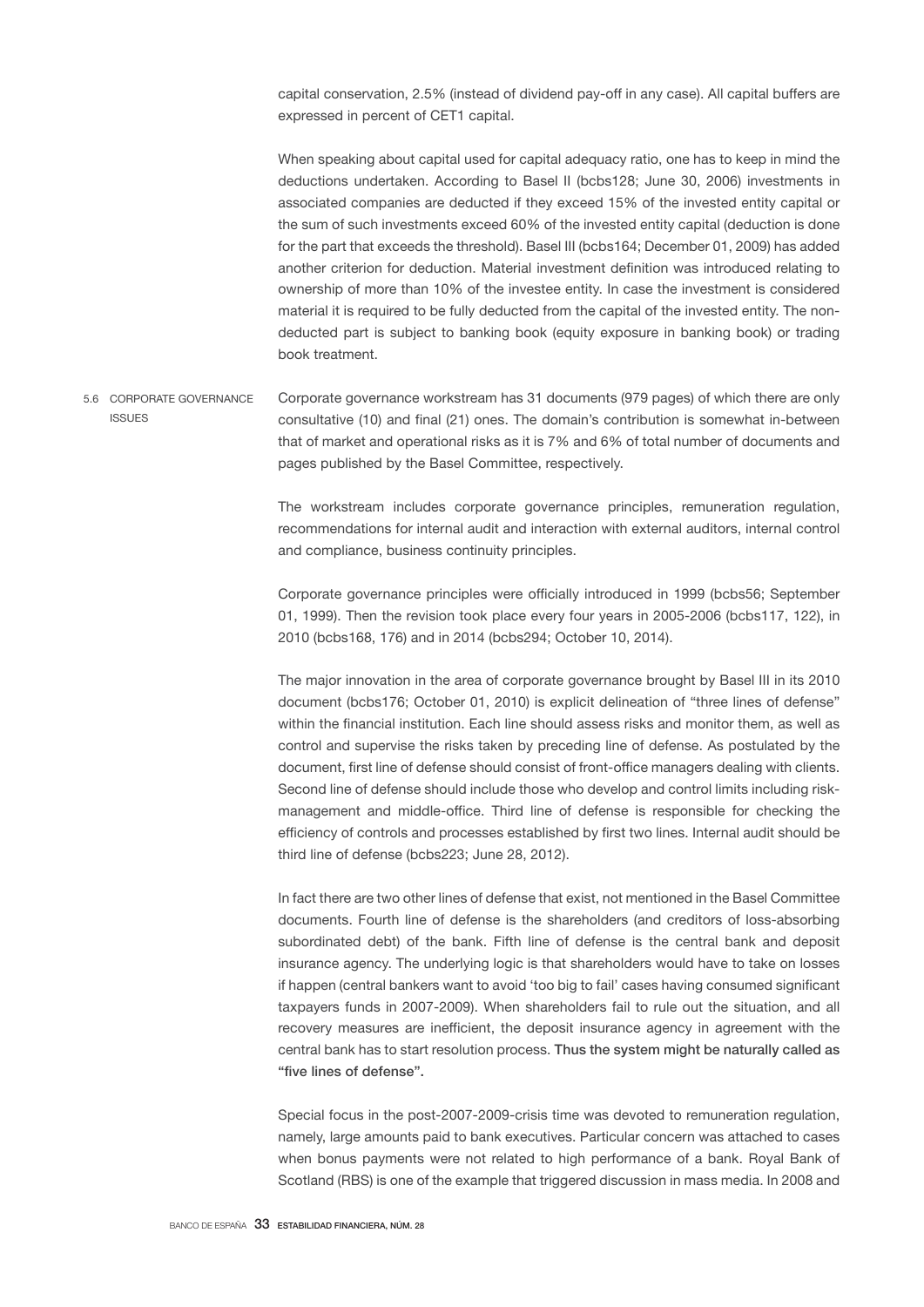2013 RBS has ended the financial year with loss, but still allocated and paid significant bonuses to its managers.<sup>30</sup>

Cases similar to RBS led to the need to unify remuneration principles and practices in order to align risk taken (and risk realized) with amounts allocated for management remuneration. Such principles prescribe first to measure bonuses in all its forms (cash and non-cash, including commodities etc.) and second to manage variable part (link it to risk indicators), and third to introduce deferral for no less than 3 years for the variable part of remuneration (for bank to be able to cancel the deferred variable bonus at all or in part in case risks relating to that bonus take place during next three years after bonus was accrued).

Theoretically the principle is nice and proper and was used by the majority of investment banks even before 2007-2009 crisis (in the form close to the one formulated by regulators). Nevertheless, particular attention should be given to risk-perception of the regulated bank manager. The constraint on the variable part and its deferral may be an incentive for a riskaverse person (e. g. a risk-manager). On the contrary, for front-office staff (client relationship manager) being risk-lovers deferral is similar to a bet (gamble). He or she as a risk-lover would prefer to gamble and play (take on more risk), when he or she is subject to regulation in general (and to deferral in particular). He or she would take more risks than envisaged by regulator (inter alia he or she would target to offset decrease in income because of deferral by taking even higher risk). That is why closer cooperation of the Basel Committee and regulators with the academic community is suggested to make proper simulation models and to calibrate the remuneration rules to obtain the desired effect of decreased risk-taking with consideration to differentiated risk-perception of bank staff.

Workstream devoted to supervisors is as large as the one focused on Basel accords. It incorporates 82 documents (3 495 pages) of which 18 are consultative, 41 are final papers; there are 17 reports and 6 working papers. This is one of three core areas in a row with credit risk and capital aggregation as it contributes to 18% of total number of documents and 22% of total number of pages published by the Basel Committee. 5.7 RECOMMENDATIONS FOR SUPERVISORS

> The recommendations for supervisors cover such areas as core principles of banking supervision and deposit insurance, dealing with highly leveraged financial institutions, recovery and resolution planning, launching and monitoring regulatory consistency assessment program (RCAP), dealing with financial conglomerates and systemically important financial institutions (including financial stability – FS – issues), arranging supervisory colleges.

> Concordat (bcbs00a; September 01, 1975) was the very first published document of the Basel Committee and it refers to interaction of supervisors when in need to run cross-border resolution. Wanted to draw reader attention to the set of papers devoted to highly-leveraged institutions regulations first published in 1999 (bcbs45) with the final document being made public in 2001 (bcbs79; March 22, 2003). Those discussions coupled with the pre-Basel I experience of certain countries<sup>31</sup> having risk-free capital measure enabled easier approval and implementation of leverage ratio in Basel III (bcbs164; December 1, 2009) where leverage ratio is a relationship of capital (CET1) to the sum of the on- and off-balance sheet assets.

<sup>30</sup> GBP 1 bn was paid by RBS as bonuses out of GBP 20 bn state support by results of 2008 (URL: http://www. dailymail.co.uk/news/article-1138823/Troubled-RBS-wants-pay-staff-1bn-bonus-taxpayers-20bn-bail-out. html#ixzz2rDJeazVk). Disregarding the loss of GBP 8.2 bn, RBS paid out GBP 0.6 bn as bonuses by results of 2013 (URL: http://www.economist.com/news/world-week/21597975-business-week?frsc=dg%7Ca) (accessed November 05, 2014).

<sup>31</sup> According to Goodhart (2011a) those were Japan, Luxembourg, and Switzerland as they measured capital against their liabilities (that can be transformed to capital versus assets ratio).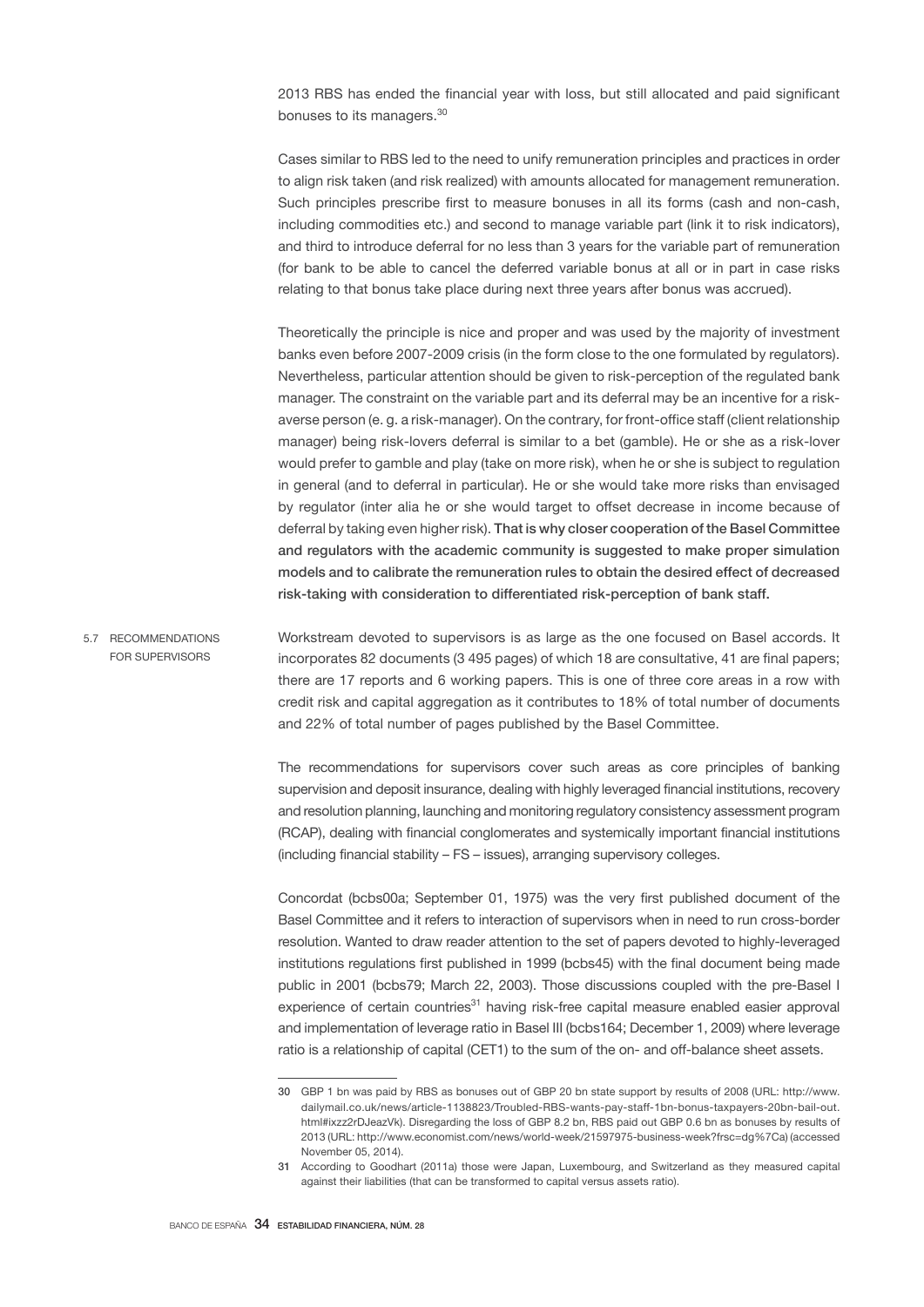A dominant and permanent topic for the Basel Committee work is the core principles for banking supervision. Those were first released in September 1997 (bcbs30a). The most recent revised document dates back to September 14, 2012 (bcbs230), i. e. the discussion is publicly available for 15 years. In November 2010 another document of similar nature was offered for publication. Those were core principles for effective deposit insurance systems (bcbs182; November 1, 2010). The comments were not made public, perhaps there were none as the consultation period was shorter than average (only 37 days for 40 page document).

The Basel Committee as per Goodhart (2011a; p. 552) never positioned itself as a standard setter in its early years of 1974-1997. Professor Goodhart complained that it was exactly the shortcoming that the Basel Committee was issuing recommendations with no penalties for disobeying them. 2007-2009 crisis changed that approach. During Basel III regulatory wave a major program was launched: regulatory consistency assessment program (RCAP) on April 3, 2012 (bcbs216). As mentioned in Goodhart (2011a; p. 439) in the early years of 1974-1997 the prerogative for consistency assessments was owned by the International Monetary Fund (IMF), but the launch of the RCAP in 2012 puts clear duties segregation and makes the Basel Committee a more standards setting and controlling body.

The objective of the RCAP program is to evaluate that no arbitrage is available in-between risks and within risks. There are already three interesting reports available with respect to credit risk (bcbs256; July 5, 2013) and market risk (bcbs240 and 267; January 31, 2013 and December 17, 2013, respectively). Let us first focus on credit risk survey discussion and then proceed with market risk one afterwards.

Credit risk survey suggested banks to use hypothetical borrowers to assess risk-weights for them. As was found, the discrepancies by banks equaled to  $+/-20\%$  in relevant terms, being much more significant than expected by the Basel Committee. Though it would be ideal to have same risk assessment per each borrower, one has to confess that by construction of Basel II internal model should provide common assessment of risk not *per borrower* (in corporate area) or *per facility* (in retail one), but *per borrower/facility for a given bank.* Let us elaborate more to justify the statement.

Basel II (bcbs128; June 30, 2006) asks to use internal loss data of a bank for IRB credit risk models (external data is allowed for use if and only if the representativity of external data against bank portfolio is demonstrated). To be fair to banks (and when assuming for a moment that none of them is seeking for risk (RWA) arbitrage)<sup>32</sup> RCAP credit risks survey results should have been expected. Please, consider an example that two different banks A and B have different workout recovery approaches in general (or A bank's shareholders have tighter relations to some borrower C, in particular). Suppose this borrower C borrows same amount from both banks A and B, but on due date it pays back only to bank A (either because of closer relations to bank A or because of more stringent workout policy of bank A). Then in order to prepare modeling dataset bank A would register borrower C as a nondefaulted client; bank B inversely would register borrower C as a defaulted one. Respectively, when having numerous cases of such differentiated behavior same features of the borrower (e. g. ownership structure, financial ratios etc.) would be statistically significant default determinants for banks of B type; and non-significant for banks of A type. Thus the very requirement of Basel II implies the possibility of unequal credit risk assessment for the same borrower.

<sup>32</sup> Author is grateful to anonymous referee for advising to discuss whether the observed discrepancies in riskweights are solely attributed to banks risk-arbitrage or may have other reasons.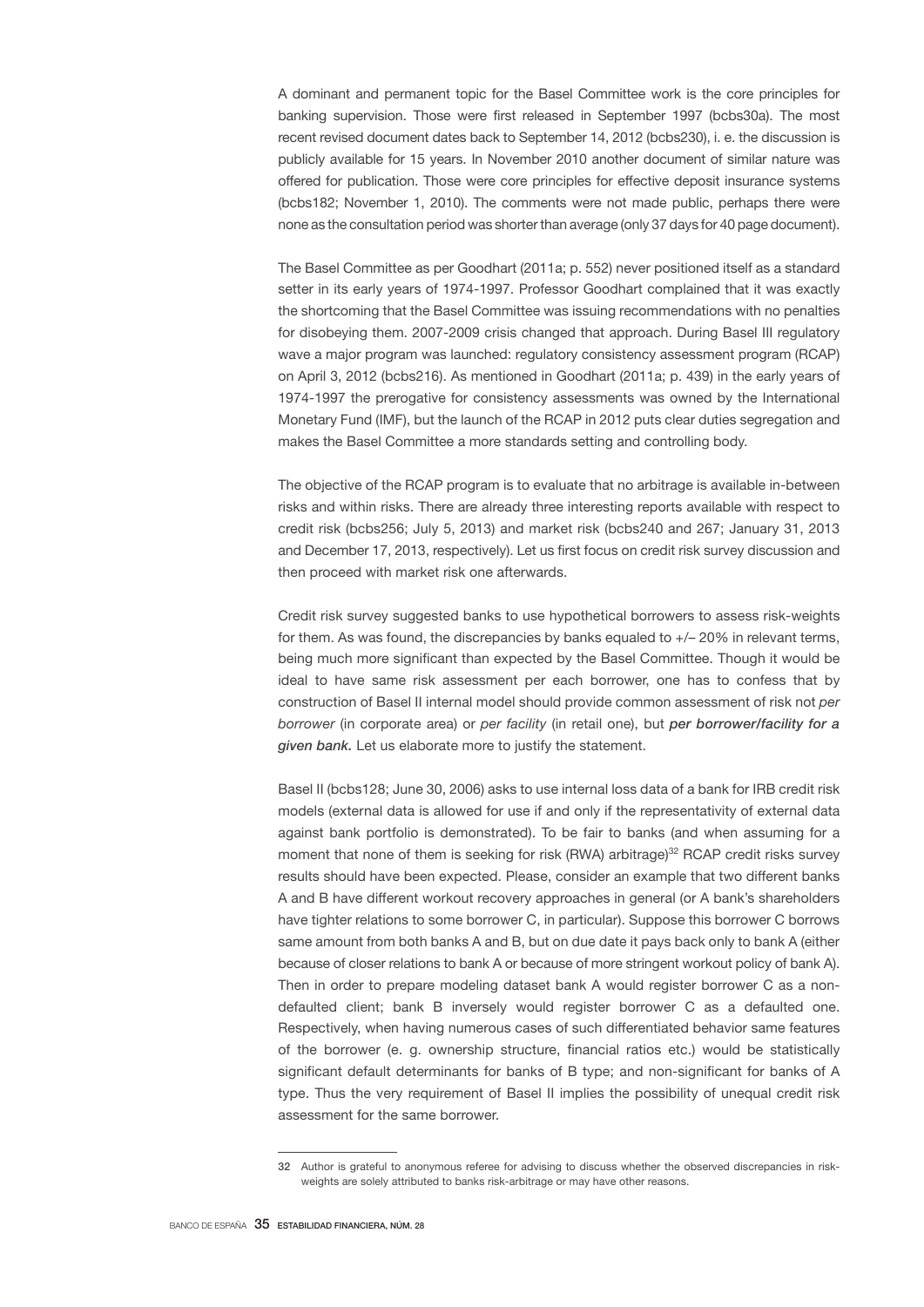If credit risk models are based on internal statistics, market risk models are built on publicly available market data. That is why opposite to credit risk survey results (where deviation in risk-weights could be expected), market risk survey should have evidenced similar (close) risk estimates between the banks. However, market risk survey resulted in similar conclusions as the credit risk one, i. e. banks internal models produce significantly different risk and capital charge estimates for the same hypothetical cases. To add there was another survey launched by the Basel Committee, but not under RCAP. It was done for the purposes of the fundamental review of the trading book being named "Analysis of the trading book hypothetical portfolio exercise" (bcbs288; September 09, 2014). There is an important persistent trend for the market risk models sanity check performed by regulatory bodies. As mentioned in Goodhart (2011a; pp. 251, 280), the same significant discrepancies (+/–25%) were already observed in 1994 on the eve of the internal market risk models approval (nevertheless, the observed discrepancies did not prevent regulators from taking on board those models).

Basel III regulatory wave was marked by a response to 2007-2009 crisis and one of the problems of 'too big to fail banks'. For the purpose of making banks self-sustainable before central bank capital injection is needed a category of systemically important financial institutions (SIFIs) was introduced for global (bcbs201; July 19, 2011) and domestic (bcbs233; October 11, 2012) entities. The concept is to use indicator approach to nominate banks as SIFIs and to impose capital surcharge on them ranging from 1% to 2.5% (theoretically to 3.5%) of CET1 capital. To be consistent it is recommended to revise the approach and introduce special threshold levels for SIFIs not limited to capital, but also to liquidity (as the latter was also observed to be one of causes for bank failures in 2007-2009).

Information disclosure area has 34 documents (1089 pages). Those include 9 consultative, 12 final papers, 11 reports, and 2 working papers. The area is similar in contribution to market risk one and has 8% and 7% contribution to total number of documents and pages published by the Basel Committee. 5.8 INFORMATION DISCLOSURE ISSUES

> The workstream consists of three general areas: the initial discussion about the information disclosure for trading and derivatives, incorporation of changes to Basel II Pillar III standards on disclosure changes resulting from Basel III, and other.

> Pillar III activity started from resolving the need to add transparency to trading operations. The idea to standardize risk disclosure was first born in June 1979 [Goodhart (2011a), p. 471] when Mr. Cummings wanted to obtain the Basel Committee support on draft document named "Disclosures in financial statements in banks". But at that time Basle Committee was not eager to support the proposal.

> On May 1, 1995 the first formalized framework (bcbs19) was published by the Basel Committee. Overall there were 9 publications till December 1, 1999 devoted to derivative disclosure. After that it was generalized to currently known form of Basel II Pillar III. The development of Pillar III and derivative-disclosure-related activity was similar to liquidity risk regulation evolution from my point of view.<sup>33</sup>

> From one side, presenting information to public (and the bank's competitors inter alia) may distort bank's competitive advantages in general (though it is difficult to extract something

<sup>33</sup> Author is grateful to anonymous reviewer for proposing to discuss what pros and cons were there when working of information disclosure standards for derivatives, what its outcome was and potentially why.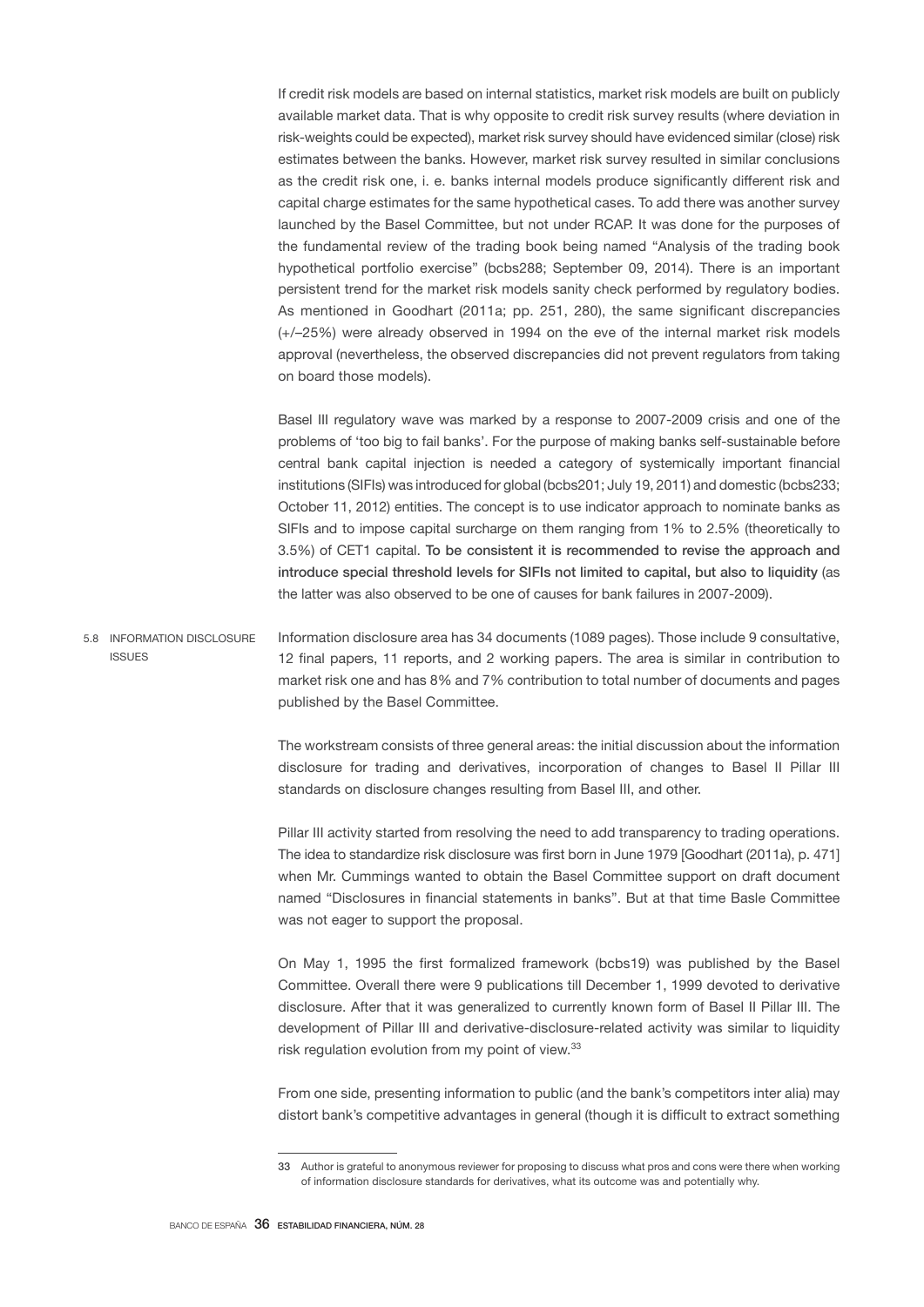more than trends when only high-level non-transactional data is available). The most constraint when trying to reach worldwide consensus on information disclosure is that the discussion gets about a level of certain institutions, it gets to a level of national banking systems. In my view, the inter-economy competition was the one that produced key obstacle to information (and derivatives particularly) disclosure standards unification before year of 2000.

From another side, information disclosure in general is a useful tool making banking performance more transparent. To add that the degree of usefulness positively depend with the state of unification of presented data. Of course, it is better to know more about a bank and its risks taken, than not to know. But to compare this particular bank to industry-averages and to assess whether a bank is over-prudent or over-risk-taking, one has to obtain information easy to be processed by analysts or researchers.

Thus information disclosure activity at its start challenged Basel Committee-member economies, but was able to benefit central bankers, creditors, investors and other stakeholders. Obviously it turned out difficult to agree on the issue by balancing all pros and cons. That is why like with liquidity risk discussion individual central banks gathered useful information and having enough regulatory power upgraded home information disclosure standards, including those on derivatives. As a result one may bring an example of the United States of America and Canada that have unified derivative disclosure standards that allow to run deep research – for details, please, refer to Ashraf, Goddard, Altunbas (2005) and Dai, Lapointe (2010), respectively –. On opposite, to undertake similar exercise for the European Union (EU) enormous manual work has to be done – for the unique research on EU banks use of derivatives, please, refer to Gomayun, Penikas, Titova (2012) –.

Officially Basel II Pillar III was proposed on January 01, 2000 (bcbs65). After that it had two principal modifications. One took place during the Basel III regulatory wave; another – during Post-Basel III regulatory wave. Basel III (bcbs164, 165; December 01, 2009) has introduced new terms and concepts including capital definition, leverage ratios, liquidity ratios, remuneration rules. Those had to be reflected in the information disclosure standards. For this reason Pillar III revision consultative document was published (bcbs286; June 24, 2014). The document is a first stage review covering issues related to credit, market, counterparty credit risks. Other risks and issues would be reflected in the second stage of consultation.

Another challenge for Pillar III workstream also came in Post-Basel III regulatory wave. That was the need to review approaches to effective risk data aggregation and risk reporting (bcbs222; June 26, 2012). The paper focused on information systems readiness to provide correct and up-to-date information. There were few (9) comments sent on the paper. A progress report on the principles implementation was published on December 18, 2013 (bcbs268). It is notable that the paper was published 35 years after the concern was first raised within the Basel Committee. According to [Goodhart (2011a), p. 132] "[in 1977] Bonnardin stated that the question of any possible surveillance or limits (which he suggested was 'premature') must be preceded by the establishment of common principles for recording data".

Other issues are those that seem to be peripheral to the Basel Committee activity upon author's opinion and thus include papers that cannot be attributable to any of the above mentioned workstreams. The residual topics contribute to 6% and 5% of total number of documents and pages published by the Basel Committee. 5.9 OTHER ISSUES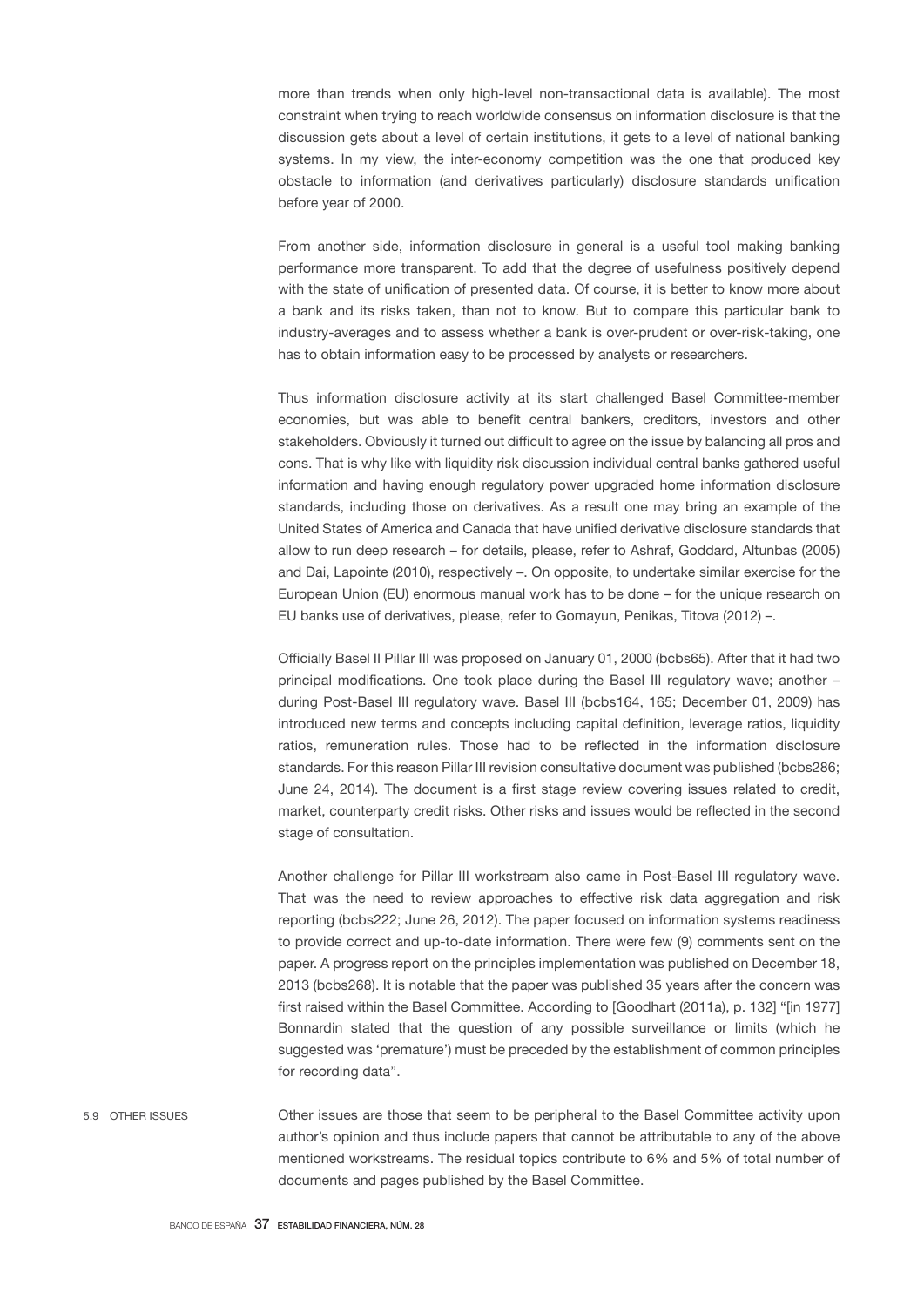There are 27 such documents (793 pages) of which 8 are consultative and 17 are final papers. Topics covered capture electronic banking and associated risks, anti-money laundering (AML) and know your client (KYC) principles, mortgage insurance and longevity risk discussion, potential problem of passing through the millennium age (year 2000 problem).

Risk-management for electronic banking services preoccupied the Basel Committee since March 1998 (bcbs35) till July 2003 (bcbs99). Though three out of 6 papers were consultative, responses received (if any) were not disclosed to public.

Anti-money laundering subject accompanied the Basel Committee activity from the very Basel I publication with three distinct stages: (a) debut paper was published in December 1988 (bcbsc137); (b) after a pause of 13 years the discussion was revived with the second paper published in January 2001 (bcbs77) and ending by the Joint Forum publication in April 2008 (joint20); (c) third stage started in the Post-Basel III regulatory wave with the publication of the consultative document on sound practices for managing risks related to anti-money laundering in June 2013 (bcbs252) with its final version made public on January 15, 2014 (bcbs275).

Another two issues were quiet recent and were raised within the Joint Forum: mortgage insurance and longevity risk. If the former is a response to 2007-2009 crisis (though published only in 2013, joint 30 and joint 33), the latter is more universal recommending supervisors and banks how to consider risks related to ageing population and being published in 2013 also (joint 31 and joint 34).

The Basel Committee was concerned about the potential problems arising from shifting the millennium date of 01.01.2000 for four years having issued respectively 4 papers since 1997 (bcbs31) till 1999 (bcbs59). The papers were prepared for supervisors for them to insure that banks smoothly transition the unique date of millennium.

# The Basel Committee on Banking Supervision was established in 1974. However, by now there was only one research of relevance that dealt with the economic history of the Basel Committee. That was the book by Professor Goodhart [Goodhart (2011a)], but it focused on the early history of the committee of 1974-1997 (covering Concordat and Basel I times). Current research is a natural extension of the work started by Professor Goodhart as it covers the whole historical period of the last 40 years. Professor Goodhart based his research on the Basel Committee archival material as for Concordat and Basel I periods the Basel Committee did tend to publish neither consultative $34$  papers, nor comments received on those consultative papers. Current research is based on richer material of consultative papers and comments published by the Basel Committee on the web that enable to trace the logic of banking regulation evolution for the whole period of 1974-2014. 6 Concluding Remarks

Since its establishment in 1974 and till 2014 the Basel Committee has developed 453 documents of 16 k pages in volume serving as the basis for the world unified standards of risk management and risk supervision for financial (and notably credit) institutions. Research justified five regulatory waves of banking regulation development by the Basel Committee: Concordat (1974-1986), Basel I (1987-1998), Basel II (1999-2008), Basel III (2009-2011), and Post-Basel III (2012-2014).

<sup>34</sup> There were no consultative papers at all before 1987; after 1987 consultative papers were published if related to credit and market risks, financial conglomerates supervision, electronic banking and core principles of banking supervision (for other topics consultative papers were not made public).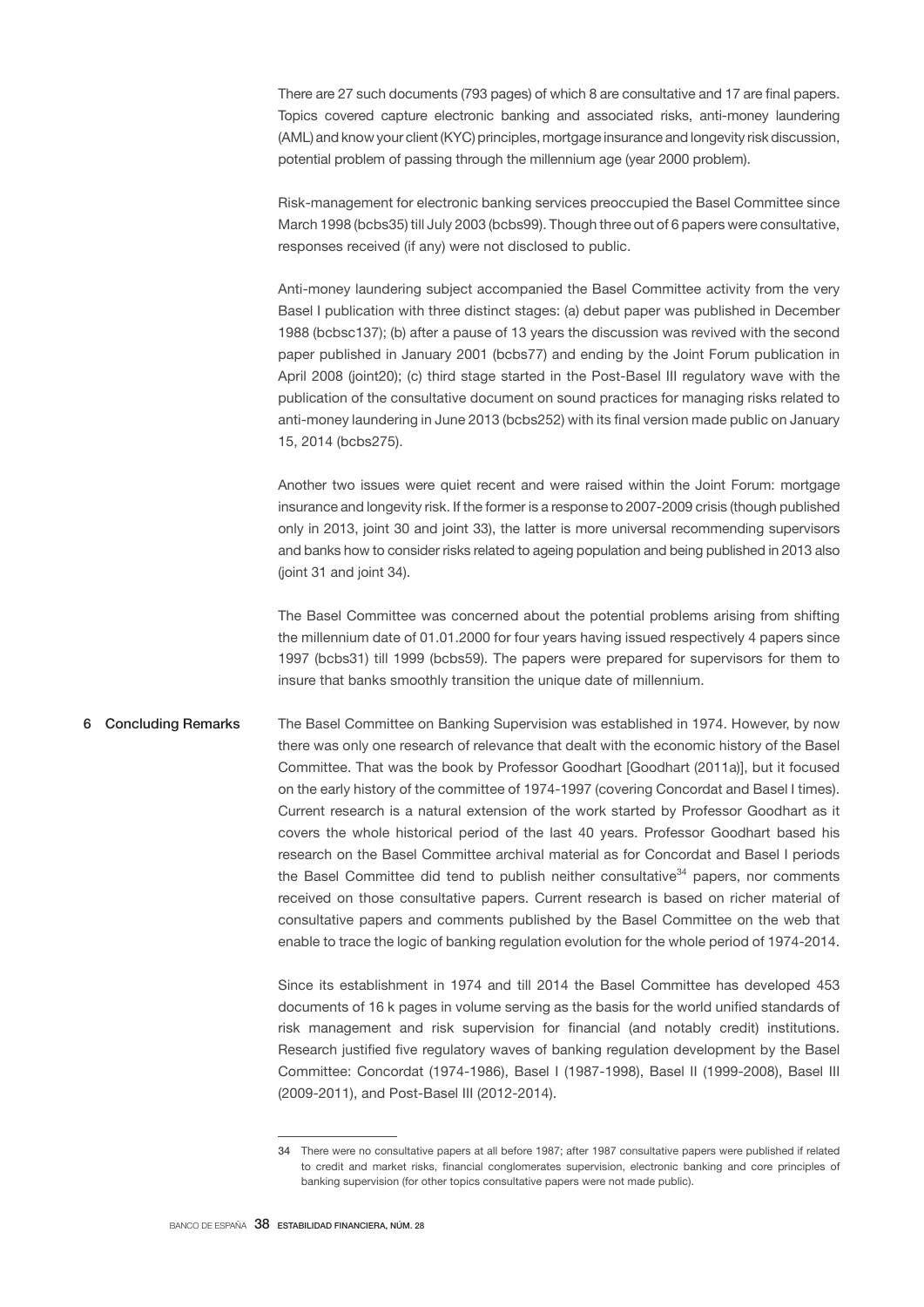A list of stylized facts describing the banking regulation development by the Basel Committee was formulated. To summarize those 109 out of total 453 documents published by the Basel Committee are consultative papers for which 2290 comments from 853 unique individuals (entities) from 83 countries were received.

Further research was held by workstreams accommodating for the various activities of the Basel Committee: credit, market, operational, liquidity risk regulation; risk aggregation and capital definition, corporate governance, recommendations for supervisors, information disclosure and other issues.

The conducted research is of value as it enabled to trace linkages in-between the documents that were not and are not still officially linked, though should be (e. g. economic cycle definition for Basel II IRB models should be taken from Basel III paper). As a research outcome recommendations to develop banking risk regulation are formulated, which include the following:

- The need to expand validation requirement from risk components produced by banks to correlation functions offered by regulators;
- The need to formulate SIFI buffer in terms of capital, liquidity and leverage as the three indicators were revealed by 2007-2009 crisis as being the core sources of bank failures, not limited to capital;
- The need to abandon one of Basel III novelties: either capital buffer for SIFIs or multiplier in RWA correlation formula for exposures to SIFIs;
- The capital buffer values and remuneration rules should be calibrated and theoretically justified:
- Calibration and unification of confidence levels used for different risk capital charge should be done:

The key conclusion is that more cooperation of the Basel Committee and academic community is needed for the benefit of regulators and commercial banks to avoid the delay in proper research findings' implementation – e. g. there passed 12 years for Vasicek model for credit risk; 7 years for VaR and 13 years for ES (expected shortfall) measures for market risk to be approved by the Basel Committee for the prudential use -.

## **REFERENCES**

- ADAM, A., M. HOUKARI and J.-P. LAURENT (2007). *Spectral risk measures and portfolio selection.* Available online: http://laurent.jeanpaul.free.fr.
- ARTZNER, P., F. DELBAEN, J.-M. EBER and D. HEATH (1999). «Coherent risk measures», *Mathematical Finance,* 9 (3), pp. 203-228.
- ASHRAF, D., J. GODDARD and Y. ALTUNBAS (2005). «Determinants of the use of credit derivatives by large US banks», *Journal of Finance,* 61, pp. 893-919.

DAI, J., and S. LAPOINTE (2010). "Discerning the impact of derivatives on asset risk: the case of Canadian banks", *Financial markets, institutions and instruments,* 19 (5).

EMBRECHTS, P., A. MCNEIL and D. STRAUMANN (1999). *Correlation and Dependence in Risk Management: Properties and Pitfalls.* Available online: http://www.math.ethz.ch/~strauman/preprints/pitfalls.pdf.

FOLPMERS, M. (2012). *The Impact of PD-LGD Correlation on Expected Loss and Economic Capital.* Available online: http://www.garp.org/media/885775/risk\_techniques\_feb\_2012.pdf.

BREYMANN, W., A. DIAS and P. EMBRECHTS (2003). «Dependence structures for multivariate high-frequency data in finance», *Quantitative Finance,* 3, pp. 1-14.

GILLARD, L. (2004). *La Banque d'Amsterdam et le Florin Européen au Temps de la République Néerlandaise (1610-1820),* Paris, Éditions de l'Ehess.

GOMAYUN, N., H. PENIKAS and Y. TITOVA (2012). *Do Hedging and Trading Derivatives Have the Same Impact on Public European Banks' Value and Share Performance?,* Working Paper WP BRP 09/FE/2012, Higher School of Economics.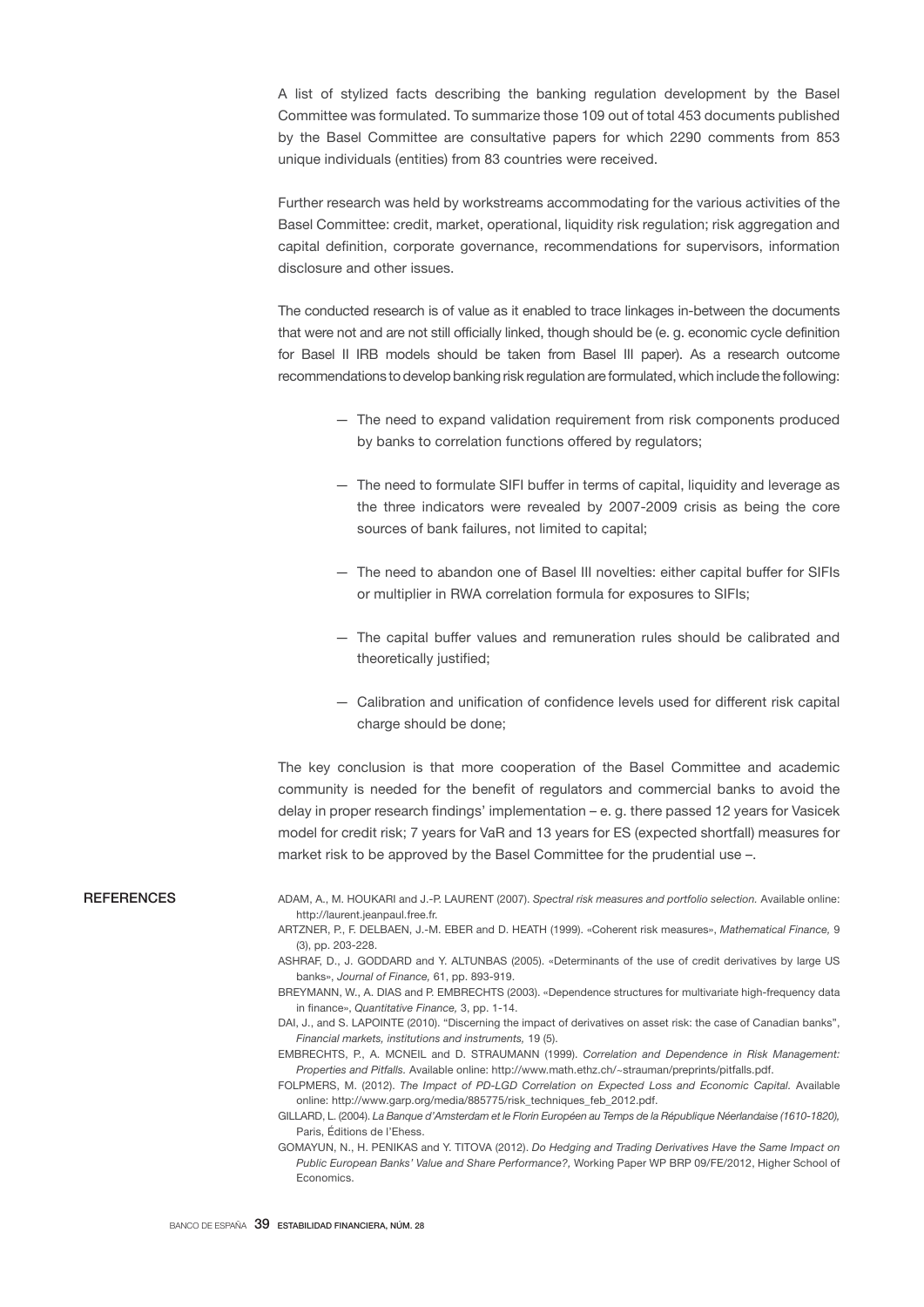GOODHART, C. (2011a). *The Basel Committee on Banking Supervision. A History of the Early Years 1974-1997,*  Cambridge University Press.

— (2011b). "The Changing Role of Central Banks", *Financial History Review,* 18 (2), pp. 135-154.

- GORDY, M., and E. LÜTKEBOHMERT (2013). «Granularity Adjustment for Regulatory Capital Assessment», *International Journal of Central Banking,* 9 (3), pp. 35-71. Available online: http://www.ijcb.org/journal/ijcb13q3a2.pdf.
- GRANT, L. (2011). *Liquidity Transfer Pricing: A Guide to Better Practice,* Occasional Paper, Financial Stability Institute. Available online: http://www.bis.org/fsi/fsipapers10.htm.
- HALDANE, A. (2009). *Rethinking the financial network,* Bank of England. Available online: http://www.bis.org/review/ r090505e.pdf.
- MCNEIL, A. J., R. FREY and P. EMBRECHTS (2005). *Quantitative Risk Management,* Princeton University Press, Princeton, NJ.
- PLUTO, K., and D. TASCHE (2005). *Estimating Probabilities of Default for Low Default Portfolios.* Available online: http://arxiv.org/pdf/cond-mat/0411699.pdf.
- PUKHTIN, M. (2004). *Multi-factor Adjustment. Risk.* Available online: http://www.ressources-actuarielles.net/EXT/ ISFA/1226.nsf/0/e9c944cf9ab30ac9c12577b4001e0342/\$FILE/Pykhtin-Multi-fractor%20adjustment.pdf.
- REPULLO, R., and J. SAURINA (2012). «The Countercyclical Capital Buffer of Basel III. A Critical Assessment», Chapter 3 (pp. 45-67), *The Crisis Aftermath: New Regulatory Paradigms,* edited by M. Dewatripont and X. Freixas, CEPR, March.
- RISKMETRICS (1996). *Technical Document,* J. P. Morgan/Reuters, Fourth Edition, New York. Available online: http://pascal.iseg.utl.pt/~aafonso/eif/rm/TD4ePt\_2.pdf.
- TASCHE, D. (2013). *Bayesian Estimation of Probabilities of Default for Low Default Portfolios.* Available online: http:// arxiv.org/pdf/1112.5550.pdf.
- VASICEK, O. (1987). *Probability of Loss on Loan Portfolio,* KMV Corporation. Available online: http://www. moodysanalytics.com/~/media/Insight/Quantitative-Research/Portfolio-Modeling/87-12-02-Probability-of-Loss-on-Loan-Portfolio.ashx.
- WOOD, J. (2008). *A History of Central Banking in Great Britain and the United States,* Cambridge University Press.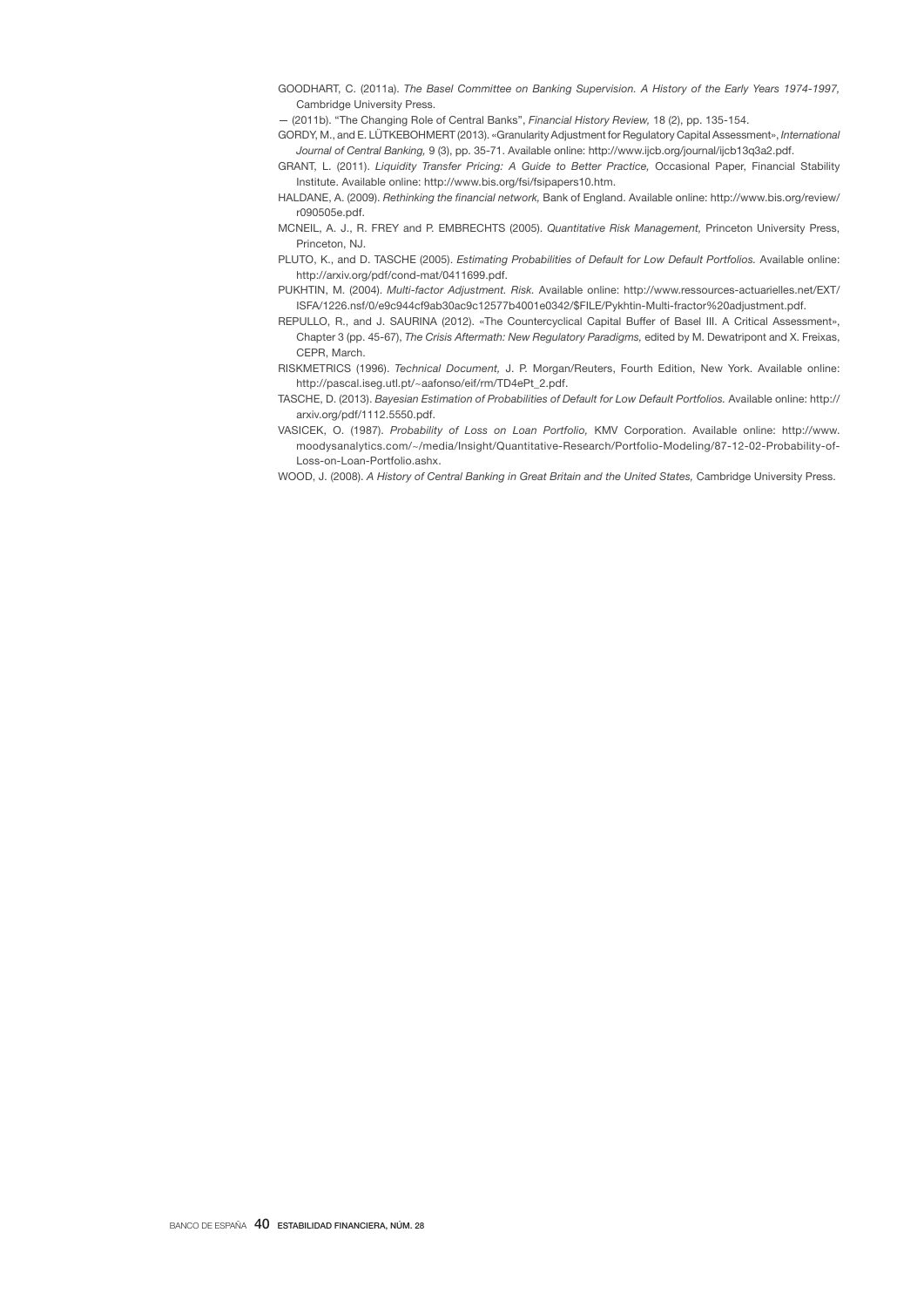## SUMMARY OF BCBS PUBLICATIONS BY TOPICS, SUBTOPICS AND TYPES TABLE A.1

|                |                                                 |                     | Number of documents published |                      |              |                |                         |                                |                      | $%$ of              |              |             | Number of pages published |                |    | $%$ of            |                   |              |                         |
|----------------|-------------------------------------------------|---------------------|-------------------------------|----------------------|--------------|----------------|-------------------------|--------------------------------|----------------------|---------------------|--------------|-------------|---------------------------|----------------|----|-------------------|-------------------|--------------|-------------------------|
| Code           | Category                                        |                     | Final Cons.                   | QIS                  | WP           |                | FAQ Report Newsl.       |                                | Total                | total               |              | Final Cons. | QIS                       | WP             |    | FAQ Report Newsl. |                   | Total        | total                   |
| $\mathbf{1}$   | Credit risk                                     | 6                   | $\overline{4}$                | $\mathbf{2}$         | 3            |                | $\mathbf{2}$            | 3                              | 20                   | 4                   | 277          | 166         | $\overline{7}$            | 232            |    | 57                | 12                | 751          | 5                       |
|                | Concentrations                                  | 6                   | $\mathbf{1}$                  |                      | 1            | 1              |                         |                                | 9                    | $\overline{2}$      | 127          | 36          |                           | 36             | 8  |                   |                   | 207          | 1                       |
|                | Securitisation                                  | 3                   | $\overline{4}$                |                      | 3            |                | $\mathbf{1}$            |                                | 11                   | 2                   | 71           | 162         |                           | 101            |    | 70                |                   | 404          | $\overline{2}$          |
|                | Credit risk transfer                            | $\overline{c}$      | $\overline{2}$                |                      |              |                |                         |                                | $\overline{4}$       | 1                   | 190          | 170         |                           |                |    |                   |                   | 360          | $\overline{2}$          |
|                | Accounting                                      | 8                   | 3                             |                      |              |                |                         |                                | 11                   | $\overline{2}$      | 208          | 65          |                           |                |    |                   |                   | 273          | $\overline{\mathbf{c}}$ |
|                | Cpty credit risk                                | $\overline{c}$      | $\overline{c}$                |                      | $\mathbf{1}$ | $\overline{4}$ |                         |                                | 9                    | $\overline{2}$      | 55           | 52          |                           | 24             | 78 |                   |                   | 209          | 1                       |
|                |                                                 |                     |                               |                      |              |                |                         |                                |                      |                     |              |             |                           |                |    |                   |                   |              |                         |
|                | (non-)central cpty                              | 3                   | 5                             |                      |              |                |                         |                                | 8                    | $\overline{2}$      | 67           | 155         |                           |                |    |                   |                   | 222          | 1                       |
|                | Validation                                      |                     |                               |                      | $\mathbf{1}$ |                |                         | $\overline{c}$                 | 3                    | 1                   |              |             |                           | 120            |    |                   | 10                | 130          | 1                       |
|                | <b>Equity Exposures</b>                         | $\mathbf{1}$        | $\mathbf{1}$                  |                      | $\mathbf{1}$ |                |                         |                                | 3                    | 1                   | 14           | 16          |                           | 47             |    |                   |                   | 77           | 0                       |
|                | EAD                                             | 5                   |                               |                      |              |                |                         |                                | 5                    | 1                   | 138          |             |                           |                |    |                   |                   | 138          | $\mathbf{1}$            |
|                | <b>CRM</b>                                      | $\overline{c}$      | $\mathbf{1}$                  |                      |              |                |                         |                                | 3                    | 1                   | 23           | 25          |                           |                |    |                   |                   | 48           | 0                       |
|                | EL / provisions                                 | $\mathbf{2}$        |                               |                      | $\mathbf{1}$ |                |                         |                                | 3                    | $\mathbf{1}$        | 13           |             |                           | $\overline{7}$ |    |                   |                   | 20           | 0                       |
|                | <b>LGD</b><br><b>RW</b>                         | $\mathbf{1}$        |                               |                      |              |                |                         | $\mathbf{1}$<br>3              | 2<br>3               | 0<br>1              | 12           |             |                           |                |    |                   | $\mathbf{1}$<br>3 | 13<br>3      | 0<br>0                  |
|                | <b>Credit risk Total</b>                        | 41                  | 23                            | $\overline{2}$       | 11           | 5              | 3                       | 9                              | 94                   | 21                  | 1,195        | 847         | $\overline{7}$            | 567            | 86 | 127               | 26                | 2,855        | 18                      |
| $\overline{2}$ | Market risk                                     | 11                  |                               |                      | $\mathbf{1}$ | $\mathbf{1}$   | $\mathbf{1}$            | $\mathbf{1}$                   | 15                   | 3                   | 276          |             |                           | 59             | 19 | 19                | $\mathbf{1}$      | 374          | $\overline{\mathbf{c}}$ |
|                | Netting                                         | 3                   | $\overline{2}$                |                      |              |                |                         |                                | 5                    | $\mathbf{1}$        | 33           | 8           |                           |                |    |                   |                   | 41           | 0                       |
|                | FX risk                                         | $\mathbf{1}$        | 3                             |                      |              |                |                         |                                | 4                    | $\mathbf{1}$        | 44           | 85          |                           |                |    |                   |                   | 129          | 1                       |
|                | Interest rate risk                              | $\mathbf{2}$        | 3                             |                      |              |                |                         |                                | 5                    | 1                   | 83           | 118         |                           |                |    |                   |                   | 201          | 1                       |
|                | Basel 1.5                                       | 3                   |                               |                      |              |                |                         |                                | 3                    | $\mathbf{1}$        | 130          |             |                           |                |    |                   |                   | 130          | 1                       |
|                | Basel 2.5                                       | $\overline{c}$      | 5                             |                      |              |                |                         |                                | $\overline{7}$       | $\overline{2}$      | 48           | 100         |                           |                |    |                   |                   | 148          | 1                       |
|                | Basel 3.5                                       |                     | 3                             |                      |              |                | $\mathbf{1}$            |                                | $\overline{4}$       | 1                   |              | 275         |                           |                |    | 64                |                   | 339          | $\overline{2}$          |
|                | Market risk Total                               | 22                  | 16                            |                      | $\mathbf{1}$ | 1              | $\overline{\mathbf{c}}$ | 1                              | 43                   | 9                   | 614          | 586         |                           | 59             | 19 | 83                | 1                 | 1,362        | 8                       |
| 3              | Operational risk                                | 6                   | $\mathbf{2}$                  | $\overline{4}$       | $\mathbf{1}$ |                |                         | $\mathbf{1}$                   | 14                   | 3                   | 196          | 109         | 78                        | 41             |    |                   | $\mathbf{2}$      | 426          | 3                       |
|                | Op. Risk Principles                             | 5                   | $\overline{4}$                |                      |              |                |                         |                                | 9                    | $\overline{2}$      | 133          | 88          |                           |                |    |                   |                   | 221          | $\mathbf{1}$            |
|                | Op. Risk Data                                   | 11                  | 6                             | $\mathbf{1}$<br>5    | $\mathbf{1}$ |                |                         | $\mathbf{1}$<br>$\overline{2}$ | $\overline{2}$<br>25 | 0<br>6              | 329          | 197         | 197<br>275                | 41             |    |                   | $\mathbf{1}$<br>3 | 198<br>845   | 1<br>5                  |
| $\overline{4}$ | <b>Operational risk Total</b><br>Liquidity risk | $\overline{7}$      | $\sqrt{4}$                    |                      |              | $\mathbf{1}$   | $\mathbf{1}$            |                                | 13                   | 3                   | 211          | 123         |                           |                | 22 | 69                |                   | 425          | 3                       |
|                | LCR                                             | $\mathbf{2}$        |                               |                      |              | $\overline{c}$ |                         |                                | $\overline{4}$       | 1                   | 76           |             |                           |                | 20 |                   |                   | 96           | 1                       |
|                | <b>NSFR</b>                                     | $\mathbf{1}$        | $\mathbf{2}$                  |                      |              |                |                         |                                | 3                    | 1                   | 17           | 25          |                           |                |    |                   |                   | 42           | 0                       |
|                | Liquidity risk Total                            | 10                  | 6                             |                      |              | 3              | 1                       |                                | 20                   | $\overline{4}$      | 304          | 148         |                           |                | 42 | 69                |                   | 563          | 3                       |
| 5              | Aggregation and K                               | $\overline{7}$      | 3                             | $\mathbf{1}$         | $\mathbf{1}$ |                | $\mathbf{1}$            |                                | 13                   | 3                   | 354          | 112         | 21                        | 31             |    | 47                |                   | 565          | 3                       |
|                | Stress-testing                                  | $\mathbf{2}$        | 1                             |                      | $\mathbf{2}$ |                |                         |                                | 5                    | 1                   | 50           | 24          |                           | 101            |    |                   |                   | 175          | 1                       |
|                | K definition (B III)                            | $\mathbf{2}$        | $\mathbf{2}$                  |                      |              | 3              |                         |                                | $\overline{7}$       | $\overline{2}$      | 57           | 62          |                           |                | 67 |                   |                   | 186          | 1                       |
|                | B III Impl.                                     |                     |                               | $\overline{4}$       |              |                | 11                      |                                | 15                   | 3                   |              |             | 147                       |                |    | 236               |                   | 383          | $\overline{2}$          |
|                | Reg. Framework                                  |                     |                               |                      | $\mathbf{1}$ |                | $\overline{c}$          |                                | 3                    | $\blacksquare$      |              |             |                           | 20             |    | 61                |                   | 81           | 0                       |
|                | Basel I                                         | 3                   | $\overline{c}$                |                      | $\mathbf{1}$ |                |                         |                                | 6                    | 1                   | 34           | 60          |                           | 64             |    |                   |                   | 158          | 1                       |
|                | Basel II<br>Basel III                           | 6<br>$\overline{c}$ | 4<br>$\mathbf{1}$             | 27<br>$\overline{4}$ |              |                |                         | 4                              | 41<br>$\overline{7}$ | 9<br>$\overline{2}$ | 1,002<br>154 | 499<br>80   | 652<br>305                |                |    |                   | 9                 | 2,162<br>539 | 13<br>3                 |
|                | Aggregation and K Tota 22                       |                     | 13                            | 36                   | 5            | 3              | 14                      | 4                              | 97                   | 21                  | 1,651        | 837         | 1,125 216                 |                | 67 | 344               | 9                 | 4,249        | 26                      |
| 6              | Corp. governance                                | $\overline{c}$      |                               |                      |              |                |                         |                                | $\overline{2}$       | 0                   | 40           |             |                           |                |    |                   |                   | 40           | 0                       |
|                | Remuneration                                    | $\mathbf{2}$        | $\mathbf{1}$                  |                      |              |                |                         |                                | 3                    | 1                   | 97           | 59          |                           |                |    |                   |                   | 156          | 1                       |
|                | Audit                                           | 9                   | $\overline{4}$                |                      |              |                |                         |                                | 13                   | 3                   | 270          | 109         |                           |                |    |                   |                   | 379          | $\overline{2}$          |
|                | Internal Control                                | $\overline{c}$      |                               |                      |              |                |                         |                                | $\overline{2}$       | 0                   | 65           |             |                           |                |    |                   |                   | 65           | 0                       |
|                | Compliance                                      | $\mathbf{2}$        | $\mathbf{1}$                  |                      |              |                |                         |                                | 3                    | 1                   | 47           | 14          |                           |                |    |                   |                   | 61           | 0                       |
|                | <b>BCP</b>                                      | 1                   | $\mathbf{1}$                  |                      |              |                |                         |                                | $\overline{2}$       | 0                   | 44           | 42          |                           |                |    |                   |                   | 86           | 1                       |
|                | <b>CG Principles</b>                            | 3                   | 3                             |                      |              |                |                         |                                | 6                    | 1                   | 99           | 93          |                           |                |    |                   |                   | 192          | 1                       |
|                | Corp. Governance Total 21                       |                     | 10                            |                      |              |                |                         |                                | 31                   | 7                   | 662          | 317         |                           |                |    |                   |                   | 979          | 6                       |
| $\overline{7}$ | Supervisors                                     | 13                  | $\mathbf{2}$                  |                      | 1            |                | $\overline{4}$          |                                | 20                   | 4                   | 283          | 47          |                           | 59             |    | 117               |                   | 506          | 3                       |
|                | Highly leveraged Inst.                          | 3                   |                               |                      |              |                | $\mathbf{1}$            |                                | 4                    | 1                   | 47           |             |                           |                |    | 32                |                   | 79           | 0                       |
|                | Recovery, resolution                            | 5                   | $\overline{c}$                |                      | $\mathbf{1}$ |                | $\overline{4}$          |                                | 12                   | 3                   | 101          | 120         |                           | 75             |    | 260               |                   | 556          | 3                       |
|                | Core principles<br><b>RCAP</b>                  | 8<br>3              | 8                             |                      | $\mathbf{1}$ |                | 6                       |                                | 17<br>9              | 4<br>$\overline{2}$ | 413<br>88    | 388         |                           | 63             |    | 407               |                   | 864<br>495   | 5<br>3                  |
|                | Conglomerates                                   | 3                   | $\overline{c}$                |                      |              |                | $\mathbf{1}$            |                                | 6                    | 1                   |              | 333 199     |                           |                |    | 28                |                   | 560          | 3                       |
|                | Sup.colleges                                    | $\mathbf{2}$        | $\mathbf{2}$                  |                      |              |                |                         |                                | 4                    | 1                   | 59           | 58          |                           |                |    |                   |                   | 117          | 1                       |
|                | SIFIs and FS                                    | $\overline{4}$      | $\sqrt{2}$                    |                      | 3            |                | $\mathbf{1}$            |                                | 10                   | $\overline{2}$      | 81           | 48          |                           | 150            |    | 39                |                   | 318          | $\overline{2}$          |
|                | <b>Supervisors Total</b>                        | 41                  | 18                            |                      | 6            |                | 17                      |                                | 82                   | 18                  | 1,405 860    |             |                           | 347            |    | 883               |                   | 3,495        | 22                      |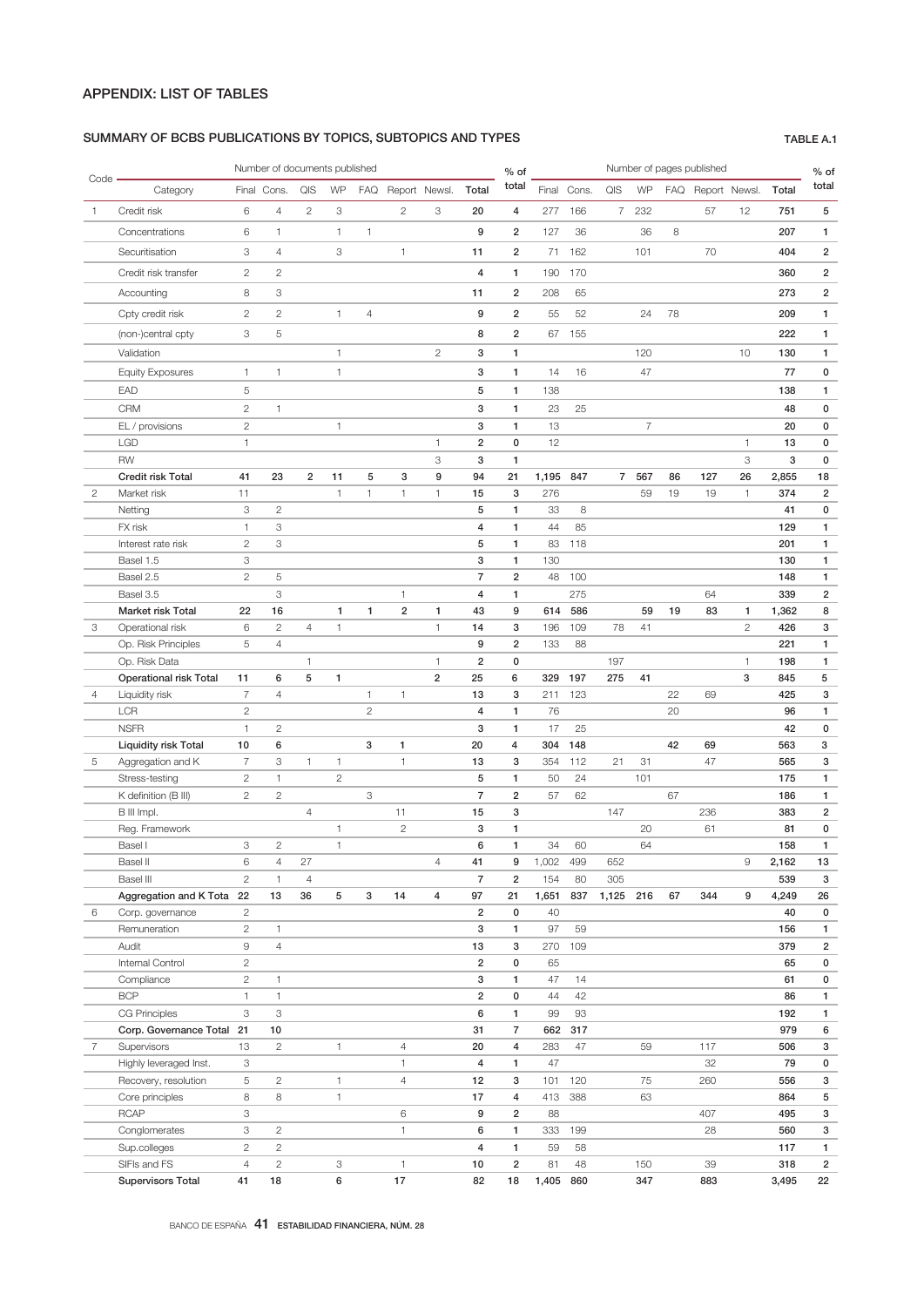# SUMMARY OF BCBS PUBLICATIONS BY TOPICS, SUBTOPICS AND TYPES (cont'd) TABLE A.1

| Code |                        | Number of documents published |                |    |                |     |    |                     |                | $%$ of         | Number of pages published |                       |     |     |            |               |    | $%$ of |                |
|------|------------------------|-------------------------------|----------------|----|----------------|-----|----|---------------------|----------------|----------------|---------------------------|-----------------------|-----|-----|------------|---------------|----|--------|----------------|
|      | Category               | Final                         | Cons. QIS      |    | WP             | FAQ |    | Report Newsl. Total |                | total          | Final                     | Cons.                 | QIS | WP  | <b>FAQ</b> | Report Newsl. |    | Total  | total          |
| 8    | Info. disclosure       | 5                             | 4              |    | $\overline{c}$ |     | 6  |                     | 17             | 4              | 145                       | 172                   |     | 108 |            | 180           |    | 605    | 4              |
|      | Trading and deriv.     | 3                             |                |    |                |     | 5  |                     | 9              | $\overline{2}$ | 124                       | 36                    |     |     |            | 167           |    | 327    | $\overline{2}$ |
|      | $Info - B$ $III$       | $\overline{4}$                | $\overline{4}$ |    |                |     |    |                     | 8              | $\overline{2}$ | 78                        | 79                    |     |     |            |               |    | 157    |                |
|      | Info. Disclosure Total | 12                            | 9              |    | $\overline{2}$ |     | 11 |                     | 34             | 8              | 347                       | 287                   |     | 108 |            | 347           |    | 1,089  | 7              |
| 9    | E-banking              | 3                             | 3              |    |                |     |    |                     | 6              | 1              | 93                        | 86                    |     |     |            |               |    | 179    |                |
|      | AML and KYC            | 8                             | 3              |    |                |     |    |                     | 12             | 3              | 204                       | 66                    |     |     |            |               |    | 271    | $\overline{2}$ |
|      | Mortgage Insurance     |                               |                |    |                |     |    |                     | $\overline{2}$ | $\mathbf{0}$   | 40                        | 42                    |     |     |            |               |    | 82     |                |
|      | Longevity Risk         |                               |                |    |                |     |    |                     | $\overline{2}$ | $\mathbf{0}$   | 35                        | 30                    |     |     |            |               |    | 65     | $\Omega$       |
|      | Year 2000 issue        | 3                             |                |    |                |     |    |                     | 4              |                | 18                        |                       |     |     |            | 22            |    | 40     | $\Omega$       |
|      | Other                  |                               |                |    |                |     |    |                     |                | 0              | 156                       |                       |     |     |            |               |    | 156    |                |
|      | <b>Other Total</b>     | 17                            | 8              |    |                |     |    |                     | 27             | 6              | 546                       | 224                   |     |     |            | 22            |    | 793    | 5              |
|      | <b>TOTAL</b>           | 197                           | 109            | 43 | 26             | 12  | 49 | 17                  | 453            | 100            | 7,053                     | 4,303 1,407 1,338 214 |     |     |            | 1,875         | 40 | 16,230 | 100            |

SOURCES: BIS and author's elaboration.

## DOCUMENTS DECOMPOSITION BY SOURCE: JOINT FORUM AND NON JOINT FORUM **TABLE A.2**

| Category          |                | Number of docs       |             |       |                             | Number of pages | Joint forum as % of total |        |         |
|-------------------|----------------|----------------------|-------------|-------|-----------------------------|-----------------|---------------------------|--------|---------|
|                   |                | Code Non joint forum | Joint forum | Total | Non joint forum Joint forum |                 | Total                     | # docs | # pages |
| Credit risk       |                | 87                   |             | 94    | 2,248                       | 607             | 2,855                     |        | 21      |
| Market risk       | $\overline{2}$ | 43                   | 0           | 43    | 1,362                       | 0               | 1,362                     | 0      | 0       |
| Operational risk  | 3              | 24                   |             | 25    | 801                         | 44              | 845                       | 4      | 5       |
| Liquidity risk    | 4              | 19                   |             | 20    | 538                         | 25              | 563                       | 5      | 4       |
| Aggregation and K | 5              | 94                   | 3           | 97    | 3,963                       | 286             | 4,249                     | 3      |         |
| Corp. governance  | 6              | 28                   | 3           | 31    | 859                         | 120             | 979                       | 10     | 12      |
| Supervisors       |                | 73                   | 9           | 82    | 2,911                       | 584             | 3,495                     | 11     | 17      |
| Info. disclosure  | 8              | 30                   | 4           | 34    | 944                         | 145             | 1,089                     | 12     | 13      |
| Other             | 9              | 19                   | 8           | 27    | 364                         | 429             | 793                       | 30     | 54      |
| Total             |                | 417                  | 36          | 453   | 13.990                      | 2.240           | 16.230                    | 8      | 14      |

SOURCES: BIS and author's elaboration.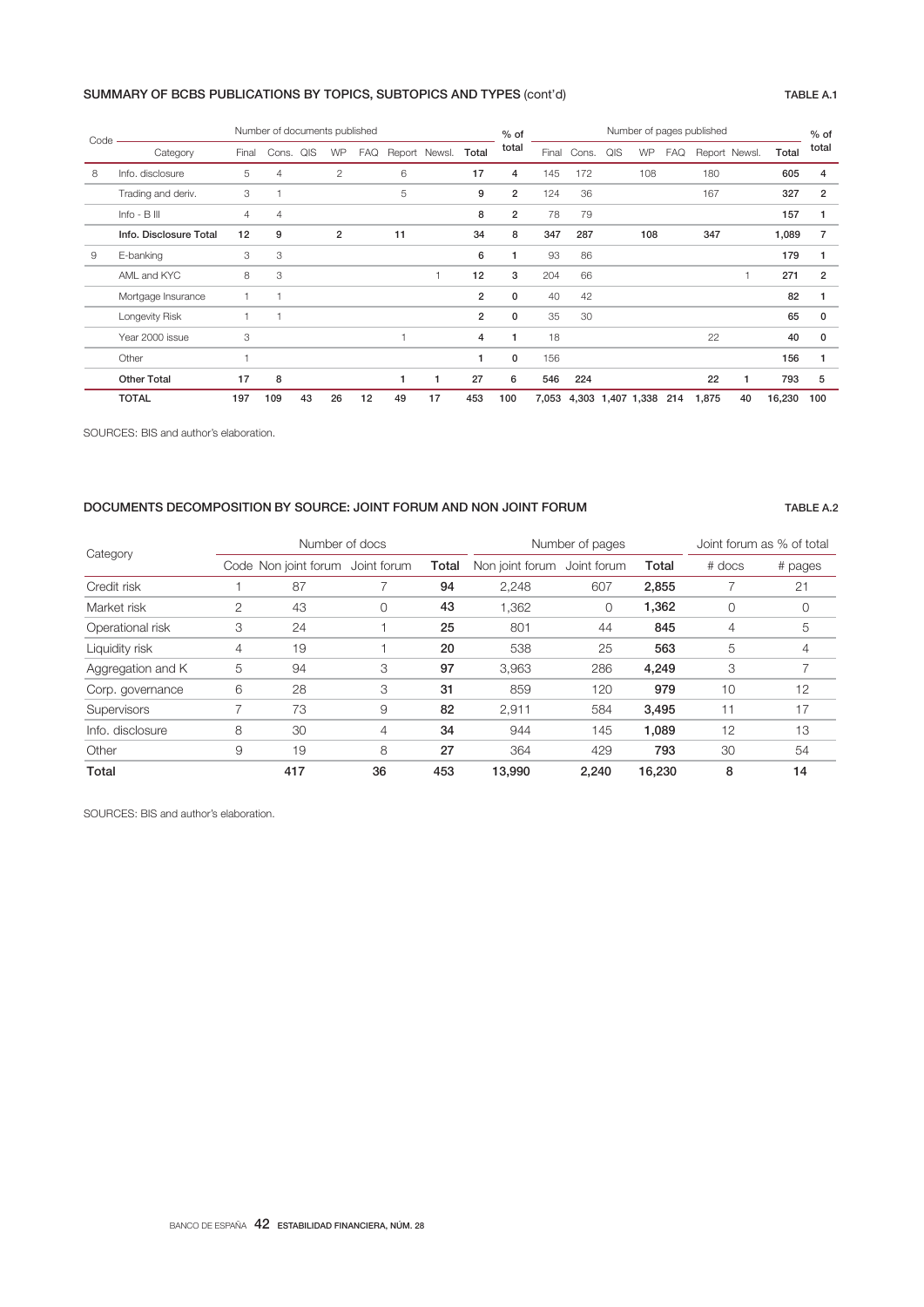|                                       | ١<br> <br> <br> <br> <br>ׇׇ֠֕֡<br>I                                                                                                                                         |
|---------------------------------------|-----------------------------------------------------------------------------------------------------------------------------------------------------------------------------|
|                                       | i<br>I                                                                                                                                                                      |
|                                       | N BANKING SI IBEDVISION HISTORY OF BEGIN ATOPY DOVING INTERITS DI IBI OATION<br>$\frac{1}{2}$<br>$\vdots$<br>I<br> <br> <br> <br> <br> <br> <br> <br> <br> <br><br><br><br> |
|                                       | <br> <br> <br>                                                                                                                                                              |
|                                       | I<br>ļ<br>j<br>l<br>ı<br>and the state of the state of the state of the state of the state of the state of the state of the state of th                                     |
| $\begin{array}{c} \hline \end{array}$ | ׇ֚֓֡<br>J<br>I<br>l<br>l<br>י                                                                                                                                               |

TABLE A.3

|                                  | Total  |                                            | $\overline{5}$ | 43                       | 25                       | $\overline{20}$          | 97                       | $\overline{5}$           | 82                       | $\frac{3}{4}$            | 27                       | 453                  |                                  | Total            |                                            | 2,855                           | 1,362          | 845                      | 563              | 4,249                    | 979                          | 3,495                    | 1,089              | 793                | 16,230              |       |       |                         |            |
|----------------------------------|--------|--------------------------------------------|----------------|--------------------------|--------------------------|--------------------------|--------------------------|--------------------------|--------------------------|--------------------------|--------------------------|----------------------|----------------------------------|------------------|--------------------------------------------|---------------------------------|----------------|--------------------------|------------------|--------------------------|------------------------------|--------------------------|--------------------|--------------------|---------------------|-------|-------|-------------------------|------------|
|                                  |        | 14                                         | $\infty$       | $\sim$                   | $\sim$                   | $\overline{\phantom{a}}$ | $\infty$                 | $\sim$                   | $\circ$                  | 4                        | $\overline{\phantom{a}}$ | 43                   |                                  |                  | $\frac{1}{4}$                              | 220                             | 113            | H                        | 77               | 210                      | 85                           | 415                      | 161                | 8                  | 1,425               |       | 1,929 |                         |            |
| Basel III+<br>Wave 5             | Years  | $\frac{1}{2}$                              | 은              | $\sim$                   |                          | $\sim$                   | $\circ$                  | $\sim$                   | S                        | $\mathfrak{S}$           | S                        | 42                   | Basel III+<br>Wave 5             | Years            | $\frac{1}{2}$                              | 345                             | 171            |                          | $\overline{5}$   | 292                      | $\overline{z}$               | 256                      | 134                | 179                | 1,549               |       | 1,644 |                         |            |
|                                  |        | $\frac{1}{2}$                              | G              | $\sim$                   |                          | ÷                        | $\sim$                   | ÷                        | $\sim$                   | $\sim$                   |                          | 26                   |                                  |                  | $\frac{1}{2}$                              | 170                             | 139            |                          | 22               | 176                      | $_{\odot}$                   | 288                      | 54                 |                    | 878                 |       |       |                         |            |
|                                  |        | Ξ                                          | $\circ$        | 4                        | $\sim$                   | $\overline{ }$           | S                        | $\sim$                   | $\infty$                 | $\sim$                   |                          | $\rm{S}$             |                                  |                  | H                                          | 135                             | 144            | $\odot$                  | 22               | 158                      | $\overline{6}$               | 426                      | 43                 |                    | 1,105               |       |       | 1,140 1,268 1,379       |            |
| Wave 4<br>Basel III              | Years  | $\overset{\bigcirc}{\leftarrow}$           | LO.            |                          | S                        | $\sim$                   | $\supseteq$              | 4                        | $\infty$                 | $\overline{ }$           |                          | 33                   | Wave 4<br>Basel III              | Years            | $\frac{1}{2}$                              | 8                               |                | 122                      | 122              | 582                      | 178                          | 428                      | $\frac{1}{2}$      |                    | 1,513               |       |       |                         | 948        |
|                                  |        | $\infty$                                   | 4              | S                        | $\overline{\phantom{m}}$ | $\overline{\phantom{0}}$ | $\sim$                   |                          | S                        |                          |                          | 23                   |                                  |                  | 8O                                         | 149                             | 109            | 197                      | 4                | 314                      |                              | 235                      |                    |                    | 1,048               |       |       | 1,220                   |            |
|                                  |        | $8^{\circ}$                                | Ю              | $\sim$                   | $\overline{\phantom{0}}$ | S                        | $\overline{ }$           | $\sim$                   | $\overline{\phantom{a}}$ |                          | π                        | 16                   |                                  |                  | $\overline{0}$                             | 253                             | $\Theta$       | $\overline{\phantom{0}}$ | 108              | ζ2                       | $\frac{8}{3}$                | $\frac{1}{2}$            |                    | 89                 | 631                 |       |       | 1,477                   |            |
|                                  |        | 5                                          |                |                          | $\sim$                   |                          | $\overline{\phantom{0}}$ |                          |                          |                          | ↽                        | 5                    |                                  |                  | 5                                          |                                 | $\frac{10}{1}$ | ္တ                       |                  | $\overline{\phantom{0}}$ |                              |                          |                    | π                  | 50                  |       |       | $1,131$ $1,207$ $1,310$ |            |
|                                  |        | 8                                          | O              |                          | T                        | $\overline{\phantom{0}}$ | LO.                      | $\sim$                   | $\circ$                  |                          |                          | 5                    |                                  |                  | S                                          | $\ensuremath{\mathcal{S}}$      |                | 36                       | 25               | 439                      | 74                           | 258                      |                    |                    | 928                 |       |       |                         |            |
|                                  |        | 80                                         | $\infty$       | $\sim$                   | $\overline{ }$           |                          | $\infty$                 | S                        | $\overline{\phantom{0}}$ |                          | ÷                        | 25                   |                                  |                  | 95                                         | 375                             | 82             | $\sim$                   |                  | 367                      | 88                           | $^{28}$                  |                    | 72                 | 966                 |       |       |                         |            |
| Wave 3<br>Basel <sup>II</sup>    | Years  | S                                          | 4              | $\sim$                   | $\overline{\phantom{0}}$ |                          | S                        |                          | N                        | $\overline{\phantom{0}}$ | $\overline{ }$           | $\frac{4}{3}$        | Wave 3<br>Basel <sup>II</sup>    | Years            | S                                          | 230                             | 45             | $\infty$                 |                  | 330                      |                              | 103                      | 85                 | $\circ$            | 760                 |       |       |                         | 965<br>994 |
|                                  |        | S                                          |                | $\overline{ }$           | S                        |                          | 4                        | $\overline{\phantom{a}}$ | S                        | $\sim$                   | 4                        | $\overset{\circ}{=}$ |                                  |                  | S                                          |                                 | 44             | 105                      |                  | 333                      | $\overline{4}$               | 25                       | 118                | $\overline{74}$    | 713                 |       |       | 1,194                   |            |
|                                  |        | $\delta$                                   | ↽              |                          | $\mathbf{\sim}$          |                          | O                        | $\sim$                   | $\overline{\phantom{0}}$ | $\overline{\phantom{0}}$ | $\sim$                   | $\frac{8}{10}$       |                                  |                  | $\approx$                                  | 45                              |                | 43                       |                  | 340                      | 89                           | 56                       | 24                 | $_{29}$            | 576                 |       |       |                         |            |
|                                  |        | 5                                          | O              |                          | 4                        |                          | ₽                        | $\sim$                   | 4                        | S                        | 4                        | ౢ                    |                                  |                  | 5                                          | 134                             |                | $\overline{\infty}$      |                  | 398                      | 47                           | 112                      | $\,^\text{a}$      | 243                | 1,099               |       |       | $1,327$ $1,427$         |            |
|                                  |        | 8                                          | G              | $\overline{\phantom{0}}$ |                          | ÷                        |                          | ÷                        | $\sim$                   | $\sim$                   | $\overline{ }$           | $\frac{1}{4}$        |                                  |                  | 8                                          | 334                             | 26             |                          | 27               |                          | 23                           | 74                       | $\frac{4}{7}$      | 57                 | 562                 |       |       |                         | 1,086      |
|                                  |        | 8                                          | 6              | $\mathbb{C}$             |                          |                          | თ                        | $\overline{ }$           | G                        | 4                        | $\mathbb{C}^2$           | 24                   |                                  |                  | 99                                         | 190                             | $^{23}$        |                          |                  | 128                      | $\overline{4}$               | 374                      | 139                | $\frac{15}{2}$     | 883                 |       |       |                         | 873        |
|                                  |        | 8                                          |                | ÷                        | ┯                        |                          | $\overline{ }$           | $\sim$                   | ÷                        | $_{\odot}$               | $\mathsf{\sim}$          | $\frac{1}{2}$        |                                  |                  | 8                                          | 8                               | $\sim$         | $\infty$                 |                  | $\overline{\phantom{0}}$ | 65                           | 131                      | 115                | $\overline{\circ}$ | 393                 |       |       |                         | <b>G70</b> |
|                                  |        | 67                                         |                | $\sim$                   |                          |                          |                          |                          | ↽                        | ÷                        | ÷                        | 5                    |                                  |                  | 50                                         |                                 | 75             |                          |                  |                          |                              | $\frac{6}{5}$            | 86                 | $^{22}$            | 179                 |       |       |                         |            |
|                                  |        | $\frac{6}{2}$                              |                | 4                        |                          |                          |                          |                          | $\sim$                   | ÷                        |                          | $\overline{ }$       |                                  |                  | 86                                         |                                 | 95             |                          |                  |                          |                              | 35                       | $\mathbb{S}^3$     |                    | 150                 |       |       |                         |            |
|                                  |        | 95                                         | S              | S<br>$\sim$              |                          |                          |                          |                          | ÷                        | $\sim$                   |                          | $\overline{ }$<br>5  |                                  |                  | န္တ                                        | $\circledcirc$<br>$\frac{1}{2}$ | 83             |                          |                  |                          |                              | 119                      | 20                 |                    | 281<br>44           |       |       |                         |            |
|                                  |        | 94<br>$\ensuremath{\mathcal{S}}$           |                | 4                        |                          |                          |                          |                          |                          |                          |                          | 4                    |                                  |                  | 94<br>SS                                   |                                 | 5<br>121       |                          |                  |                          |                              |                          |                    |                    | 121                 |       |       |                         |            |
| Wave 2<br><b>Basell</b>          | Years  | $\infty$                                   | ↽              |                          |                          | $\overline{\phantom{0}}$ |                          |                          | $\sim$                   |                          |                          | 4                    | Wave 2<br><b>Basell</b>          | Years            | $\frac{1}{2}$                              | Ξ                               |                |                          | $\frac{15}{1}$   |                          |                              | 27                       |                    |                    | 53                  |       |       |                         |            |
|                                  |        | $\overline{\circ}$                         | $\sim$         |                          |                          |                          |                          |                          |                          |                          |                          | $\sim$               |                                  |                  | $\overline{\circ}$                         | Ξ                               |                |                          |                  |                          |                              |                          |                    |                    | F                   |       |       |                         |            |
|                                  |        | $\ensuremath{\mathsf{S}}$                  |                |                          |                          |                          |                          | ÷                        | $\sim$                   |                          |                          | S                    |                                  |                  | 8                                          |                                 |                |                          |                  |                          | $\overleftarrow{\mathrm{o}}$ | $\overline{\phantom{0}}$ |                    |                    | 78                  |       |       |                         |            |
|                                  |        | $89$                                       |                |                          | $\overline{\phantom{0}}$ |                          |                          | ÷                        |                          |                          |                          | $\sim$               |                                  |                  | 89                                         |                                 |                | $\sim$                   |                  |                          | $\overline{\mathcal{L}}$     |                          |                    |                    | 28                  |       |       |                         |            |
|                                  |        | $88$                                       |                |                          |                          |                          | S                        |                          |                          |                          | ۳                        | 4                    |                                  |                  | 88                                         |                                 |                |                          |                  | 89                       |                              |                          |                    | 4                  | 63                  |       |       |                         |            |
|                                  |        | $\approx$                                  |                |                          |                          |                          |                          | ٣                        |                          |                          |                          | $\boldsymbol{\sim}$  |                                  |                  | $\approx$                                  |                                 |                |                          |                  | 34                       | 32                           |                          |                    |                    | 66                  |       |       |                         |            |
|                                  |        | $88$                                       |                |                          |                          |                          |                          |                          |                          |                          |                          |                      |                                  |                  | 86                                         | $\frac{\infty}{\infty}$         |                |                          |                  |                          |                              |                          |                    |                    | $\frac{8}{1}$       |       |       |                         |            |
|                                  |        | $\frac{8}{4}$                              |                |                          |                          |                          |                          | ۳                        |                          |                          |                          |                      |                                  |                  | 84                                         |                                 |                |                          |                  |                          | $\circ$                      |                          |                    |                    | 6                   |       |       |                         |            |
|                                  |        | $\stackrel{\leftrightarrow}{\infty}$       |                |                          |                          |                          |                          |                          | $\sim$                   |                          |                          | $\boldsymbol{\sim}$  |                                  |                  | 83                                         |                                 |                |                          |                  |                          |                              | $\frac{1}{2}$            |                    |                    | 12                  |       |       |                         |            |
|                                  |        | $\approx$                                  |                |                          |                          |                          |                          |                          |                          |                          |                          |                      |                                  |                  | 82                                         | $\circledcirc$                  |                |                          |                  |                          |                              |                          |                    |                    | ၜ                   |       |       |                         |            |
| Concordant<br>Wave 1             | Years  | $\overleftarrow{\infty}$<br>$\rm ^{\rm 6}$ |                |                          |                          |                          |                          |                          | ↽                        |                          |                          |                      | Concordant<br>Wave <sub>1</sub>  | Years            | $\overleftarrow{\infty}$<br>$\rm ^{\rm 8}$ |                                 |                |                          |                  |                          |                              | 4                        |                    |                    | 4                   |       |       |                         |            |
|                                  |        | 79                                         |                | ÷                        |                          |                          | $\overline{\phantom{0}}$ |                          | ÷                        |                          |                          | $\mathbf{\Omega}$    |                                  |                  | 79                                         |                                 | N              |                          |                  | S                        |                              | $\sim$                   |                    |                    | $\overline{ }$<br>ယ |       |       |                         |            |
|                                  |        | 78                                         |                |                          |                          |                          | π                        |                          |                          |                          |                          |                      |                                  |                  | 78                                         |                                 |                |                          |                  | Ξ                        |                              |                          |                    |                    | Ξ                   |       |       |                         |            |
|                                  |        | 75                                         |                |                          |                          |                          |                          |                          | ÷                        |                          |                          |                      |                                  |                  | 75                                         |                                 |                |                          |                  |                          |                              | LO                       |                    |                    | Б                   |       |       |                         |            |
|                                  |        |                                            |                |                          |                          |                          |                          |                          |                          |                          |                          |                      |                                  |                  |                                            |                                 |                |                          |                  |                          |                              |                          |                    |                    |                     |       |       |                         |            |
| Regulatory wave<br>Key Documents | # docs | Code                                       | Credit risk    | 2 Market risk            | 3 Operational risk       | 4 Liquidity risk         | 5 Aggregation and K      | 6 Corp. governance       | 7 Supervisors            | 8 Info. disclosure       | 9 Other                  | <b>TOTAL</b>         | Regulatory wave<br>Key Documents | $\frac{1}{4}$ pp | Code                                       | Credit risk                     | 2 Market risk  | 3 Operational risk       | 4 Liquidity risk | 5 Aggregation and K      | 6 Corp. governance           | 7 Supervisors            | 8 Info. disclosure | 9 Other            | <b>TOTAL</b>        | 2,500 | 2,000 | 1,500                   | 1,000      |

SOURCES: Yahoo.jnance, BIS and author's elaboration. SOURCES: Yahoo.finance, BIS and author's elaboration.

S&P

 $\circ$ 

500

236 160

96

86

287

323 266

670

542 460

 $\overline{8}$ 89

88

87 86

84

83

79

 $78$ 75 Wave 1 Concordant Wave 2 Basel I Wave 3 Basel II Wave 4 Basel III Wave 5 Basel III+

09 10 11 12 13 14<br>Wave4 Basel III Wave5 Basel III+

 $\frac{8}{2}$ 

 $\overline{07}$ 8

02 03 04 05<br>Wave 3 Basel II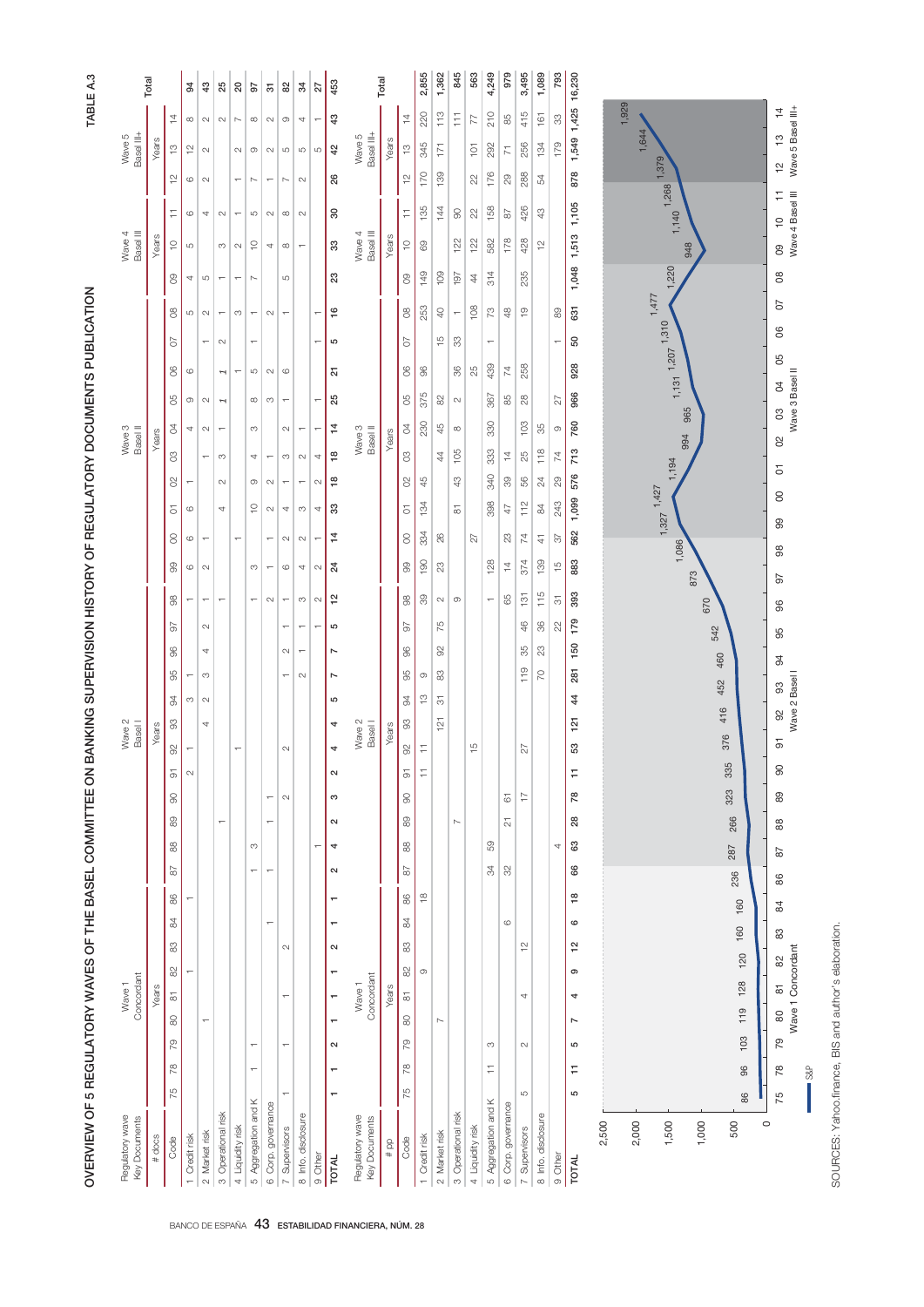## TOP-50 COMMENTERS TABLE A.4

| #              | <b>Commenter Name</b>                                   | # comments | Country                     |
|----------------|---------------------------------------------------------|------------|-----------------------------|
| 1              | Canadian Bankers Association                            | 41         | Canada                      |
| 2              | French Banking Federation                               | 41         | France                      |
| 3              | Japanese Bankers Association                            | 40         | Japan                       |
| $\overline{4}$ | Hong Kong Association of Banks                          | 33         | Hong Kong SAR, China        |
| 5              | Deutsche Bank                                           | 28         | Germany                     |
| 6              | <b>Standard Bank</b>                                    | 27         | United Kingdom              |
| 7              | Institute of International Finance                      | 26         | <b>United States</b>        |
| 8              | International Banking Federation                        | 25         | United Kingdom              |
| 9              | <b>British Bankers Association</b>                      | 25         | United Kingdom              |
| 10             | Barclays                                                | 25         | United Kingdom              |
| 11             | UniCredit                                               | 22         | Italy                       |
| 12             | Royal Bank of Scotland                                  | 21         | United Kingdom              |
| 13             | <b>UBS</b>                                              | 20         | Switzerland                 |
| 14             | International Swaps and Derivatives Association (ISDA)  | 20         | <b>United States</b>        |
| 15             | European Banking Federation                             | 20         | Belgium                     |
| 16             | Saudi Banks                                             | 19         | Saudi Arabia                |
| 17             | German Banking Industry                                 | 19         | Germany                     |
| 18             | <b>HSBC</b>                                             | 18         | Hong Kong SAR, China        |
| 19             | World Council of Credit Unions                          | 17         | <b>United States</b>        |
| 20             | European Association of Co-operative Banks              | 17         | Belgium                     |
| 21             | <b>BNP Paribas</b>                                      | 17         | France                      |
| 22             | WSBI-ESBG                                               | 17         |                             |
|                |                                                         |            | Belgium                     |
| 23             | Italian Banking Association                             | 16         | Italy                       |
| 24             | Austrian Federal Economic Chamber                       | 16         | Austria                     |
| 25             | Australian Bankers Association                          | 15         | Australia                   |
| 26             | Chris Barnard                                           | 15         | Germany                     |
| 27             | Standard & Poors                                        | 15         | <b>United States</b>        |
| 28             | Dutch Banking Association                               | 14         | Netherlands                 |
| 29             | First Rand                                              | 13         | South Africa                |
| 30             | Deutsche Boerse Group                                   | 13         | Germany                     |
| 31             | Swedish Bankers Association                             | 13         | Sweden                      |
| 32             | European Association of Public Banks                    | 12         | Belgium                     |
| 33             | Zentraler Kreditausschuss                               | 12         | Germany                     |
| 34             | American Bankers Association                            | 12         | <b>United States</b>        |
| 35             | JP Morgan Chase                                         | 11         | <b>United States</b>        |
| 36             | National Research University Higher School of Economics | 10         | Russian Federation          |
| 37             | Nomura                                                  | 10         | Japan                       |
| 38             | <b>Credit Suisse</b>                                    | 10         | Switzerland                 |
| 39             | Dubai Financial Services Authority                      | 9          | <b>United Arab Emirates</b> |
| 40             | Norges Bank                                             | 9          | Norway                      |
| 41             | Polish Financial Supervision Authority                  | 9          | Poland                      |
| 42             | Zhen Li                                                 | 9          | China                       |
| 43             | Santander                                               | 9          | Spain                       |
| 44             | <b>Bank of America</b>                                  | 9          | <b>United States</b>        |
| 45             | Bank of New York Mellon                                 | 9          | <b>United States</b>        |
| 46             | <b>State Street</b>                                     | 9          | <b>United States</b>        |
| 47             | <b>CME</b>                                              | 8          | <b>United States</b>        |
| 48             | Jacques Préfontaine                                     | 8          | Canada                      |
| 49             | Goldman Sachs                                           | 8          | <b>United States</b>        |
| 50             | The Clearing House Association L.L.C                    | 8          | <b>United States</b>        |
| 51             | <b>ING</b>                                              | 8          | Netherlands                 |
|                | <b>TOTAL</b>                                            | 934        |                             |

SOURCES: BIS and author's elaboration.

NOTE: Commenters having sent at least 8 comments are included in the table.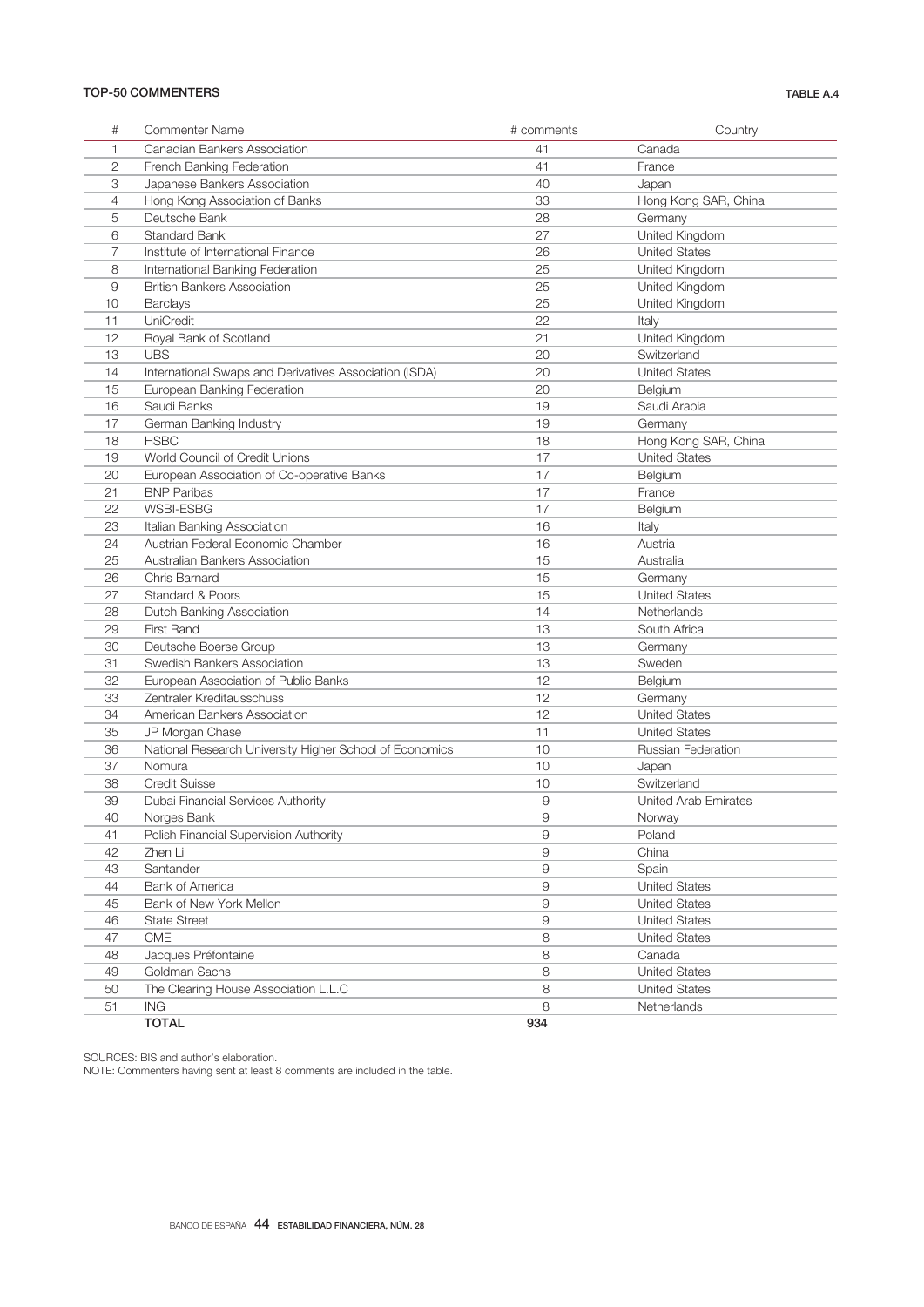# COMMENTS AND COMMENTERS DECOMPOSITION BY TYPE (PROFESSIONAL AFFILIATION) OF A COMMENTER TABLE A.5

| #                     | <b>Commenter Name</b>      | # comments | % of total comments | # members      | % of total comments |
|-----------------------|----------------------------|------------|---------------------|----------------|---------------------|
|                       | Commercial Bank            | 677        | 30.6                | 169            | 19.8                |
| $\mathbf{2}^{\prime}$ | Other fin. company         | 423        | 19.1                | 263            | 30.8                |
| З                     | <b>Banking Association</b> | 339        | 15.3                | 49             | 5.7                 |
| 4                     | <b>Other Association</b>   | 226        | 10.2                | 83             | 9.7                 |
| 5                     | Authorities                | 150        | 6.8                 | 76             | 8.9                 |
| 6                     | Individual                 | 116        | 5.3                 | 76             | 8.9                 |
| 7                     | Audit, consulting, rating  | 85         | 3.8                 | 34             | 4.0                 |
| 8                     | Insurance Co.              | 46         | 2.1                 | 26             | 3.0                 |
| 9                     | Academics                  | 39         | 1.8                 | 28             | 3.3                 |
| 10                    | Exchange                   | 35         | 1.6                 | 10             | 1.2                 |
| 11                    | <b>Other Federation</b>    | 30         | 1.4                 | 17             | 2.0                 |
| 12                    | Securitisation Forum       | 15         | 0.7                 | 4              | 0.5                 |
| 13                    | IT company                 | 9          | 0.4                 | $\overline{4}$ | 0.5                 |
| 14                    | Asset management           | 8          | 0.4                 | 6              | 0.7                 |
| 15                    | Manufacturing              | 8          | 0.4                 | 6              | 0.7                 |
| 16                    | Payment system             | 3          | 0.1                 | $\mathfrak{D}$ | 0.2                 |
|                       | <b>TOTAL</b>               | 2,209      | 100.0               | 853            | 100.0               |
|                       |                            |            |                     |                |                     |
|                       | Subtotals                  |            |                     |                |                     |
|                       | Banks + Banking Assoc.     | 1,016      | 46.0                | 218            | 25.6                |
|                       | Academics + Indiv.         | 155        | 7.0                 | 104            | 12.2                |

SOURCES: BIS and author's elaboration.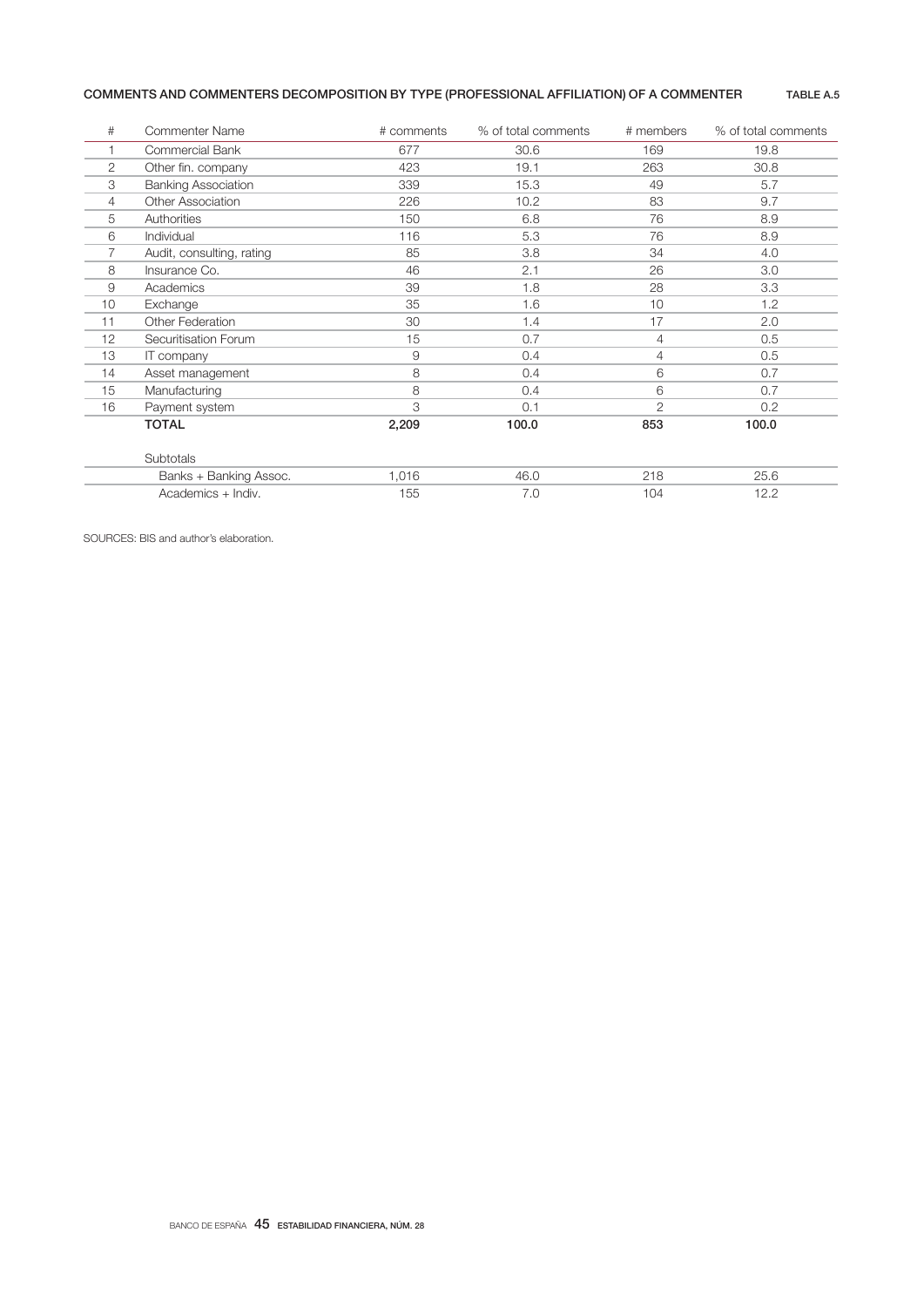# COMMENTS RECEIVED BY COUNTRY OF ORIGIN TABLE A.6

| $\#$           | Country GDP - # Comments | Total comments | GDP, \$ bn     | GDP per capita, \$ |
|----------------|--------------------------|----------------|----------------|--------------------|
| $\mathbf{1}$   | <b>United States</b>     | 520            | 16,800         | 53,143             |
| $\mathbf{2}$   | United Kingdom           | 322            | 2,521          | 39,337             |
| 3              | Germany                  | 184            | 3,635          | 45,085             |
| 4              | Belgium                  | 155            | 508            | 45,387             |
| 5              | Japan                    | 108            | 4,902          | 38,492             |
| 6              | France                   | 104            | 2,735          | 41,421             |
| $\overline{7}$ | Canada                   | 78             | 1,827          | 51,958             |
| 8              | Italy                    | 57             | 2,071          | 34,619             |
| $\hbox{9}$     | Hong Kong SAR, China     | 55             | 274            | 38,124             |
| 10             | Netherlands              | 54             | 800            | 47,617             |
| 11             | Australia                | 48             | 1,561          | 67,468             |
| 12             | Switzerland              | 48             | 650            | 80,477             |
| 13             | Spain                    | 31             | 1,358          | 29,118             |
| 14             | Austria                  | 31             | 416            | 49,054             |
| 15             | Denmark                  | 29             | 331            | 58,894             |
| 16             | South Africa             | 28             | 351            | 6,618              |
| 17             | China                    | 28             | 9,240          | 6,807              |
| 18             | Singapore                | 25             | 298            | 55,182             |
| 19             | Sweden                   | 24             | 559            | 58,269             |
| 20             | Saudi Arabia             | 24             | 745            | 25,852             |
| 21             | Korea, Rep.              | 23             | 1,305          | 25,977             |
| 22             | Poland                   | 19             | 518            | 13,432             |
| 23             | Finland                  | 18             | 257            | 47,219             |
| 24             | Russian Federation       | 17             | 2,097          | 14,612             |
| 25             | India                    | 16             | 1,877          | 1,499              |
| 26             | Norway                   | 15             | 513            | 100,819            |
| 27             | United Arab Emirates     | 11             | 384            | 41,692             |
| 28             | Luxembourg               | 10             | 60             | 111,162            |
| 29             | Thailand                 | 8              | 387            | 5,779              |
| 30             | Mexico                   | $\overline{7}$ | 1,261          | 10,307             |
| 31             | Ireland                  | $\overline{7}$ | 218            | 47,400             |
| 32             | Czech Republic           | $\overline{7}$ | 198            | 18,861             |
| 33             | Brazil                   | 5              | 2,246          | 11,208             |
| 34             | Portugal                 | $\overline{4}$ | 220            | 21,035             |
| 35             | Ukraine                  | 4              | 177            | 3,900              |
| 36             | Hungary                  | $\overline{4}$ | 130            | 13,134             |
| 37             | New Zealand              | $\overline{4}$ | 186            | 41,556             |
| 38             | Peru                     | $\overline{4}$ | 202            | 6,660              |
| 39             | Argentina                | $\overline{4}$ | 612            | 14,760             |
| 40             | Israel                   | 3              | 291            | 36,151             |
| 41             | Turkey                   | 3              | 820            | 10,946             |
| 42             | Venezuela, RB            | 3              | 438            | 14,415             |
| 43             | Malta                    | 3              | 10             | 22,780             |
| 44             | Bahrain                  | 3              | 33             | 24,613             |
| 45             | Malaysia                 | 3              | 312            | 10,514             |
| 46             | Colombia                 | 3              | 378            | 7,826              |
| 47             | Egypt, Arab Rep.         | $\overline{c}$ | 272            | 3,314              |
| 48             | Kuwait                   | $\overline{c}$ | 183            | 56,367             |
| 49             | Bulgaria                 | $\mathbf{2}$   | 53             | 7,296              |
| 50             | Georgia                  | 2              | 16             | 3,602              |
| 51             | Slovak Republic          | $\mathbf{2}$   | 96             | 17,689             |
| 52             | Mauritius                | $\overline{c}$ | 12             | 9,210              |
| 53             | Trinidad and Tobago      | $\sqrt{2}$     | 25             | 18,373             |
| 54             | Guatemala                | 2              | 54             | 3,478              |
| 55             | Barbados                 | 2              | $\overline{4}$ | 14,917             |
| 56             | Iceland                  | 2              | 15             | 45,263             |
| 57             | Chile                    | $\overline{c}$ | 277            | 15,732             |
| 58             | Armenia                  | 1              | $10$           | 3,505              |